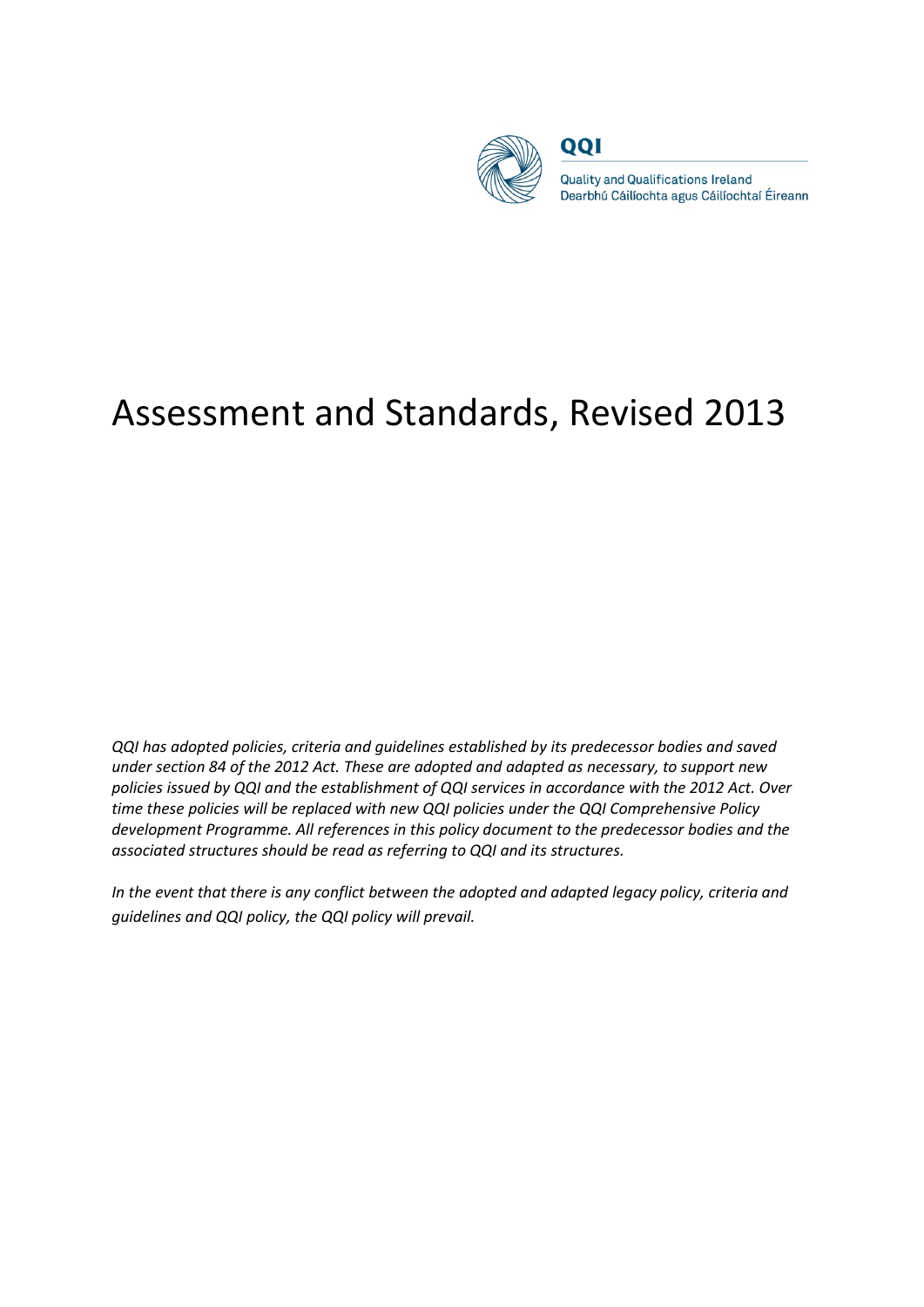# **Contents**

| $\mathbf{1}$ | Introduction 4       |  |
|--------------|----------------------|--|
| $2^{\circ}$  | <b>Foundations</b> 6 |  |

- 2.1 Principles 6
	- 2.1.1 Introduction 6
- 2.2 Guidelines 8
	- 2.2.1 Introduction 8
	- 2.2.2 The Meaning of Fairness 8
	- 2.2.3 The Meaning of Consistency 9
	- 2.2.4 Student assessment procedures are expected to be designed to measure the achievement of the intended learning outcomes and other programme objectives (ESG). 9
	- 2.2.5 Student assessment procedures are expected to be appropriate for their purpose, whether diagnostic, formative or summative (ESG). 11
	- 2.2.6 Student assessment procedures are expected to have clear and published criteria for marking (ESG). 15
	- 2.2.7 Student assessment procedures are expected to be undertaken by those who understand the role of assessment in the progression of students towards the achievement of the knowledge and skills associated with their intended qualification (ESG). 16
	- 2.2.8 Student assessment procedures are expected to not, where possible, rely on the judgements of single examiners (ESG). 16
	- 2.2.9 Student assessment procedures are expected to take account of all the possible consequences of examination regulations (ESG). 17
	- 2.2.10 Student assessment procedures are expected to have clear regulations covering student absence, illness and other mitigating circumstances (ESG). 17
	- 2.2.11 Student assessment procedures are expected to ensure that assessments are conducted securely in accordance with the [provider's] stated procedure (ESG). 17
	- 2.2.12 Student assessment procedures are expected to be subject to administrative verification checks to ensure the accuracy of the procedures (ESG). 18
	- 2.2.13 Records are maintained to facilitate monitoring and reviews. 18
	- 2.2.14 There are procedures for the promulgation of assessment results. 18
	- 2.2.15 There are procedures for appeals and complaints by learners. 18
	- 2.2.16 The provider (or, in the case of new providers, the awarding body) appoints at least one independent expert external examiner for each award programme. 19
	- 2.2.17 In addition, students should be clearly informed about the assessment strategy being used for their programme, what examinations or other assessment methods they will be subject to, what will be expected of them, and the criteria that will be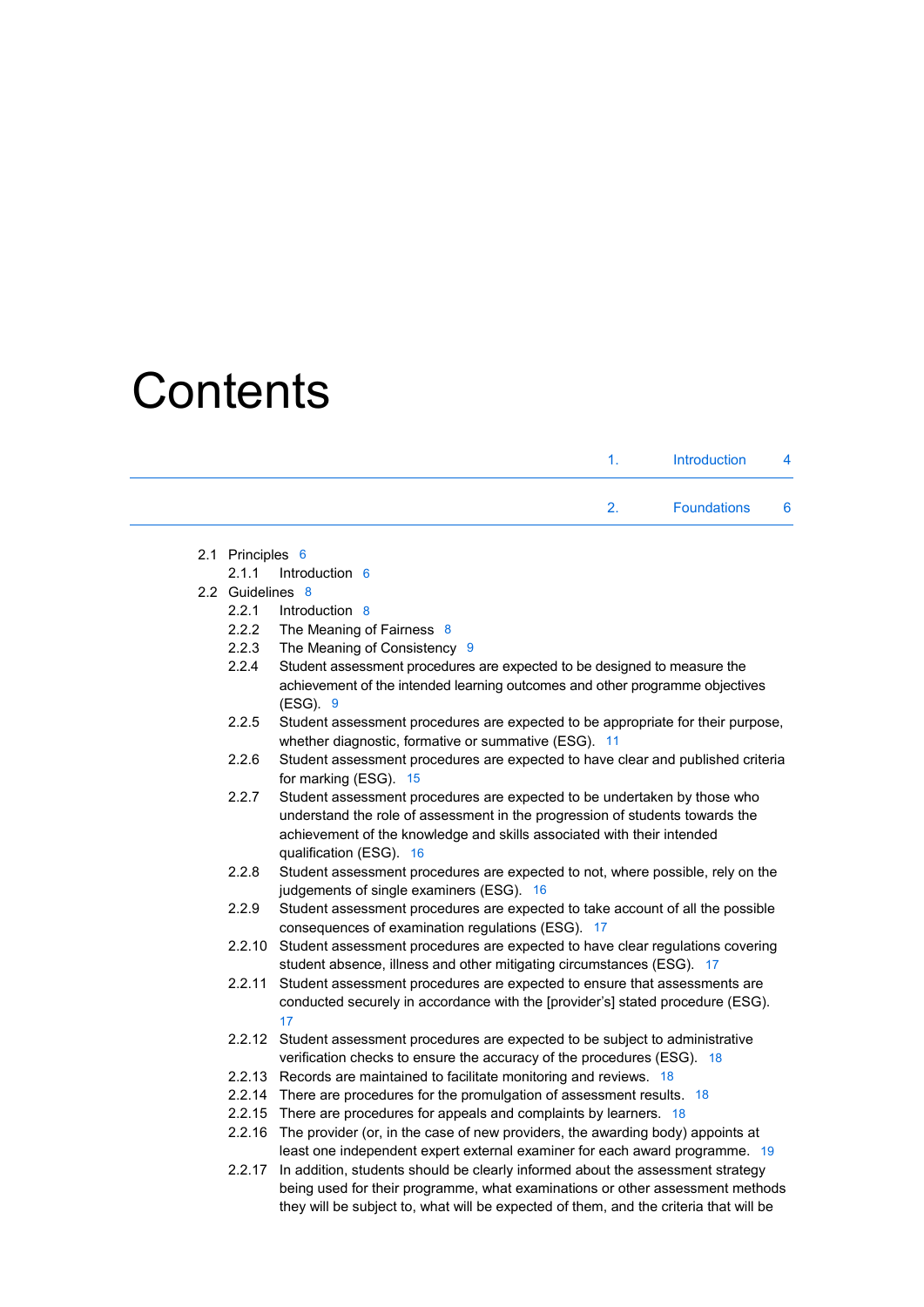|                                                                                                                                                                                                                                                                                                                                                                                                                                                                                                                                                                                                                                                                                                                                                                                                                                                                                                                                                                                                                                                                                                                                                                                                                                                                                                                                                                                                                             | 3.<br><b>Sectoral Conventions for Assessment</b>                                                                                                                                                                                                                                                                                                                                               |    |                  | 20 |
|-----------------------------------------------------------------------------------------------------------------------------------------------------------------------------------------------------------------------------------------------------------------------------------------------------------------------------------------------------------------------------------------------------------------------------------------------------------------------------------------------------------------------------------------------------------------------------------------------------------------------------------------------------------------------------------------------------------------------------------------------------------------------------------------------------------------------------------------------------------------------------------------------------------------------------------------------------------------------------------------------------------------------------------------------------------------------------------------------------------------------------------------------------------------------------------------------------------------------------------------------------------------------------------------------------------------------------------------------------------------------------------------------------------------------------|------------------------------------------------------------------------------------------------------------------------------------------------------------------------------------------------------------------------------------------------------------------------------------------------------------------------------------------------------------------------------------------------|----|------------------|----|
| Sectoral Convention 1 on Award Classifications 20<br>Sectoral Convention 2 on Mixed Grading Systems 23<br>Sectoral Convention 3 on Determination of Award Classification 23<br>Sectoral Convention 4 on the Percentage and Alphabetic Grading Systems 23<br>Sectoral Convention 5 on Post-award Achievement required for an additional major award at<br>the same level 24<br>Sectoral Convention 6 on ECTS Grade and Grade Interpretation Scheme (EGIS) 25<br>Sectoral Convention 7 on Exceptions 25                                                                                                                                                                                                                                                                                                                                                                                                                                                                                                                                                                                                                                                                                                                                                                                                                                                                                                                       |                                                                                                                                                                                                                                                                                                                                                                                                |    |                  |    |
|                                                                                                                                                                                                                                                                                                                                                                                                                                                                                                                                                                                                                                                                                                                                                                                                                                                                                                                                                                                                                                                                                                                                                                                                                                                                                                                                                                                                                             |                                                                                                                                                                                                                                                                                                                                                                                                | 4. | <b>Protocols</b> | 26 |
| 4.1 Introduction 26<br>4.2 Assessment and Programme Structures 26<br>4.3 Outline of Typical Structures for the Management and Conduct of Assessment 26<br>4.4 Progression Eligibility 27<br>4.4.1<br>Pass by compensation 28<br>4.4.2<br>Exemption from Studying a Module 29<br>4.4.3<br>4.5 Top-level Management of Assessment 31<br>4.5.1<br><b>External Examining 31</b><br>4.5.2<br>Archiving Learner Assessment Data 31<br>4.5.3<br>Administrative Infrastructure 32<br>4.6 Programme-level Management of Assessment 32<br>4.6.1<br>Individual Programme-level Processes 32<br>4.6.2<br>Retention of Assessment Submissions 35<br>4.7 Commentary on the Functions of Assessors 35<br>4.8 Boards of Examiners 36<br>4.8.1<br>4.8.2<br>HET Observer at the Board of Examiners 37<br>4.8.3<br>Confidentiality 37<br>4.8.4<br>4.8.5<br>4.8.6<br>4.8.7<br>4.8.8<br>4.8.9<br>Minutes of Board of Examiners' Meetings 40<br>4.8.10<br>Notification of Results to QQI 40<br>4.8.11 Withholding Results from a Board of Examiners 40<br>4.8.12 Notification of Results to Learners 40<br>4.8.13 The Granting of Awards 40<br>4.9 Discussing Scripts and Results with Learners 41<br>4.10 Appeals, Complaints, Re-checks and Reviews 41<br>4.10.1 Appeals Procedures 41<br>4.10.2 Complaints Procedures 42<br>4.10.3 Re-check and Review Procedures 42<br>4.11 Dealing with Plagiarism and Other Types of Academic Misconduct 42 | Carrying a module to the next stage (progression with credit deficit) 30<br>Board of Examiners: Membership and Quorum 37<br>Frequency of Meetings of Boards of Examiners 37<br>Overview of Findings Noting Trends and Anomalies 37<br>Preparing for Board of Examiners' Meeting 38<br>Board of Examiners' Decision-making Process 39<br>Matters to be Deliberated by the Board of Examiners 39 |    |                  |    |
|                                                                                                                                                                                                                                                                                                                                                                                                                                                                                                                                                                                                                                                                                                                                                                                                                                                                                                                                                                                                                                                                                                                                                                                                                                                                                                                                                                                                                             |                                                                                                                                                                                                                                                                                                                                                                                                | 5. | Interpretations  | 44 |
| 6.                                                                                                                                                                                                                                                                                                                                                                                                                                                                                                                                                                                                                                                                                                                                                                                                                                                                                                                                                                                                                                                                                                                                                                                                                                                                                                                                                                                                                          | Appendix - Broadsheets of Results and Recording Results 57                                                                                                                                                                                                                                                                                                                                     |    |                  |    |

7. Sources and Resources 59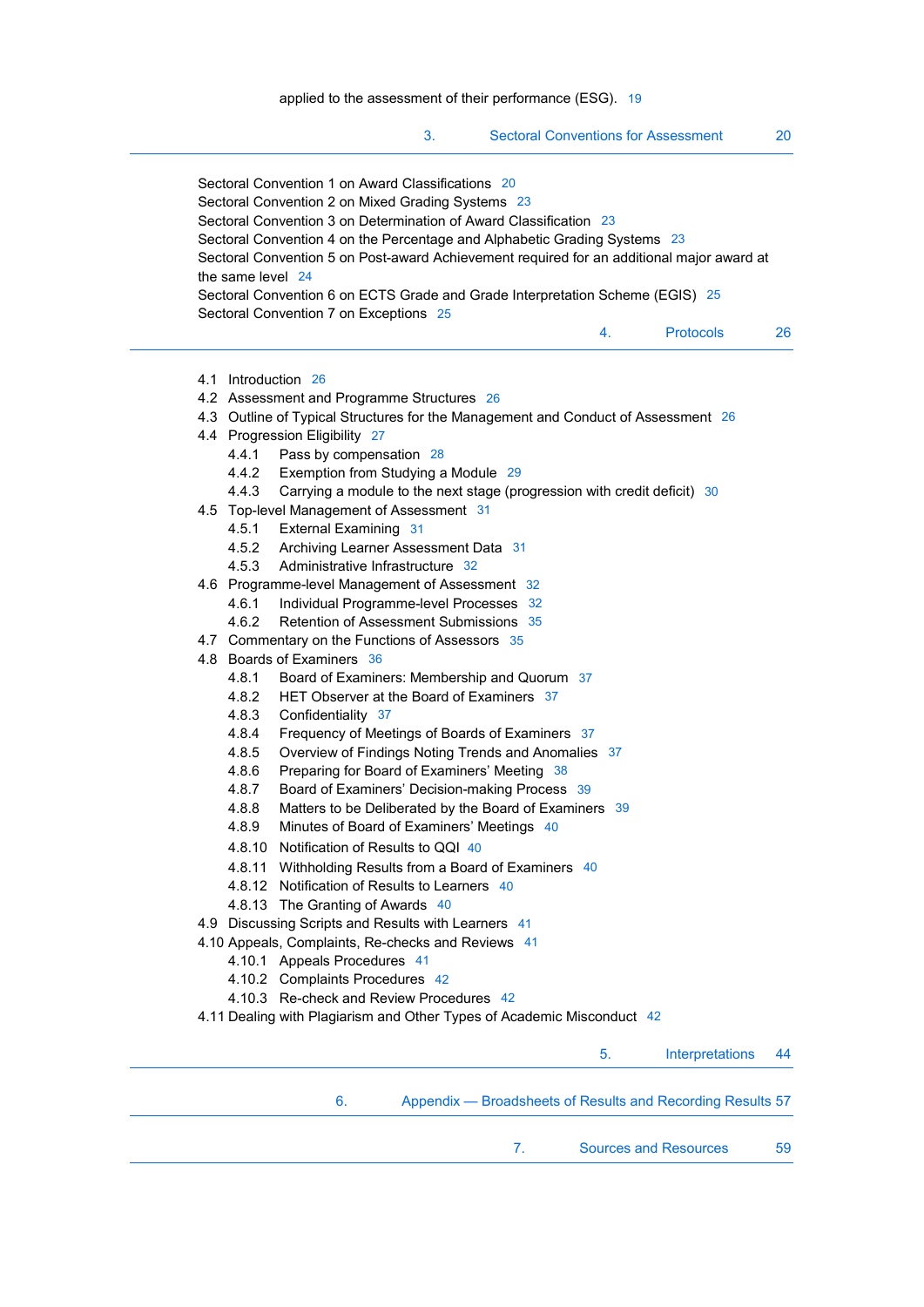# 1. Introduction

The *Standards and Guidelines for Quality Assurance in the European Higher Education Area* (ESG) has become the benchmark for quality assurance in Europe. It states that *'the assessment of students is one of the most important elements of higher education'*. The reasons for this importance are obvious. The *assessment* of learning measures the achievements of learners, and by extension, the effectiveness of *programmes*. 1 Assessment for *learning* is the core of reflective *teaching* and learning and their continual quality enhancement.

The Qualifications (Education and Training) Act 1999 gave prominence to the principle that education and training qualifications should be based on standards of *knowledge*, *skill* or *competence* to be acquired by learners. In addition, it recognised the establishment of procedures for the assessment of *learners* as the responsibility of the *provider*. The National Framework of Qualifications (NFQ) established the necessary generic standards.

The *award standards*, as determined by the HET Awards Council together with the *award* type descriptors of the NFQ, describe the standard to be achieved before an award can be made or recognised by QQI, or made under delegated authority by a recognised institution.

The implementation of these standards, and the credibility of higher education and training qualifications, rely on the *validity* and *reliability* of the procedures for the assessment of learners.

Traditional approaches to assessment in higher education typically place heavy reliance on tacit understandings of standards and can be strained in new or rapidly changing contexts. Examples of changing contexts which have encouraged practitioners to look for innovative approaches include modularisation, plagiarism, concerns about completion rates, computeraided assessment, new kinds of *intended learning outcomes*, availability of study time, and declining resources.<sup>2</sup>

This document about the assessment of learners is intended to be consistent with all types of programmes and providers. It is produced for the attention of and use by:

- Providers when reviewing their learner *assessment procedures* at the organisational level, at the programme level, and at modular and intra-modular levels.
- Those involved with the development of programmes.
- Those involved with external quality procedures, including programme *validation*, programmatic review and institutional review.
- Teachers (lecturers, academics) in their continuing work with learners.

The document is divided into four main parts.

- Foundations Contains Principles and Guidelines which are the basis of the subsequent Conventions and Protocols.
- Conventions These are agreed at the sectoral level and are to be observed by all providers.
- Protocols Recognised institutions with delegated authority are encouraged to use these protocols. All other providers are required to use them.
- Interpretations Selected glossary terms.

l, 1 Certain terms have a precise technical meaning in the context of this document and may have important nuances which differ from conventional meanings. These terms are set in *blue italics* typeface where they first appear and, except where a specific crossreference is provided, are defined in Section 5, Interpretations.

<sup>2</sup> Gibbs (2006).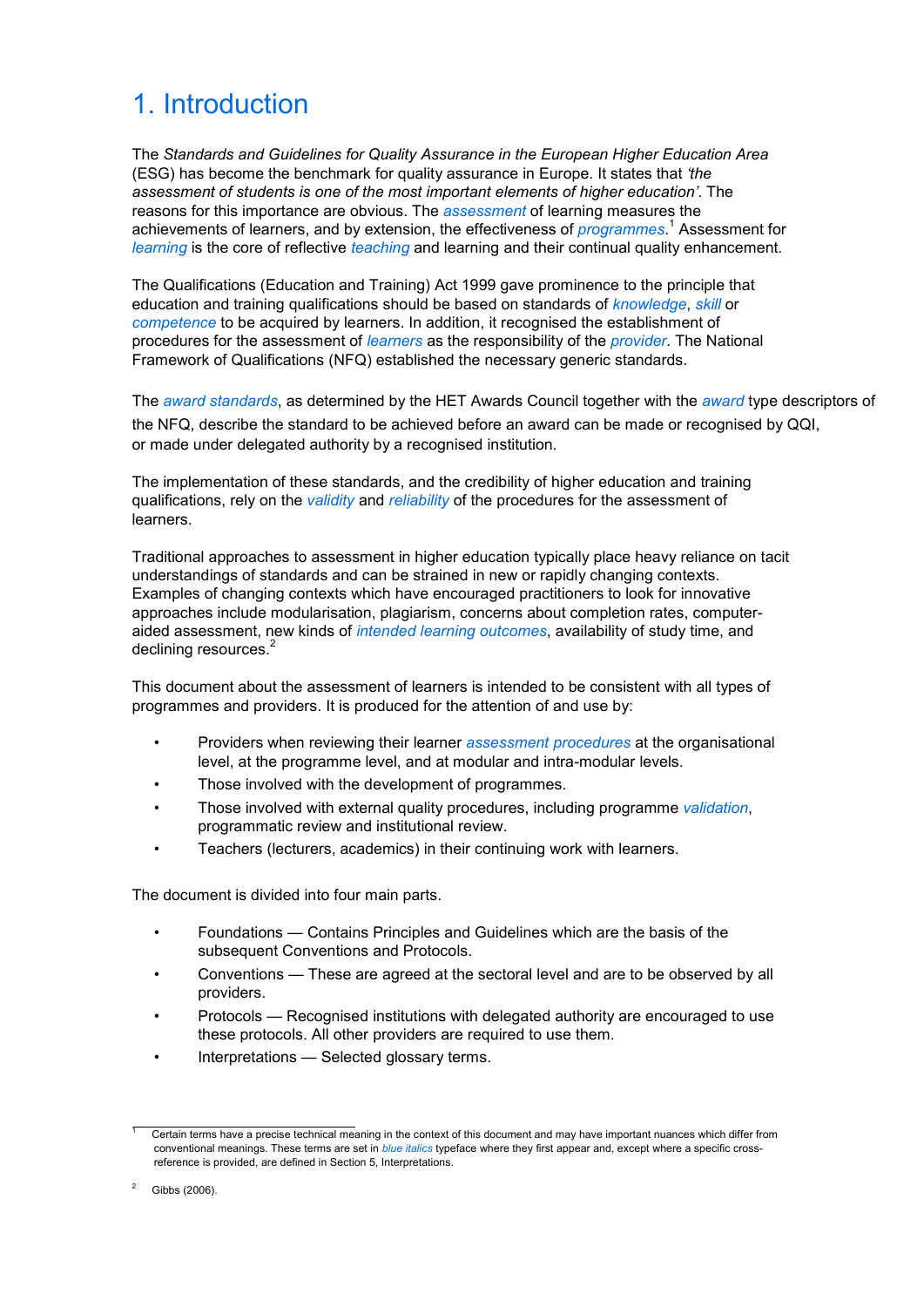Unless explicitly stated otherwise, these four main parts apply to all types and modes of assessment, including continual assessment, recognition of *prior learning*, and assessment in research degree programmes. In summary, they apply to the assessment in any programme leading to any type of *award*, whether major, minor, special purpose or supplemental.

Bringing all current assessment practices fully into line with *learning outcomes* concepts is demanding. It is recognised that a concerted effort will be required to bring about the necessary enhancements and that it will take time for programmes and other processes to evolve.

From time to time, more focused guidelines on assessment-related issues will be published.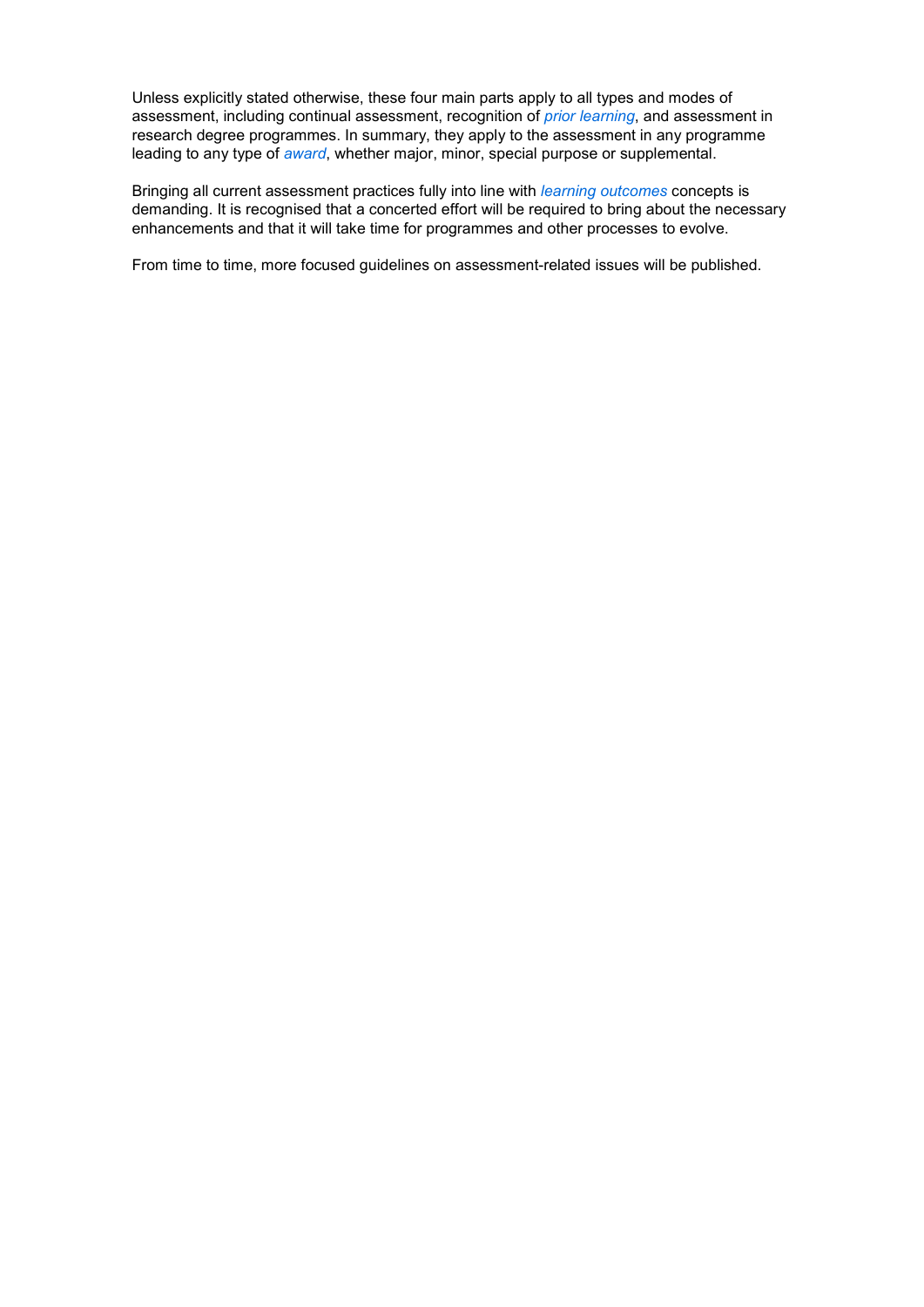# 2. Foundations

This section provides the foundations for the subsequent Conventions and Protocols. It sets out the conceptual parameters and provides a philosophical and theoretical context for assessment. The Principles (2.1) contain the fundamental concepts. The Guidelines (2.2) elaborate upon these in the context of the ESG.

# 2.1 Principles

 *'The assessment of students is one of the most important elements of higher education. The outcomes of assessment have a profound effect on students' future careers. It is therefore important that assessment is carried out professionally at all times and that it takes into account the extensive knowledge which exists about testing and examination processes. Assessment also provides valuable information*  for institutions about the effectiveness of teaching and learners' support.<sup>34</sup>

Learner assessment (specifically the assessment of learning) means inference *(e.g.* judgement or estimation or evaluation) of a learner's knowledge, skill or competence by comparison with a standard based on appropriate evidence. $4$  Self-assessment is included in this.

### 2.1.1 Introduction

The Principles are organised under six themes.

- 1. Learners are responsible for demonstrating their learning achievement.
	- (a) A learner who is enrolled for a programme should submit himself or herself to assessment for the purpose of demonstrating attainment of the programme's intended learning outcomes.<sup>5</sup>
	- (b) With the support of the provider, each learner is expected to strive for academic integrity, and to undertake *assessment tasks* honestly and truthfully, shunning plagiarism and other forms of academic dishonesty or impropriety.
	- (c) The provider should ensure that there are learning opportunities for the programme's intended learning outcomes (except those which are satisfied by prior learning).
- 2. Assessment supports standards based on learning outcomes.
	- (a) Awards (including those made under delegated authority) are made and classified exclusively on the basis of *criterion-referenced assessment* of learning outcomes (knowledge, skill and competence).
	- (b) The learning outcomes required to qualify for HET awards, or those made by a recognised institution of the Council, are specified by the *awards standards* issued by QQI.
	- (c) The awards standards describe the standard to be acquired by learners: (i) before a higher education and training award may be made by QQI or by a recognised institution to which authority to make awards has been delegated by QQI; or (ii) who request from QQI recognition of an award made by a body other than QQI or a recognised institution to which authority to

3 Standards and Guidelines for Quality Assurance in the European Higher Education Area, 2005.

5 See Section 5, Interpretations, for the meanings of the terms in *blue italics* here and elsewhere.

<sup>4</sup> In the case of recognition of (uncertified) prior learning, it is conceivable that the subject's learning attainment may not be fully known (to the subject) in the first instance. In this case, a staged assessment process may be required which brings the learning attainment into focus in a step-by-step manner until the required level of detail is reached.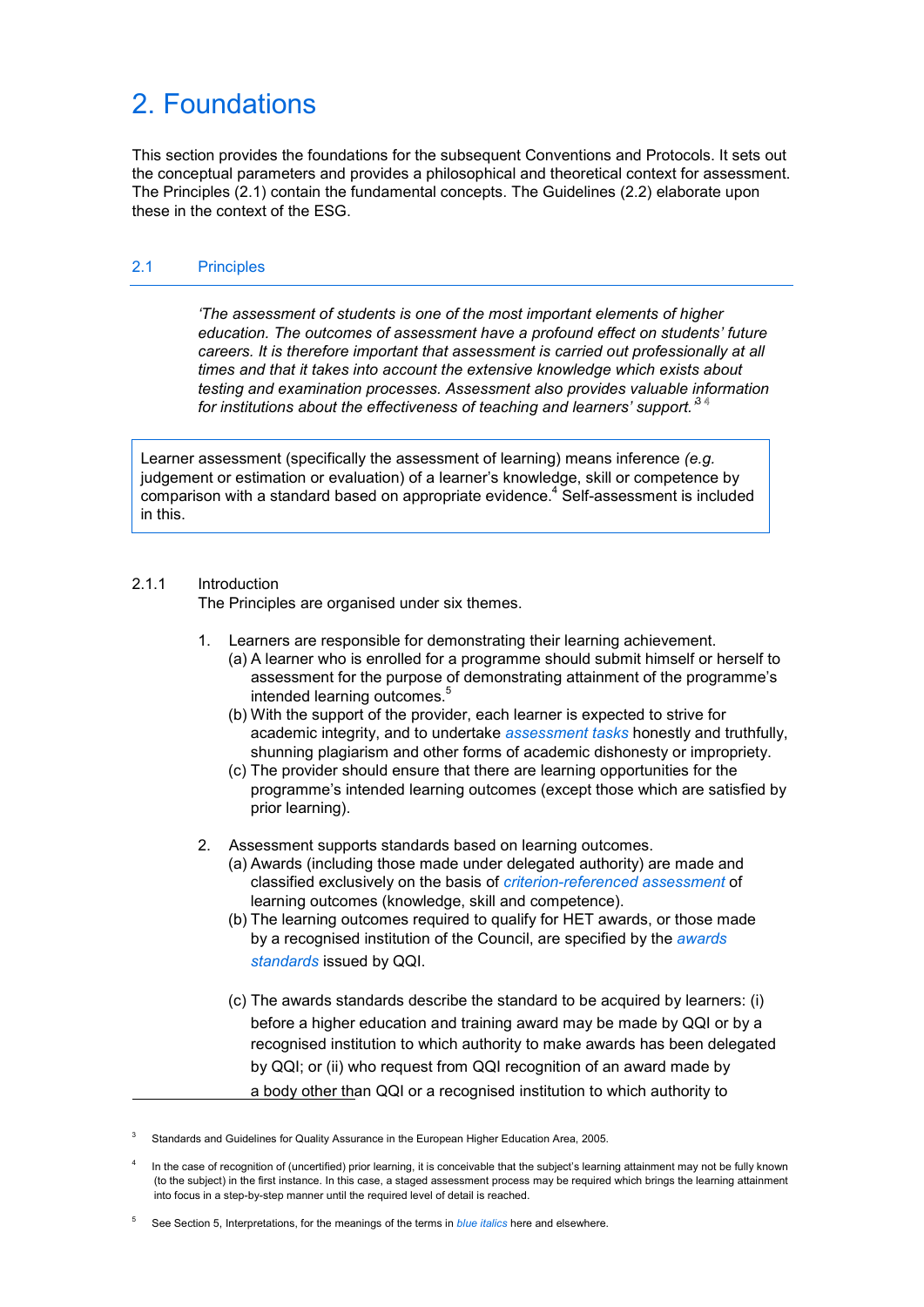make awards has been delegated. Accordingly, the awards standards describe the learning required to pass.

- (d) The *minimum intended programme learning outcomes* define the minimum learning outcomes for a particular programme at the programme level. These must always be specified by the provider. If the programme allows substantial choice, there may need to be variant forms of the minimum intended programme outcomes — *e.g.* a programme might allow a person to choose from a number of specialisations.
- (e) A learner who completes a validated programme is eligible for the relevant award if he or she has demonstrated, through assessment (including by recognition of prior learning), attainment of the relevant minimum intended programme learning outcomes.
- (f) In addition to minimum intended programme learning outcomes, the programme provider may aspire to describing other 'intended programme learning outcomes' beyond the minimum. In this document, *intended learning outcomes* refers to all or any of the intended outcomes, including the minimum ones. *Minimum intended learning outcomes* refers exclusively to the minimum ones.
- (g) While not a proxy for attained learning outcomes, credit should normally be linked to achievement of *minimum intended module* or programme *learning outcomes*.
- 3. Assessment promotes and supports both effective learning and teaching.
	- (a) Teaching, learning and assessment are linked activities that affect one another. Effective assessment is intrinsic both to effective teaching and learning.
	- (b) Effective assessment is *consistent* with, supportive of, and derived from the intended programme and *module* learning outcomes.
	- (c) Assessment should be planned and coordinated across modules and programmes. Both *module assessment strategies* (*c.f.* 2.2.5) and *programme assessment strategies* (*c.f.* 2.2.5) are necessary for effective assessment.
	- (d) The effort required of a learner to complete an assessment task should be proportional to the associated educational benefit to him or her.
	- (e) *Formative assessment* supports learning and should therefore involve *formative feedback*. It is an essential part of any programme of education and training.
	- (f) Teachers and learners share in the responsibilities for effective learning. Learners' involvement in the construction of assessment tasks and criteria can enhance learning.
	- (g) *Authentic* assessment supports effective learning.
- 4. Assessment procedures are credible.
	- (a) Credible assessment is *fair* and *consistent*. More specifically, it is valid and reliable (*i.e.* fit-for-purpose).
	- (b) *Fair assessment* is inclusive. It recognises that different people can have different learning needs, styles and approaches.
	- (c) *Assessors* along with any committees with a role in assessment should have the necessary competence. This will likely require that they receive training from time to time.
	- (d) Any person who would have a conflict of interest (actual or potential, real or apparent) if he or she were to act as an assessor in a particular situation should neither act nor be required to act as an assessor in that situation. Relevant interests should be declared.
	- (e) Appropriate measures should be in place to ensure that learners are confident about the fairness and objectivity of their assessment procedures. Anonymous grading of *summative assessment*, where feasible, is an example of an effective confidence-building measure.
	- (f) The intended programme and module learning outcomes and assessment strategies should be plainly written and communicated at the start of a programme, not only to learners but also to all those involved with teaching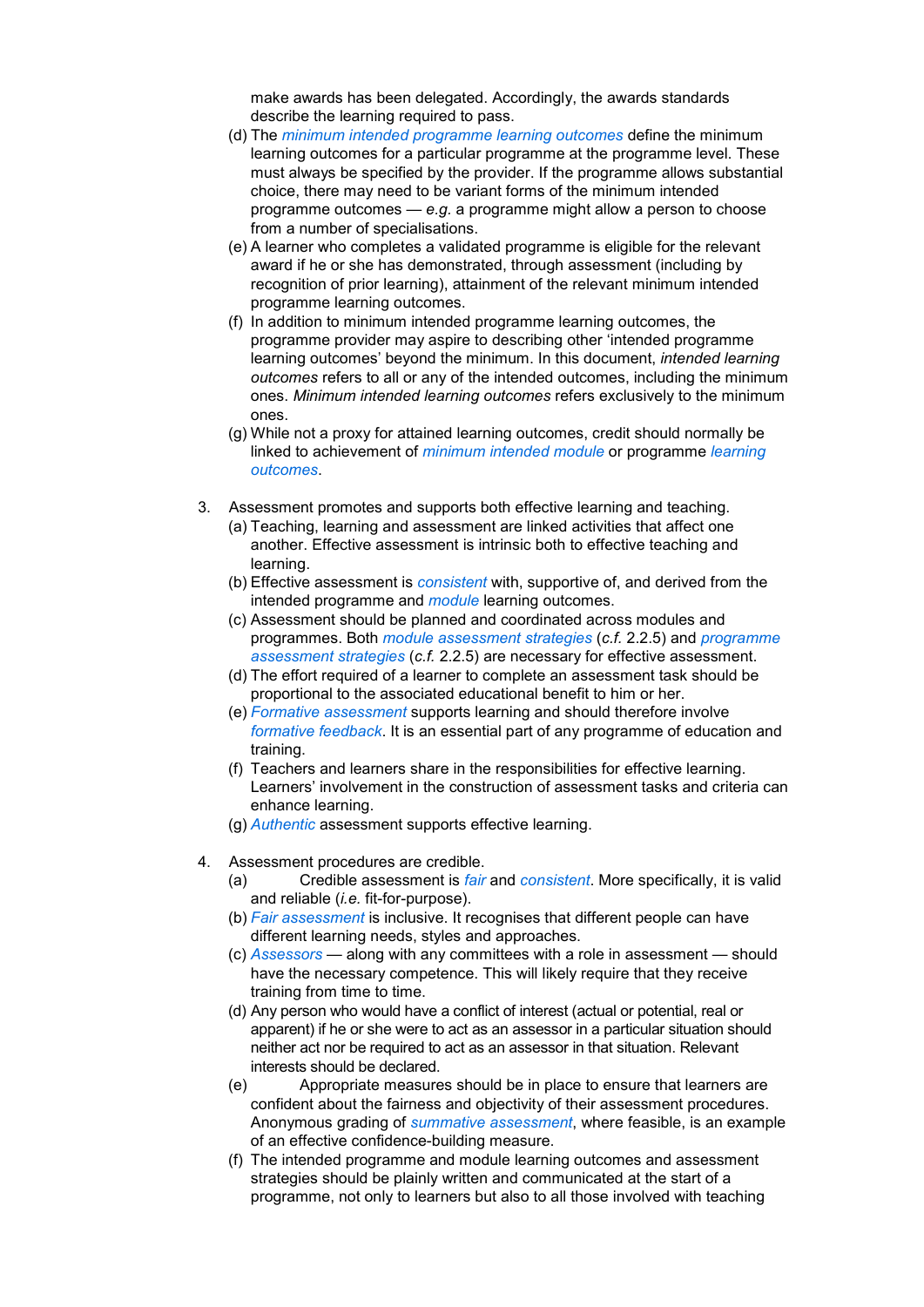and assessment.

- (g) The processes for assessment *complaints* and *appeals* should meet the same standards of fairness, consistency and fitness for purpose as assessment in general. In particular, they should be straightforward, efficient, timely and transparent.
- 5. Assessment methods are reviewed and renewed as necessary to adapt to evolving requirements.
	- (a) Developing and testing new assessment methods, strategies and tactics are necessary for continual enhancement and for coping with emerging challenges.
- 6. Learners are well informed about how and why they are assessed.
	- (a) Learners need to be familiar with and understand the intended module and programme learning outcomes, and the relevant programme and module assessment strategies. They should be reminded of these and the assessment regulations on a regular basis.
	- (b) Providers should inform learners appropriately (*e.g.* in a programme handbook and programme web page).
	- (c) Learners should be involved in the periodic review of assessment procedures.

# 2.2 Guidelines

2.2.1 Introduction

 The *Standards and Guidelines for Quality Assurance in the European Higher Education Area* (abbreviated as 'ESG' in this document) state that *'students should be assessed using published criteria, regulations and procedures which are applied consistently'* (Standard 1.3 ESG).

 This section elaborates upon and complements the corresponding ESG guidelines in the context of the Irish higher education and training system.

# 2.2.2 The Meaning of Fairness

The provider is responsible for establishing assessment procedures which are fair.

- In the context of assessment, fair<sup>6</sup> is a complex concept. It means *'just, unbiased,* equitable,<sup>7</sup> impartial; legitimate, in accordance with the rules or standards<sup>8</sup>.
	- Fairness requires consistency. To be fair, assessment procedures must be valid and reliable, among other things.
	- Fairness requires that assessment should be used to determine learners' individual achievements of the intended learning outcomes. Assessment should not discriminate in any other way.
	- Fairness requires that assessment (including tasks, criteria, procedures and inferences) should be unbiased. No particular person or group should be unfairly advantaged or disadvantaged by, for example: the conduct of assessment; the construction of the assessment tasks and criteria; the grading processes; the regulations; conflicts of interests; or prejudice etc.
	- Fairness requires that assessment tasks and criteria should appropriately reflect the learning opportunities available to programme participants.
	- Fairness is concerned not only with the assessment itself but also the use to which it is put. A test may be fair when used for one purpose but unfair when used for another.
	- Fairness requires transparency of assessment processes and criteria at module, programme, provider and national (sectoral) levels. It is essential that learners are, at appropriate times, informed about the precise criteria that will be used to

<sup>-</sup>6 A useful analysis of test fairness in higher education is provided in Willingham, W.W. (1999). A systematic view of test fairness in Messick (1999) pp 213-242

<sup>7</sup> Stobart, G. (2005).

<sup>8</sup> *New Shorter Oxford English Dictionary*, Oxford: Oxford University Press.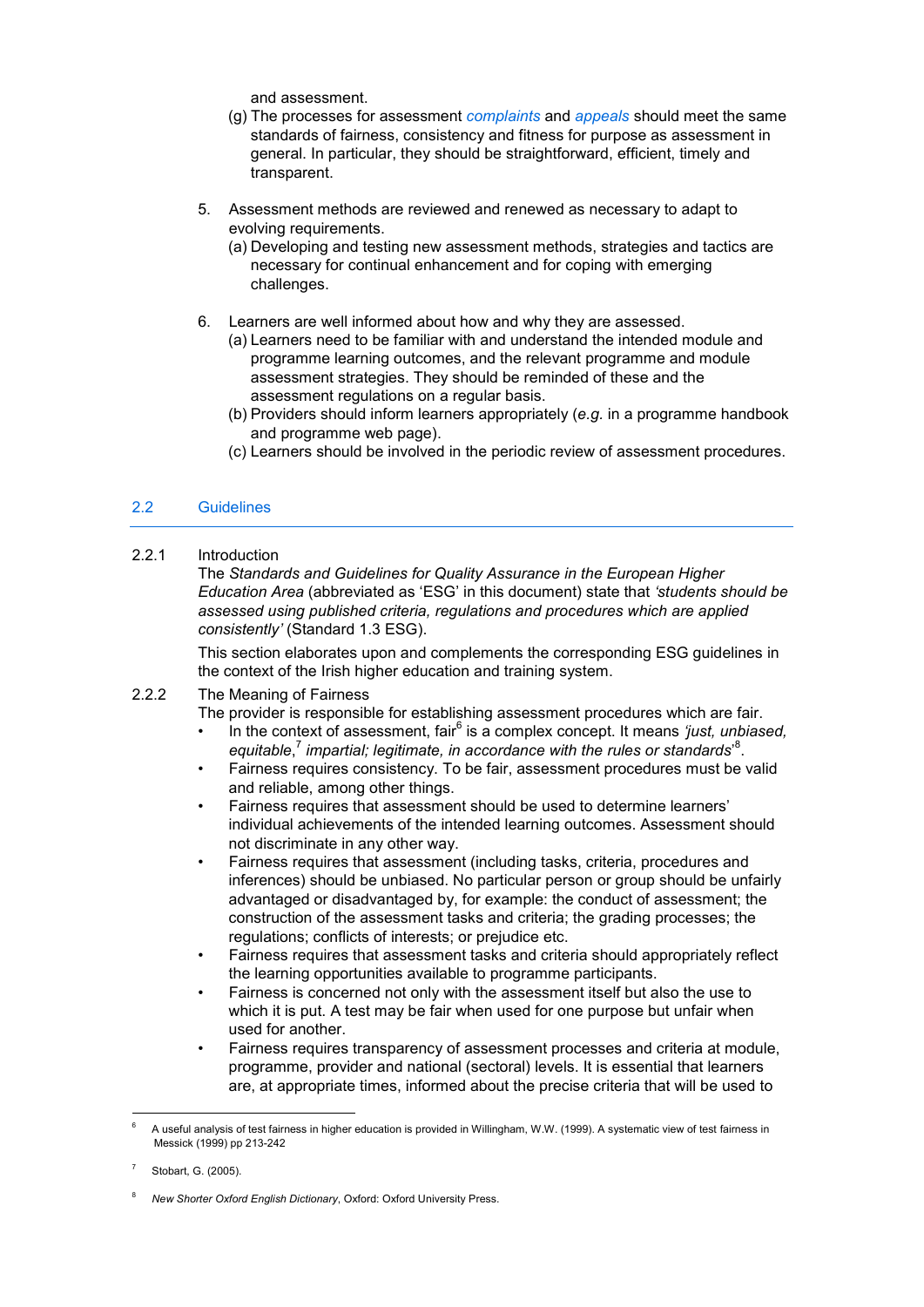#### assess them. Learners must also understand these criteria.

# 2.2.3 The Meaning of Consistency

 The provider is responsible for establishing assessment procedures which are consistent.

- As a concept, consistency means *'agreeing in substance or form; congruous, compatible (with, to), not contradictory; marked by uniformity or regularity'.* Consistent conduct means 'adhering to the same principles of thought or action<sup>9</sup>.
- The providers' assessment procedures should be consistent. This includes grading — comparable performance levels should be reflected in comparable *grades*. Consistency, however, does not require that particular outcomes must always be assessed in the same way from cohort to cohort, or from programme to programme etc.
- Consistency should apply within a programme, an institution, within a discipline or professional field. It should also apply between institutions, and be applicable nationally, across borders (where appropriate), across time and across the whole population of learners.
- Consistency should never be used to justify stagnation. Necessary change and evolution should be seen as compatible with consistency. If a practice becomes invalid or unreliable, it should be replaced.
- Consistency extends to the use of assessment findings in decision-making. It includes decisions by boards of examiners concerning awards, grades and (if applicable) entitlement to credit or access, transfer or progression.
- 2.2.4 Student assessment procedures are expected to be designed to measure the achievement of the intended learning outcomes and other programme objectives (ESG).
	- Assessment procedures are based on clearly expressed intended learning outcomes.

 *Intended programme and module learning outcomes* should be established by the provider. These should be reviewed periodically to ensure that they keep pace with evolving needs.

 Individuals need to internalise (conceptualise) the intended learning outcomes before they can apply them effectively to teaching, learning or assessing. The textual expression of intended learning outcomes is internalised by a person through reading and understanding, then linking it to prior learning, including knowledge of the discipline and the tacit knowledge of a practitioner (expert, novice or beginner). Intended programme and module learning outcomes should be understood by learners and all those involved in teaching and assessment within the programme. People should be supported in developing their understanding/internalisation of the intended learning outcomes.

 *'The learner has to (a) possess a concept of the standard (or goal or reference level) being aimed for, (b) compare the actual (or current) level of performance with the standard, and (c) engage in appropriate action which leads to closure of the gap.'*<sup>10</sup>

 Their respective individual conceptualised intended learning outcomes are intended by the teacher, striven for by the learner, and used by the assessor. Inconsistencies can arise where these are not shared. While learners' and teachers' conceptualisations may be quite different at the start of a programme or module, it should be one aim of teaching that they converge during the programme or module or at least that each understands the other's conception.

• Assessment supports the awards standards.

 $\overline{a}$ <sup>9</sup>9 Quotations from *New Shorter Oxford English Dictionary*, Oxford: Oxford University Press.

<sup>1010</sup>Sadler (1989).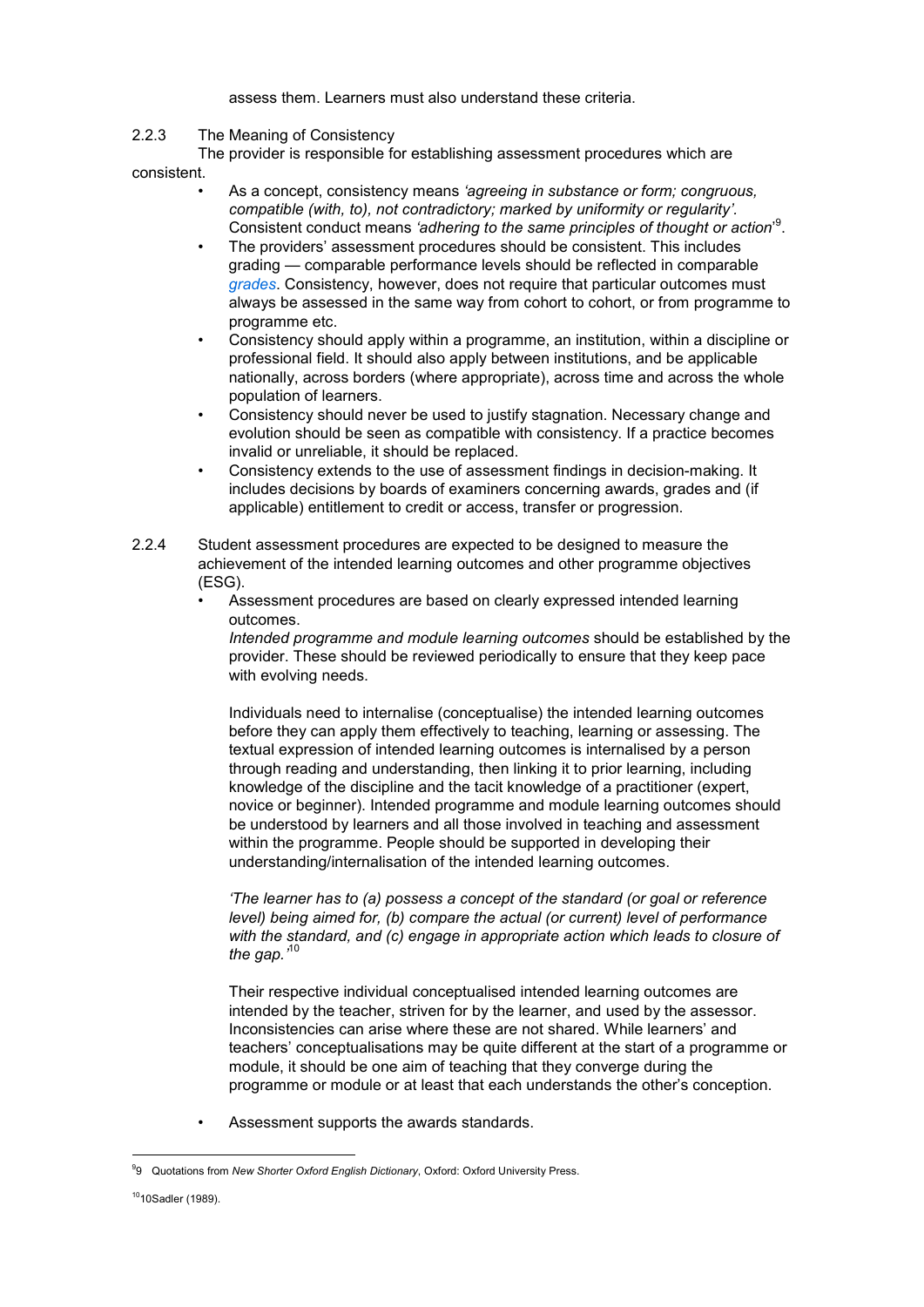*'An important issue is that, in order for learning to be credited for an award, it is necessary that there should be appropriate coherence to the award as a whole, or to a part of the award. This is particularly relevant for progression to further learning opportunities and for links to employment.'* 

 Assessment procedures should be valid and reliable. They should validly and reliably ensure that learners who are recommended for awards have attained the provider's minimum intended programme learning outcomes and, by implication, the relevant award standard.

 *Arbitrary* combinations of piecemeal assessment *results* for elements of a programme are unlikely to be valid and reliable when assessing the attainment of the minimum intended programme learning outcomes. This underlines the importance of the programme assessment strategy.

 This does not preclude programmes having a range of electives. It does, however, mean that the aggregation of electives must be regulated and consistent with the programme design and comprehended by the programme assessment strategy.

- Progression decisions are informed by assessment designed for that purpose. Assessment of the attainment of intended learning outcomes should inform decisions that concern the learner's progression through the various *stages* of programmes.
- Assessment may be used to demonstrate that professional, statutory and regulatory bodies' educational requirements have been met. Where a programme of education and training is intended to meet the educational requirements of a professional, statutory, funding (*e.g.* of learner grants) or regulatory body, this should be made clear to all concerned. The relevant assessments should also be fair, consistent and fit for that purpose. The intended programme learning outcomes should reflect these objectives.
- The validity and reliability of assessment procedures should be tested systematically from time to time. Providers are responsible for demonstrating that their *assessment instruments* are valid and reliable. While the current external examiner system provides some evidence of validity and reliability, practice varies. Providers need to look to complementary processes if they are to produce robust, dependable evidence that their assessment results accurately reflect their learners' true attainment.
- 2.2.5 Student<sup>12</sup> assessment procedures are expected to be appropriate for their purpose, whether *diagnostic*, formative or summative (ESG).
	- Assessment is regulated, professionally managed and coordinated. The development, approval, monitoring and evaluation of learner-assessment procedures at all levels and stages should be regulated by the provider and integrated within the provider's broader quality assurance and quality enhancement procedures.

 Assessment and/or assessment management and coordination procedures should exist at all of the provider's organisational levels: top level (*e.g.* institutional level), faculty, school, department. These should also exist for every module in the programme and for each stage of the programme — award, progression and access.

<sup>-</sup><sup>11</sup>11National Qualifications Authority of Ireland (2003) *Policies and Criteria for the establishment of the National Framework of Qualifications*. [Internet]. Available from: http://www.nqai.ie/docs/publications/11.pdf [Accessed: 13th June 2008].

<sup>12</sup> The word student is used here because the headings labelled (ESG) are direct quotations from the ESG. The preferred term is learner—student means learner.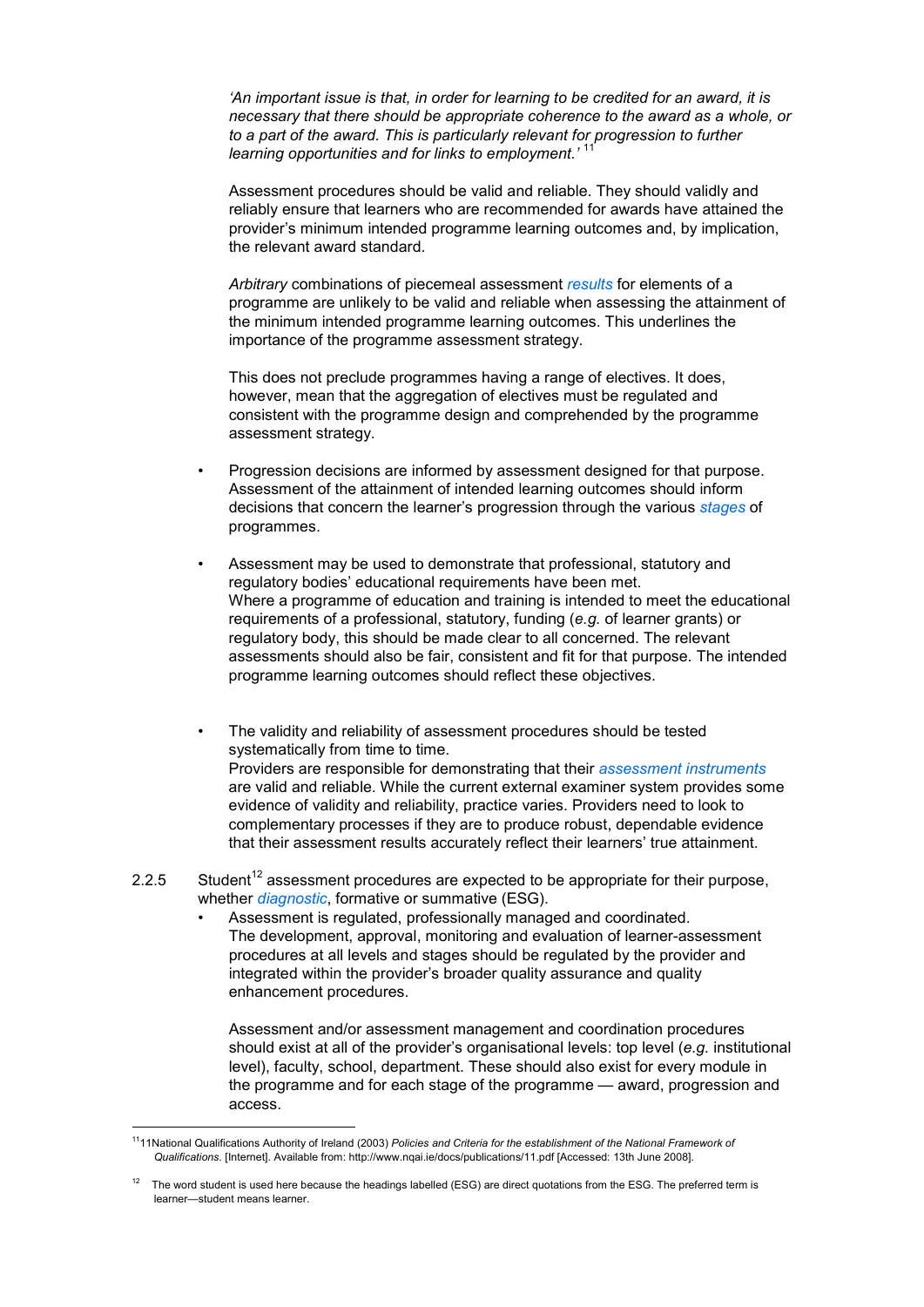Continuous assessment (of coursework) can have a positive impact on the learning experience and lends itself particularly well to authentic assessment. The foundations and conventions apply without derogation to continuous assessment. Where continuous assessment is used, it should be managed as an integral part of a programme's assessment procedures and should be addressed in the programme and module assessment strategies.

 The provider should have dedicated regulations that govern the use of continuous assessment.<sup>13</sup> At the beginning of each programme and module, learners should be made aware (and thereafter reminded from time to time) of the general and any special continuous assessment regulations, including the consequences of failing to comply with the requirements.

 Continuous assessment can be significantly more challenging to manage, schedule and regulate than traditional written or *viva voce* examinations. Challenges may arise from the less controlled and structured environment, from the fact that continuous assessment is distributed over extended periods, and from the greater diversity of methods used. All of this means that it is particularly important for the provider to manage continuous assessment effectively.

 • Assessment procedures are regularly and systematically reviewed. The provider should monitor and periodically review its learner assessment procedures. Such reviews should consider the effectiveness of its module and programme assessment strategies.

Learner representatives should be included in panels coordinating such reviews.

 • Assessment supports effective learning. Assessment should be used to inform the continual adaptation of the *learning environment* to learners' individual and collective needs. Programmes and their constituent modules should include sufficient (but not excessive), timely, diverse and fit-for-purpose assessment tasks that: encourage effective learning; inform individualised *feedback* and support; and measure progress towards the attainment of the intended programme learning outcomes.

 The formative potential of coursework is maximised when learners' performances are assessed and they receive timely and constructive feedback.

 As far as possible, assessment should encourage effective learning strategies. Summative assessment tasks and criteria should be designed so that they recognise the regard given to them by learners. In order to optimise their performance in summative assessments, many learners take a strategic approach to learning. There is nothing wrong with this if — and only if — the assessment is valid, reliable and authentic. Valid summative assessment will differentiate true learning from the superficial appearances of learning and it will not reward poor learning strategies.

 Learners can be involved in the design of some assessment tasks and criteria, where this would not lead to any conflicts of interest. Such involvement, along with self and peer assessment, may be used to help develop learning-to-learn competence and can be integrated formally into the assessment strategy.

 • Diagnostic assessment procedures are properly regulated. Diagnostic assessment is defined in Section 5, Interpretations. It can be seen as a special case of formative assessment. However, specific issues arise with diagnostic assessment that warrant independent attention.

 $13<sup>-13</sup>$ Nitko (1995).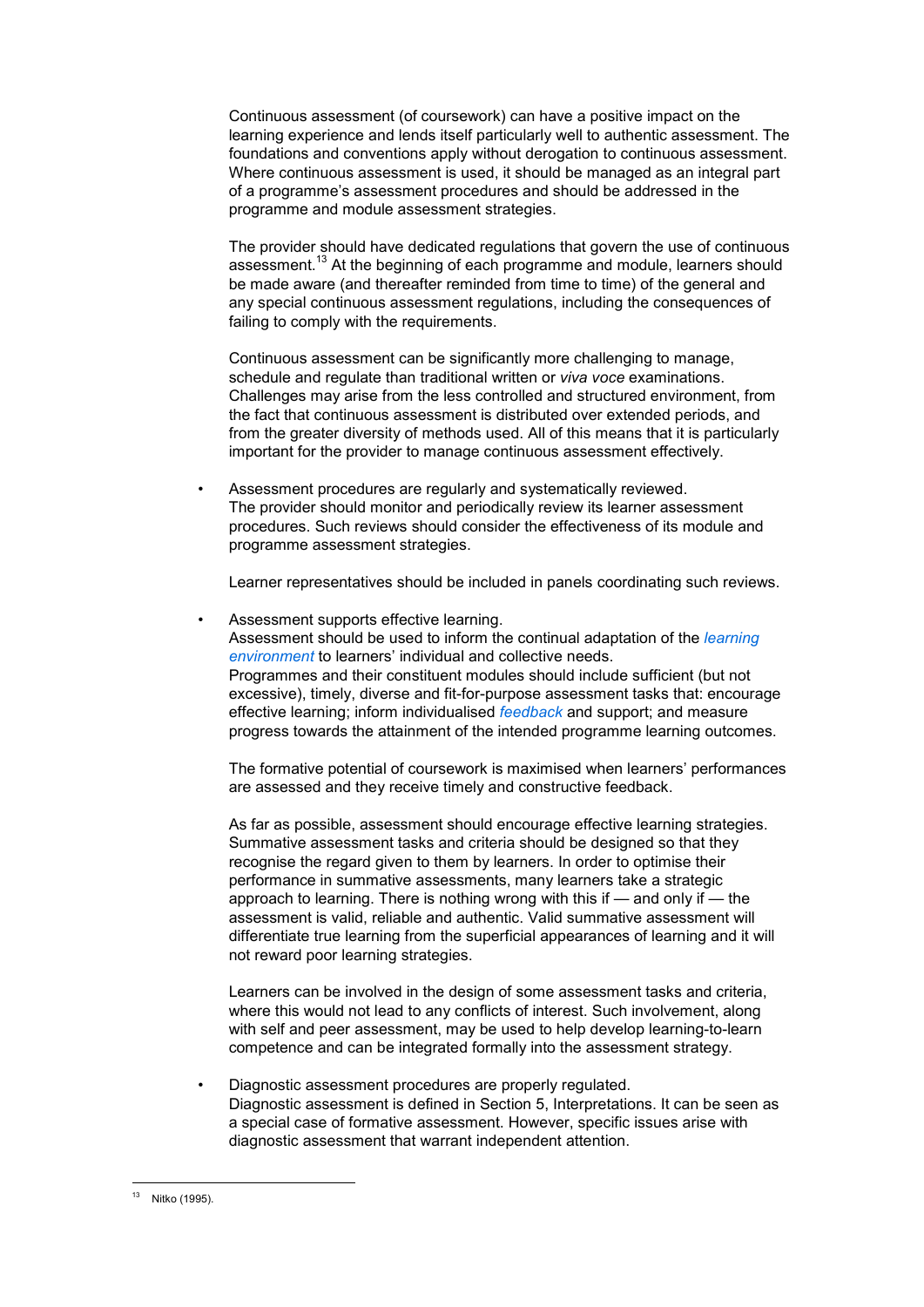Institutions should have guidelines on diagnostic assessment. These guidelines should establish: why and when diagnostic assessment may be necessary; who has access to the results of such assessment; whether or not they are recorded on transcripts etc.; and whether or not they may be used for institutional research purposes. For example, it should be made clear that diagnostic testing of specific learning disabilities such as dyslexia should be reserved to persons with prescribed qualifications.

 • Good academic conduct is encouraged and supported. Academic misconduct is discouraged through appropriate instruction, positive example and appropriate, clearly explained deterrents. The provider should encourage good academic conduct (*e.g.* through providing opportunities to develop good practice and the provision of appropriate feedback) and combat academic misconduct (such as plagiarism). This must be addressed at every level: through policy and procedures; through the design of programme and module assessment strategies; through the design of individual assessment tasks; through the training provided to learners about the learning process (*i.e.*

how people learn), their responsibilities, and the need for perseverance in studies when difficulties arise. Training for teachers is also required. For example, the provider should arrange training for teachers on: the degrees of plagiarism; and their role in explaining what is considered to be plagiarism in an assessment.

 Learners should regularly, and at key times, be reminded of the standard of conduct expected of them. They should also be warned of the penalties for detected misconduct.

 The provider should have fair and consistent procedures for detecting academic misconduct, adjudicating on alleged academic misconduct and imposing appropriate sanctions.

Assessment accommodates the natural diversity of learners. The awards standards do not specify how learning outcomes are to be achieved, assessed or demonstrated. This means that providers can optimise assessment procedures for different scenarios. The only constraints are that the assessment procedures should accord with the Foundations, Conventions and Protocols where appropriate.

Section 2.2.10 on *reasonable accommodations* also applies here.

• Programme assessment strategies should be produced for each programme, and module assessment strategies for each of its constituent modules.

> Curriculum and assessment are inseparable. The development and evaluation of programme and module assessment strategies should be substantial parts of programme design and programme validation (and review or revalidation).

 A *programme assessment strategy* is a document aimed at those teachers, learners and assessors who are involved with the programme. It should be prepared for every programme during the programme's development and maintained thereafter. The programme assessment strategy should have a number of features. It should:

- m Link a programme's assessment instruments (summative and formative, including continuous assessment and repeat assessment) to the minimum (and any other) intended programme learning outcomes as well as intended module and stage learning outcomes.
- m Describe and provide a rationale for the choice of assessment tasks, criteria and procedures. It should also address their fairness and consistency, specifically their validity, reliability and authenticity.
- m Describe any special regulations (*e.g.* learners may be required to pass some key modules outright and not rely on pass by *compensation*).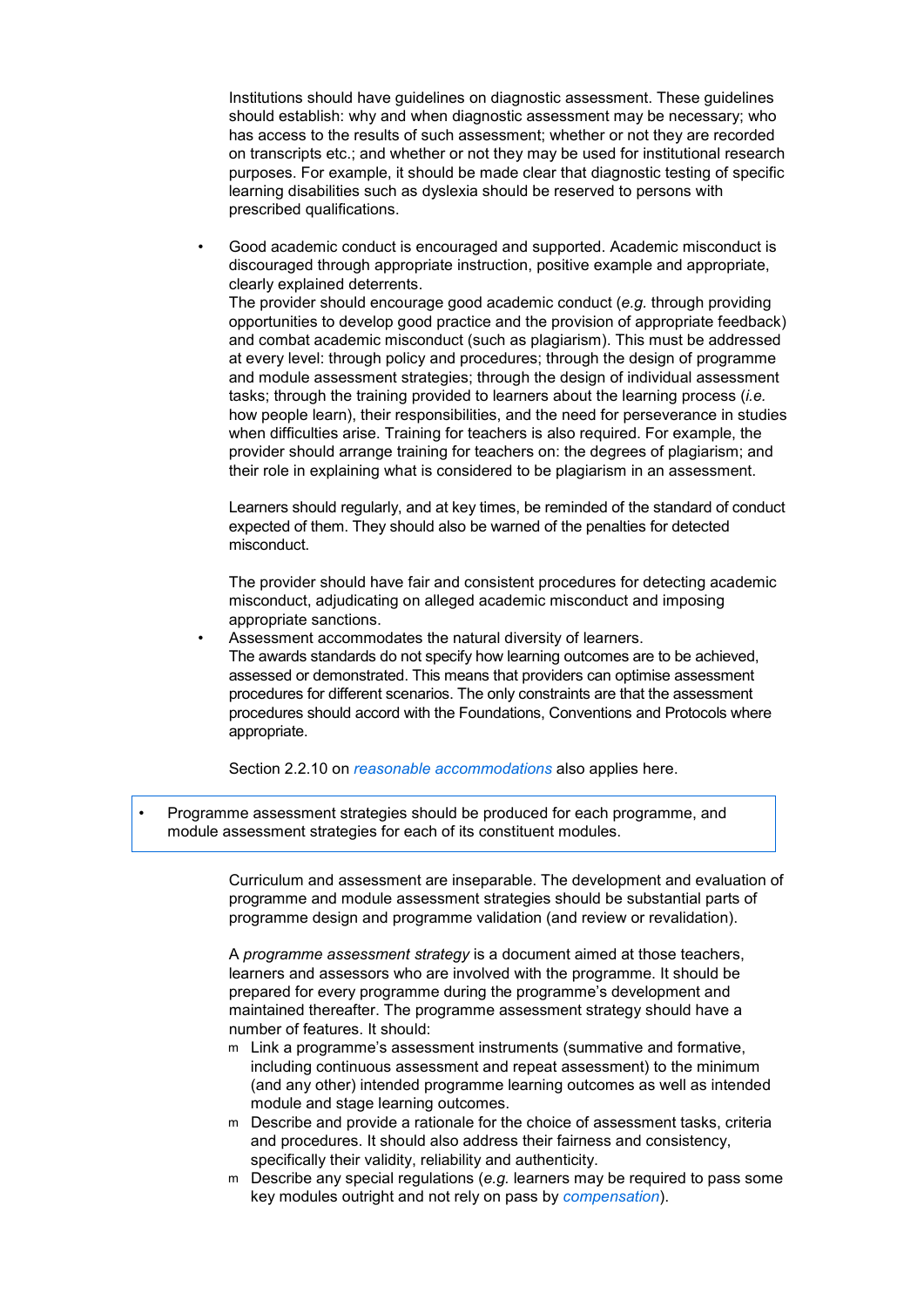- m Regulate, build upon and integrate the module assessment strategies and (where used) stage assessment strategies.
- m Provide contingent strategy for cases where learners claim exemption from modules, including for recognition of prior learning.
- m Match the programme's assessment instruments to the requirements of the institutional *grading system*, *particularly concerning the recording and combination of module grades/marks (*i.e. *provide clear criteria for grading/marking).*
- m Ensure that the programme's continuous assessment workload is appropriately balanced.
- m Relate to the programme's teaching and learning strategy.

 Assessment strategies should be plainly written and communicated at the start of a programme to learners and all those involved with teaching and assessment. A clear assessment strategy can complement a statement of intended learning outcomes and aid its interpretation.

 Most programmes are modular to some degree — i.e. they are divisible into parts. When designing programme assessment strategies, it is therefore important to remember that knowledge, skill and competence acquired in particular contexts may not necessarily transfer to a different context without additional learning.

 A major award programme will normally require a specific process which, working to the programme assessment strategy, integrates constituent modules so that the intended programme learning outcomes are supported. This should promote overall coherence; consistency between module and programme intended learning outcomes; and establish the epistemological and cultural identity of the programme. It should also coordinate alignment of activities (*i.e.* the learning opportunities

including formative assessment and summative assessment) with the intended programme of learning outcomes and induct learners into the broader community practice in their discipline.

 When developing programme assessment strategies, developers should consider the practicalities of offering repeat continuous assessment opportunities. For example, it may not be feasible for some continuous assessment tasks to be repeated in the same time-frame as written examinations.

 Contradictory assessment findings can emerge when the same learning outcomes are assessed by continuous assessment and written examinations. This can create dilemmas unless the potential for such contradictions is foreseen and provided for in the programme and module assessment strategies.

- The guidelines for programme assessment strategies apply, with obvious changes made, to module assessment strategies.
	- Assessment tasks and criteria are clear. Assessment tasks and grading criteria should be clear and unambiquous.<sup>14</sup>
	- The design and scheduling of assessment tasks is coordinated. Where modules are designed for particular programmes, the design and scheduling of module-level assessment tasks and criteria should be directed by the programme assessment strategy.

 Where a particular module is shared by a number of programmes, each programme needs to integrate the shared module. Particularly, each

 $\overline{a}$ Stokking, K. van der Schaaf, M. Jaspers, J. and Erkens, G. (2004).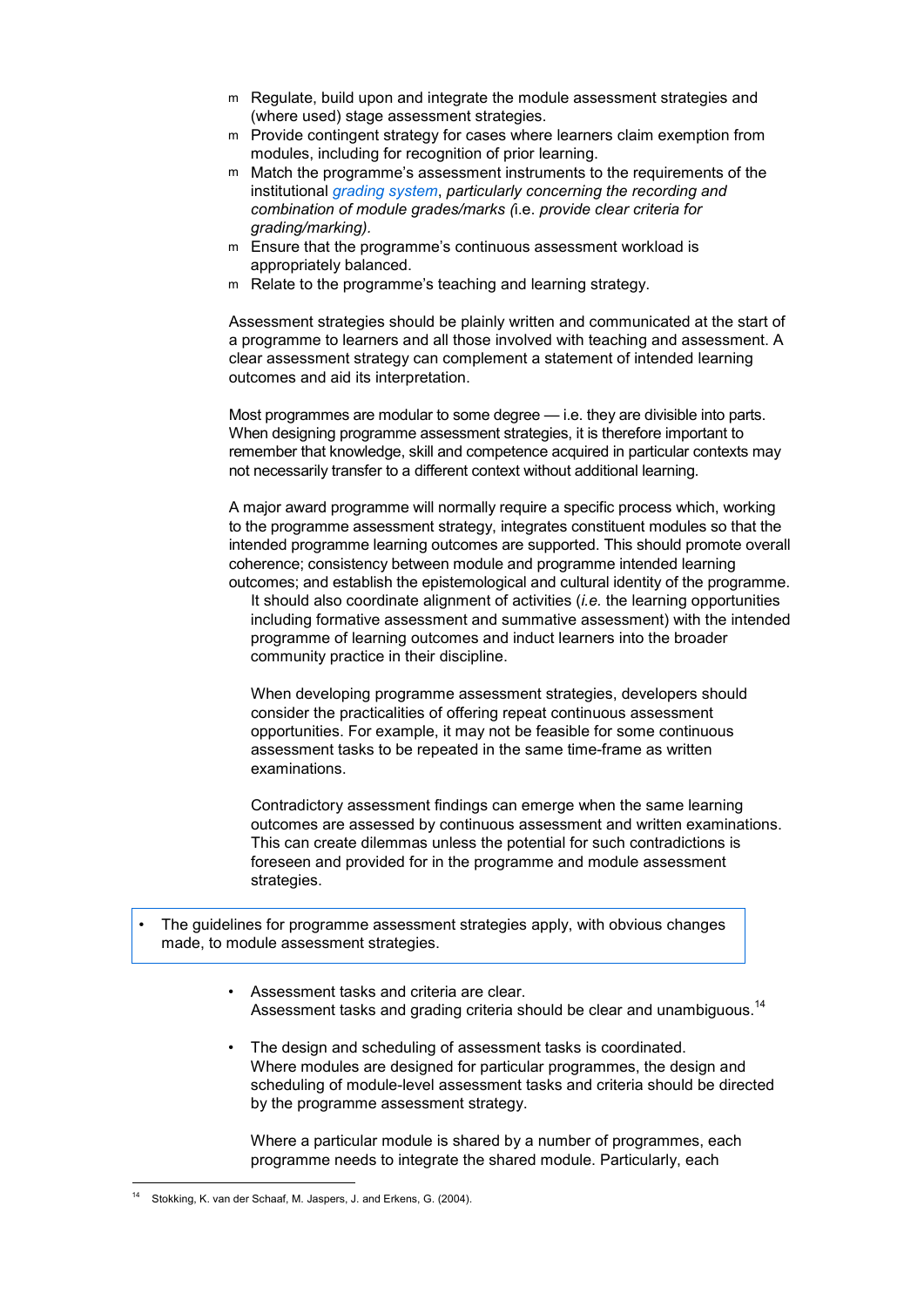programme assessment strategy should integrate and adapt to the shared module's assessment strategy.

 Providers should coordinate the scheduling of assessment tasks to ensure an appropriate workload balance for learners.

- The language used in assessment is appropriate. The language used in teaching should be the language normally used in assessment unless there are exceptional circumstances, and then only where academic standards are not consequently jeopardised.
- A grading scheme (*i.e.* marking scheme) is produced prior to the approval of high-stake assessment tasks. A *grading scheme* (*i.e.* marking scheme) which uses explicit criteria should be produced for each assessment task prior to assignment. This is good practice generally, but is particularly important for high-stake assessment tasks.

 The use of learners' submissions to adjust the grading scheme after the assessment tasks have been completed should be avoided (except in the case of the discovery of *errors* in the scheme) because it runs the risk of introducing a normative bias.

 Grading is an assessment process. Everything that applies to assessment applies to grading. Grading should be criterion-referenced (based on learning outcome criteria). Grades should be awarded on the individual's performance. They should never be norm-referenced (*e.g.* have quotas for each grade).

 • Individuals undertaking team-based assessment tasks are assessed as individuals.

 Not all learners may contribute equally to group work. Moreover, not all group members may derive the same standard of learning from the group work. Assessment of group work should therefore account for these possibilities. This does not preclude assessment of the outcome of a team's achievement, nor does it preclude formative assessment of a team and formative feedback to the team.

 • Assessment tasks and criteria, arrangements, model answers and grading schemes are reviewed internally (and externally where appropriate) prior to use.

 It is good practice for all assessment tasks to be reviewed internally where possible, and otherwise externally.

 High-stake assessment tasks (*e.g.* examination papers), model responses and grading schemes should normally be reviewed independently of their authors, including by the *external examiners*. An assessment task taken out of context cannot be reviewed effectively. Therefore, external examiners should be familiar with the programme assessment strategy and other relevant assessment strategies.

- The facilities and equipment for assessment are appropriate. Assessment should only be conducted in physical environments which are appropriate for that purpose. Where the nature of the assessment task requires special facilities or equipment, these should be provided.
- The necessary flexibility of assessment procedures is subject to the need to be fair, consistent, valid, reliable and practical. Examples of procedural flexibility include *pass by compensation* and carrying a failed module from one stage to the next (progression with missing credit).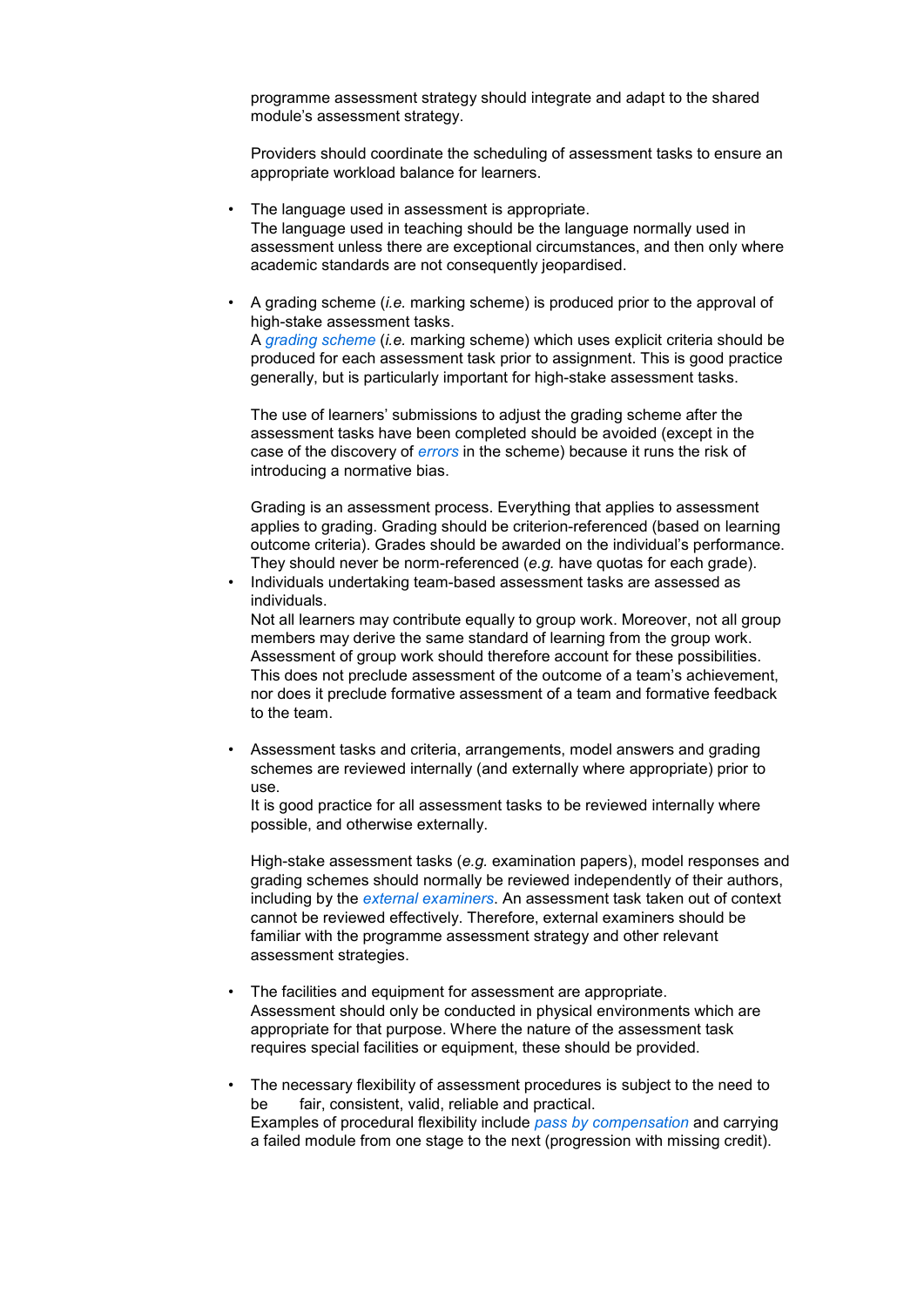Repeat assessment<sup>15</sup>

 Subject to the *Sectoral Conventions* for Assessment, learners who fail a module should normally be offered at least three repeat attempts. There may be situations where external factors — *e.g.* statutory or regulatory requirements — impinge on the conditions for offering repeat attempts to learners. The programme assessment strategy should provide for the possibility of repeat attempts.

 A different arrangement normally applies in the case of a research thesis submitted for a higher degree.

 For an unseen examination (*e.g.* an examination paper which is not seen by learners until handed out at the time of examination), the repeat tasks should not be the same as the original tasks.

2.2.6 Student assessment procedures are expected to have clear and published criteria for marking (ESG).

> Programme assessment strategies and module assessment strategies should be appropriately constructed and communicated to all relevant parties.

 The provider should have fair and consistent systems and published criteria for grading assessment tasks. This is particularly important where grades contribute to award classification.

 The provider's assessment policy and criteria should be published and integrated with the rest of its quality assurance policies and procedures.

2.2.7 Student assessment procedures are expected to be undertaken by those who understand the role of assessment in the progression of students towards the achievement of the knowledge and skills associated with their intended qualification (ESG).

> Assessors should only be requested to assess learning outcomes which they are competent to assess.

 Each assessor's contribution is part of a team effort that is designed to help learners, through assessment, to attain the intended learning outcomes and other objectives of the programme. Accordingly, assessors need to have a deep understanding of the programme assessment strategy, as well as the module assessment strategies for the modules directly involving them. Understanding the role of assessment in the learning process demands a certain expertise in the discipline of teaching and learning (theory and practice).<sup>16</sup>

 The explicit professional competences, roles, responsibilities, ethical standards and accountability required of the persons and committees involved in making assessment decisions and recommendations should be described and communicated by the provider to those persons and committees.

 There should be clear ethical guidelines governing a person's involvement in assessment-related processes. The guidelines should address ethical requirements that flow from the necessity for fairness and consistency, including objectivity, confidentiality, declaration of interests, and the avoidance of conflicts of interest.

 Providers should offer appropriate development opportunities to their staff which allow them to demonstrate and enhance their expertise in assessment and in the design, maintenance and review of module and programme assessment strategies.

2.2.8 Student assessment procedures are expected to not, where possible, rely on the judgements of single examiners (ESG). Assessors should reach their professional judgements and decide their recommendations independently. However, they should be accountable to the provider for the standards they use and for the fairness and consistency (including

<sup>-</sup><sup>15</sup> More detailed information (*e.g.* on the special problems that can arise with continuous assessment) is set out in the 'Managing continuous assessment' subsection of Section 4.6.1.

Section 5, Interpretations, provides some pointers to the literature in this regard.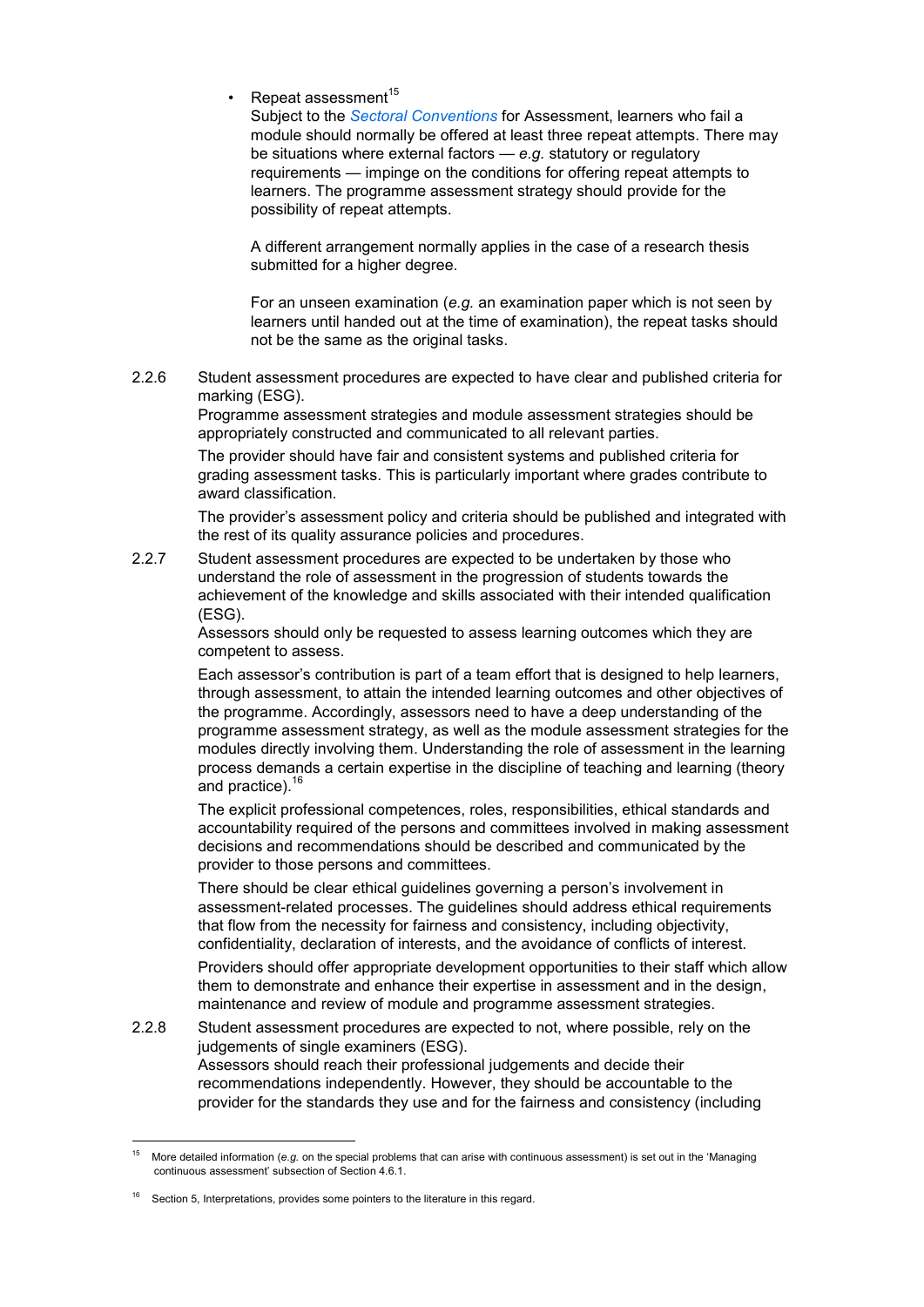reliability and validity) of their methods.

 In the case of small providers (or isolated niches within larger providers), independent *external* assessors (as distinct from external examiners) should be used (along with the *internal assessors*) to provide the necessary objectivity. This is the case for all providers in the context of assessing candidates for higher degrees by research.

Boards of Examiners<sup>17</sup> (See Section 4 for additional information) The authority to make summative assessment decisions is always assigned by the provider to *boards of examiners* (*c.f.* Section 4.8).

 Boards of examiners are deliberative committees which make summative assessment (and related) decisions based on the recommendations of assessors. The membership of the board of examiners normally includes all of the relevant assessors and external examiners. Except for appeals and complaints processes, the board of examiners should have the final decision concerning assessment results.

 The provider's regulations should address the membership, quorum, procedures, powers (authority), decision-making policy, procedure and accountability (*e.g.* to an academic council or an equivalent committee) of boards of examiners. The roles and responsibilities of the members of boards of examiners should be clearly established.

 The provider's regulations should ensure that the work of boards of examiners meets the standards of fairness, consistency, objectivity, confidentiality, credibility, transparency and ethics etc. that apply to direct assessment procedures.

- 2.2.9 Student assessment procedures are expected to take account of all the possible consequences of examination regulations (ESG). Institutions should undertake a regulatory impact assessment of new assessment procedures prior to their introduction, and from time to time thereafter.
- 2.2.10 Student assessment procedures are expected to have clear regulations covering student absence, illness and other mitigating circumstances (ESG). Necessary regulations covering mitigating circumstances should uphold the Principles and Guidelines for assessment.
	- Reasonable accommodations are made where appropriate. Some learners with disabilities may be unable to demonstrate their achievement of the intended learning outcomes through conventional assessment tasks. *Reasonable accommodations* will therefore need to be made to deal with issues that would otherwise prevent such learners from demonstrating their achievement.

 Reasonable accommodations are concerned with adapting the assessment approach, not with diluting the standard of learning to be attained, interfering with it or amending the intended learning outcomes. Assessments which involve reasonable accommodations should be consistent with those which do not. Reasonable accommodations may apply to any assessment.

 Reasonable accommodations are normally identified well in advance of the assessment event by a *needs assessment process*. The findings of this process should be communicated in writing to the appropriate academic and administrative units (*e.g.* the unit conducting the assessment or the examinations office or equivalent), which will in turn distribute the information as required to teachers, assessors and the board of examiners, and to the learner concerned.

 The implications of reasonable accommodation for the various purposes of assessment should be addressed in the provider's regulations.

 $\overline{a}$ Some Recognised Institutions of the Council have Progression and Awards Boards.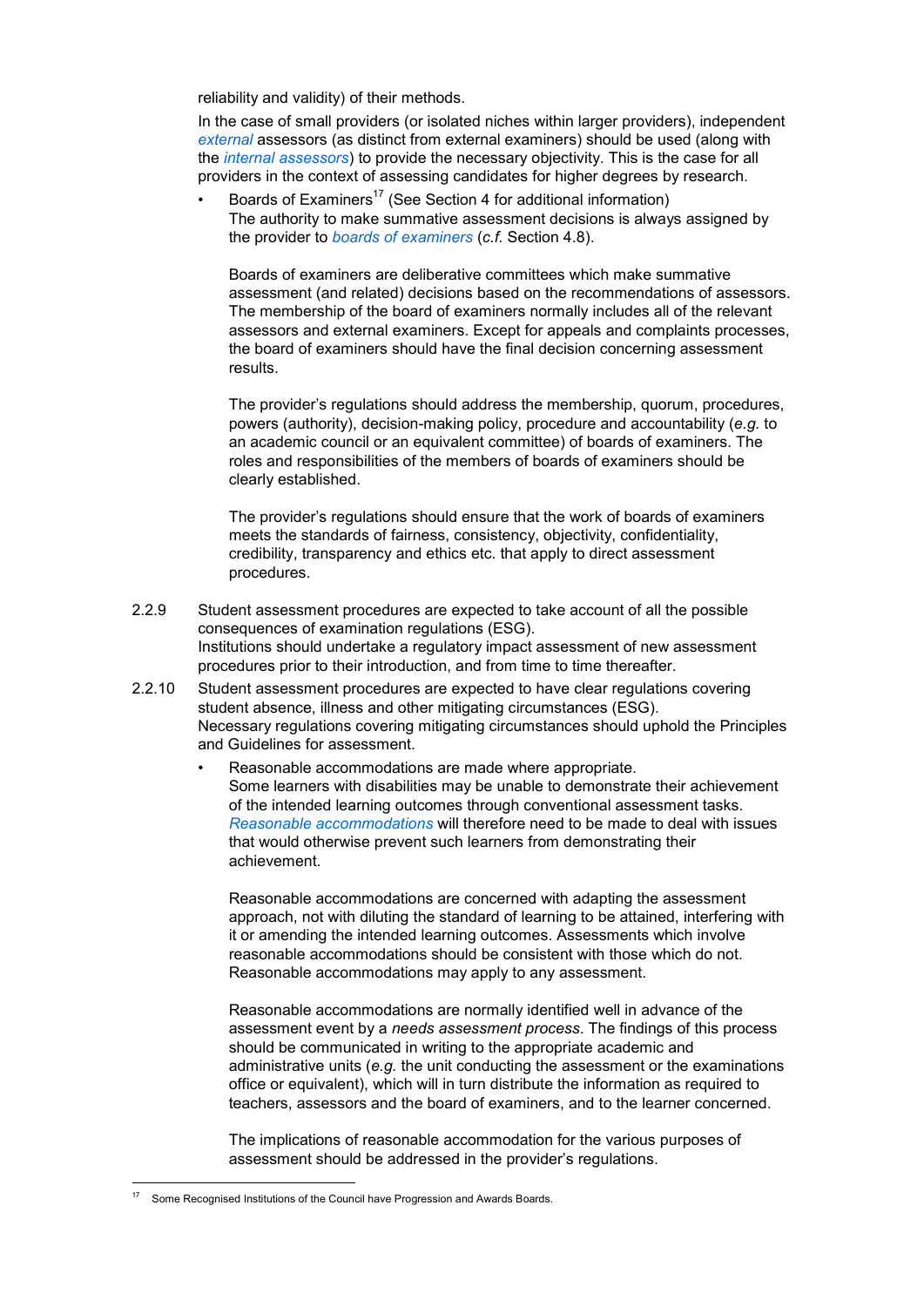2.2.11 Student assessment procedures are expected to ensure that assessments are conducted securely in accordance with the [provider's] stated procedures (ESG). Assessment procedures should be secure, confidential and compliant with Data Protection and applicable Freedom of Information legislation.

> In unseen examinations, the assessment tasks should be handled with due regard for confidentiality.

 The invigilation of examinations should be regulated; invigilators should be appropriately trained and monitored.

 The introduction of new assessment methods and media (*e.g.* the medium of the internet) warrants special attention until experience and confidence are built up.

- 2.2.12 Student assessment procedures are expected to be subject to administrative verification checks to ensure the accuracy of the procedures (ESG).
- 2.2.13 Records are maintained to facilitate monitoring and reviews. Procedures should be established for ensuring the secure and accurate maintenance of assessment-related records. Such records include, for example, minutes of examination board meetings, external examiners' reports, other committee minutes, *broadsheets of results* etc.

 Appropriate record-keeping procedures and arrangements should be established and should include a standardised archiving schedule. Archived materials include the learner's assessment submissions (examination scripts, project reports etc.).

 Assessment results through which a learner has earned academic credit should be permanently archived, along with sufficient information to allow their interpretation.

 Learner assessment submissions should be retained by the provider for an appropriate time (*e.g.* to facilitate handling appeals). They should then be disposed of appropriately unless returned to learners.

 Receipt of continuous assessment submissions (reports etc.) from learners should be formally acknowledged (*e.g.* by the issue of a written receipt).

- 2.2.14 There are procedures for the promulgation of assessment results. Assessment results (or, where necessary, provisional results) should be communicated to learners as soon as possible after assessment.
	- Notification of results to QQI in cases where it is the awarding body Learner registration details and recommendations/results of boards of examiners' meetings (broadsheet of results) should, as appropriate, be sent to QQI in accordance with agreed protocols and in good time to facilitate the making of awards.
- 2.2.15 There are procedures for appeals and complaints by learners. *Appeal* means a request to a higher authority for the alteration of the decision or judgement of a lower one. In the context of the assessment of learners, the lower authority could, for example, be a board of examiners and the higher one the provider's academic committee or one of its sub-committees.

 In the context of the assessment of learners, a *complaint* is an expression of concern that a particular assessment procedure is either unfair, inconsistent or not fit-forpurpose.

 Learners can reasonably expect that: the provider follows its published assessment procedures; those procedures are fair, consistent and fit-for-purpose; the provider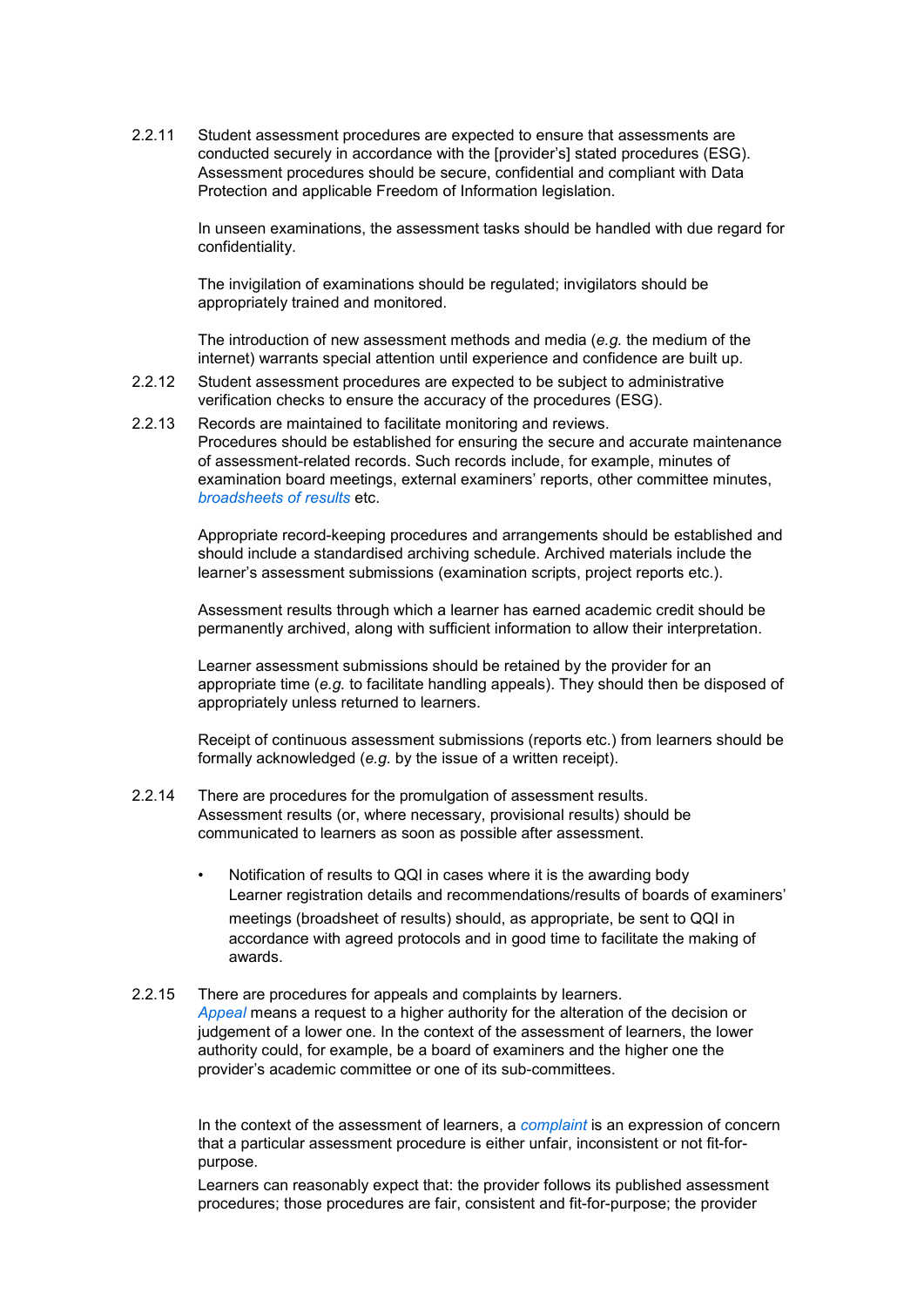complies with its legal obligations in the conduct of its assessment procedures. When a learner alleges that any of these expectations are not or have not been met, he or she may then appeal or complain.

 Providers should inform learners about the complaints and appeals processes, including the acceptable grounds for complaint or appeal.

 Providers should have procedures for conducting *re-checks* and *reviews* requested by learners.

2.2.16 The provider (or, in the case of new providers, the awarding body) appoints at least one independent expert external examiner for each award programme. External examining — a traditional quality assurance mechanism employed by providers — supports public confidence in assessment for academic qualifications.

> The provider should implement an external examining process for each of its programmes. The credibility of a particular external examining process rests heavily on the competence of the external examiner involved.

 The relevant external examiner should normally be present at deliberative meetings of the board of examiners for the award stage of the programme for which he/she has been appointed.

 Specific guidelines on external examining are provided in the document *Effective Practice Guidelines For External Examining*.

- 2.2.17 In addition, students should be clearly informed about the assessment strategy being used for their programme, what examinations or other assessment methods they will be subject to, what will be expected of them, and the criteria that will be applied to the assessment of their performance (ESG).
	- Assessment procedures are characterised by openness and simplicity. Learner assessment strategies, procedures and criteria should be as simple as possible and should be easily comprehensible by the relevant learners.
	- Informing learners at induction is not sufficient. Learners should be reminded of the relevant assessment regulations and their obligations and entitlements from time to time.

 The required information should be publicly accessible (*e.g.* on the web and in a handbook).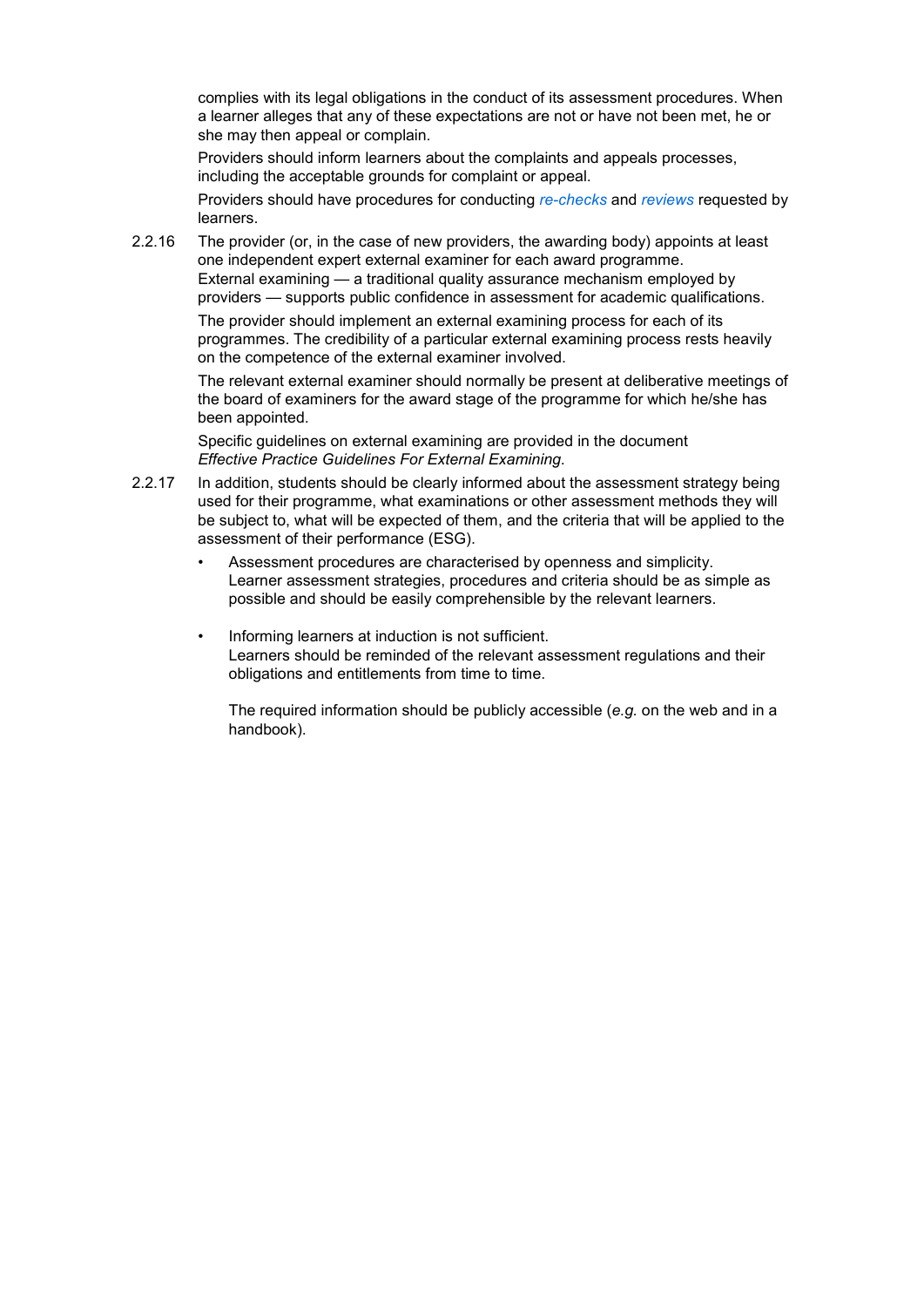# 3. Sectoral Conventions for Assessment

The Sectoral Conventions for Assessment comprise a set of regulations and benchmarks which, in the interest of fairness and consistency, are agreed at the sectoral level by QQI and all associated providers.

Sectoral Convention 1 on Award Classifications Classification of awards shall be criterion-referenced<sup>18</sup> as distinct from norm-referenced.

The following tables describe the classifications available for major awards (made by QQI or by recognised institutions under delegated authority) in the National Framework of Qualifications (NFQ). They also specify the required boundary values for grade point average (GPA) and percentage point average (PPA) where the acronyms are defined by Sectoral Convention 4.

| Classification of Higher<br>Certificates (Level 6)<br>and Ordinary Bachelor's<br>Degrees (Level 7) | <b>GPA</b><br>boundary<br>values | <b>PPA</b><br>boundary<br>values | Description 2009-2010 and following                                                                                                              |
|----------------------------------------------------------------------------------------------------|----------------------------------|----------------------------------|--------------------------------------------------------------------------------------------------------------------------------------------------|
| <b>Distinction</b>                                                                                 | 3.25                             | 70%                              | Indicative descriptor: Achievement<br>includes that required for a Pass and<br>in most respects is significantly and<br>consistently beyond this |
| Merit Grade 1                                                                                      | 3.0                              | 60%                              | Indicative descriptor: Achievement<br>includes that required for a Pass and<br>in many respects is significantly<br>beyond this                  |
| Merit Grade 2                                                                                      | 2.5                              | 50%                              | Indicative descriptor: Achievement<br>includes that required for a Pass and<br>in some respects is significantly<br>beyond this                  |
| Pass                                                                                               | 2.0                              | 40%                              | Definitive descriptor: Attains all the<br>minimum intended programme<br>learning outcomes                                                        |

<sup>&</sup>lt;sup>18</sup> See Section 5, Interpretations, for definitions of those terms.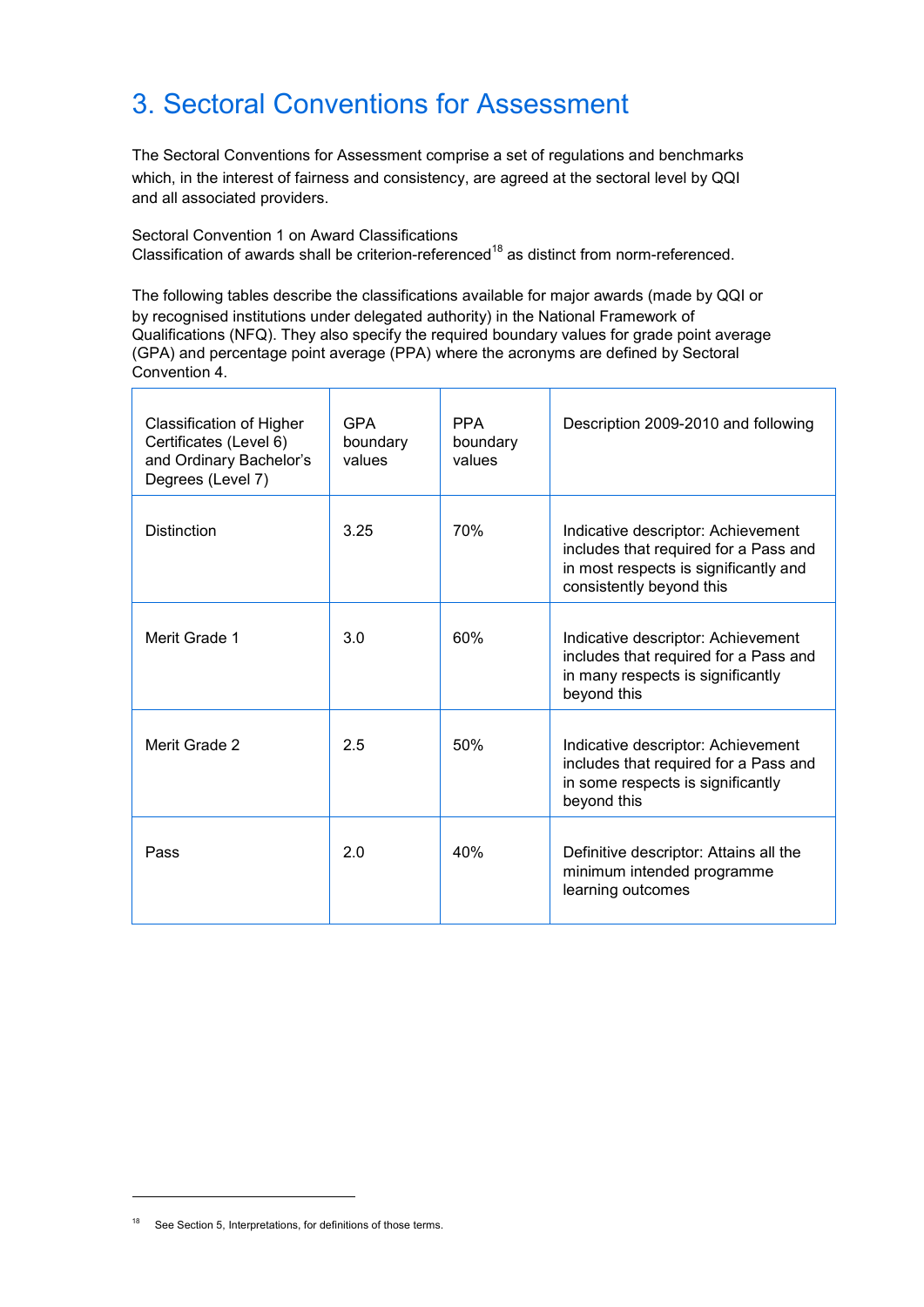| Classification of<br>Honours Bachelor's<br>degrees (Level 8)<br>and Higher Diplomas<br>(Level 8) | <b>GPA</b><br>boundary<br>values | <b>PPA</b><br>boundary<br>values | Description 2009 - 2010<br>and following                                                                                                         |
|--------------------------------------------------------------------------------------------------|----------------------------------|----------------------------------|--------------------------------------------------------------------------------------------------------------------------------------------------|
| First-class honours                                                                              | 3.25                             | 70%                              | Indicative descriptor: Achievement<br>includes that required for a Pass and<br>in most respects is significantly and<br>consistently beyond this |
| Second-class honours<br>Grade 1                                                                  | 3.0                              | 60%                              | Indicative descriptor: Achievement<br>includes that required for a Pass and<br>in many respects is significantly<br>beyond this                  |
| Second-class honours<br>Grade 2                                                                  | 2.5                              | 50%                              | Indicative descriptor: Achievement<br>includes that required for a Pass and<br>in some respects is significantly<br>beyond this                  |
| Pass                                                                                             | 2.0                              | 40%                              | Definitive descriptor: Attains all the<br>minimum intended programme<br>learning outcomes                                                        |

| Classification of<br>Postgraduate Diploma<br>(Level 9) | <b>GPA</b><br>boundary<br>values | <b>PPA</b><br>boundary<br>values | Description 2009 - 2010<br>and following                                                                                                         |
|--------------------------------------------------------|----------------------------------|----------------------------------|--------------------------------------------------------------------------------------------------------------------------------------------------|
| <b>Distinction</b>                                     | 3.25                             | 70%                              | Indicative descriptor: Achievement<br>includes that required for a Pass and<br>in most respects is significantly and<br>consistently beyond this |
| Merit                                                  | 3.0                              | 60%                              | Indicative descriptor: Achievement<br>includes that required for a Pass and<br>in many respects is significantly<br>beyond this                  |
| Pass                                                   | 2.0                              | 40%                              | Definitive descriptor: Attains all the<br>minimum intended programme<br>learning outcomes                                                        |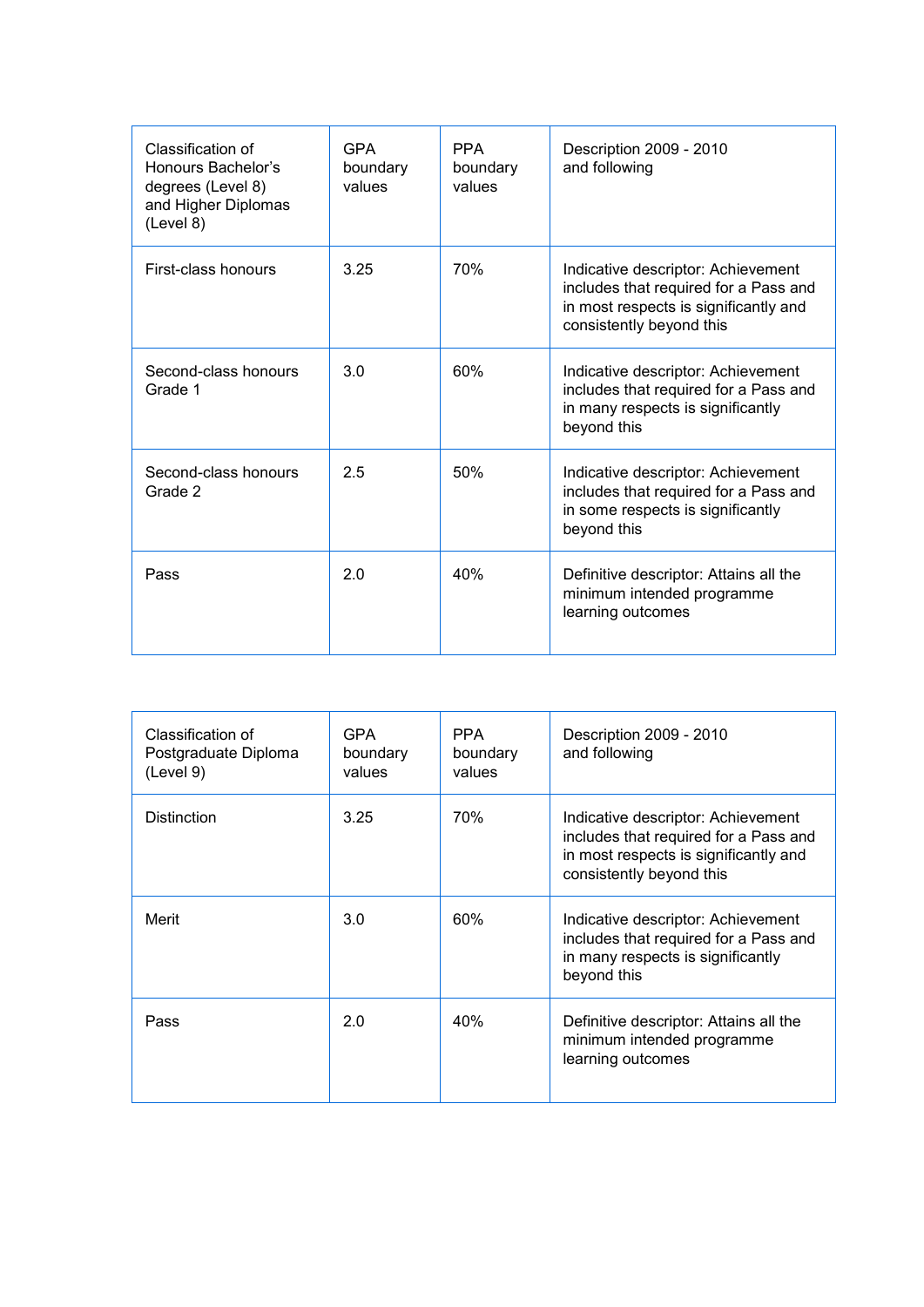| Classification of Taught<br>Master's degrees<br>(Level 9) | <b>GPA</b><br>boundary<br>values | PPA<br>boundary<br>values | Description 2009 - 2010<br>and following                                                                                                         |
|-----------------------------------------------------------|----------------------------------|---------------------------|--------------------------------------------------------------------------------------------------------------------------------------------------|
| First-class honours                                       | 3.25                             | 70%                       | Indicative descriptor: Achievement<br>includes that required for a Pass and<br>in most respects is significantly and<br>consistently beyond this |
| Second-class honours                                      | 3.0                              | 60%                       | Indicative descriptor: Achievement<br>includes that required for a Pass and<br>in many respects is significantly<br>beyond this                  |
| Pass                                                      | 2.0                              | 40%                       | Definitive descriptor: Attains all the<br>minimum intended programme<br>learning outcomes                                                        |

| Classification of<br>Research degrees                                                                                      | GPA<br>boundary<br>values | <b>PPA</b><br>boundary<br>values | Description 2009 - 2010<br>and following                                                                                      |
|----------------------------------------------------------------------------------------------------------------------------|---------------------------|----------------------------------|-------------------------------------------------------------------------------------------------------------------------------|
| Unclassified<br>(recognised as<br>equivalent to an honour<br>classification for<br>progression and<br>employment purposes) | N/A                       | N/A                              | Definitive descriptor: Attains all the<br>minimum intended learning outcomes<br>for the relevant research degree<br>programme |

| Other unclassified<br>awards | GPA<br>boundary<br>values | <b>PPA</b><br>boundary<br>values | Description 2009 - 2010<br>and following                                                  |
|------------------------------|---------------------------|----------------------------------|-------------------------------------------------------------------------------------------|
| Unclassified                 | 2.0                       | 40%                              | Definitive descriptor: Attains all the<br>minimum intended programme<br>learning outcomes |

A 'Pass' classification of an award is a positive statement of achievement.

All awards — other than research degrees, minor awards and supplemental awards — shall be classified. However, in exceptional cases, where classification is not feasible, an award may be issued as an unclassified award.

Special-purpose awards which have a volume of at least 60 credits and are comparable to a major award (at the same NFQ level) may be classified in accordance with the convention for the relevant major award. Otherwise, awards of this type shall be unclassified.

Providers shall furnish supplementary information about a person's attainment. They will also work with stakeholders to specify and maintain a reporting system that can be understood and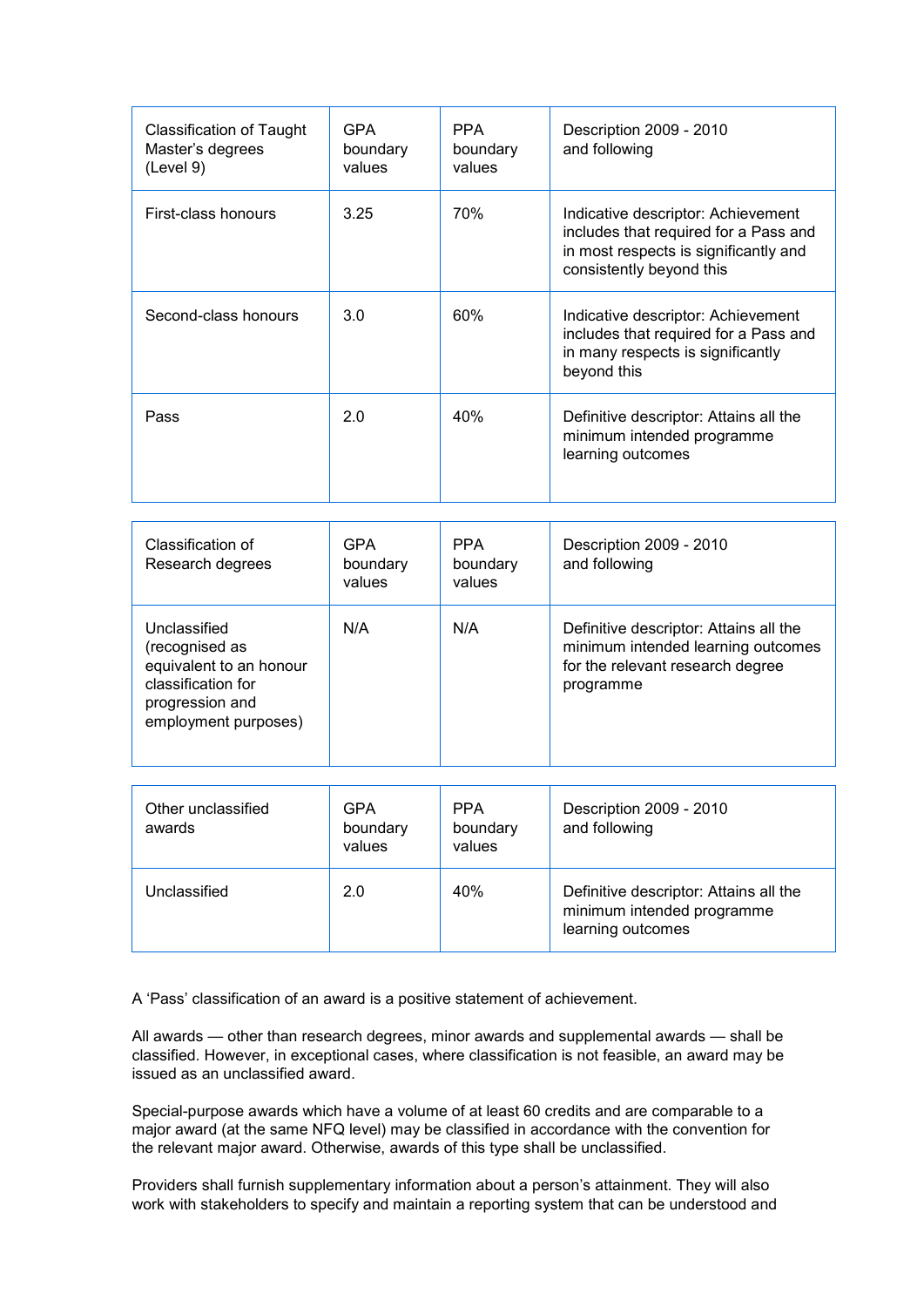used by stakeholders. The Europass Diploma Supplement (EDS) is the channel for this information.

Sectoral Convention 2 on Mixed Grading Systems Each provider shall adopt either the percentage grading system or the alphabetic grading system (for all of its provision), in accordance with Sectoral Convention 4 (see below).

Programmes shall be validated with reference to the relevant provider's grading system.<sup>19</sup>

Sectoral Convention 3 on Determination of Award Classification Calculation of the award classification shall be based on the credit-weighted mean value of the allowable grades (*i.e.* those that contribute to the classification) for modules of a specific programme which has been validated by QQI or by a recognised institution for the purpose of making the award.

A learner may claim exemption from a module whose grade would otherwise contribute to the award classification, provided that he or she can demonstrate the attainment of the relevant knowledge, skill and competence. In cases where the attainment cannot be *graded* fairly and consistently, only an unclassified award shall be available.

Procedures for exemption and/or pass by compensation shall not compromise national standards for awards.

Honours classification, or any classification higher than 'Pass', shall be made based on firstattempt grades. Necessary procedures to allow consistent treatment of a repeat grade as a firstattempt grade, where exceptional mitigating circumstances exist, shall not compromise this principle.

Accordingly, the existing approach to repeat for honours (it is not to be offered) shall be maintained, pending discussions between other awarding bodies (including universities and Dublin Institute of Technology), with a view to finding an agreed national approach. This position shall be reviewed within 12 months of the commencement of the Conventions.

| Description            | Percentage<br>mark $(p)$ | Percentage point value $(ppv)^{20}$ |
|------------------------|--------------------------|-------------------------------------|
| Passing marks          | $40 \le p \le 100$       | $40 \leq ppv \leq 100$              |
|                        | $35 \le p < 40$          | $35 \leq ppv \leq 40$               |
| Outright failing marks | $0 \le p < 35$           | 0                                   |

Sectoral Convention 4 on the Percentage and Alphabetic Grading Systems Percentage marks (p) and percentage point values (ppv) are defined in the following table.

The percentage point average (PPA) for a stage is the credit-weighted mean of the percentage point values for the constituent modules.

No credit is allocated to a learner in respect of modules which are failed outright.

Alphabetic grades and grade point values are defined by the following table.

j

<sup>19</sup> Any change in a provider's grading system will necessarily require revisiting the assessment procedures for the affected programmes and, in some cases, revalidating the programmes.

 $2020$  The percentage point value is the same as percentage except for marks below 35 where it is zero.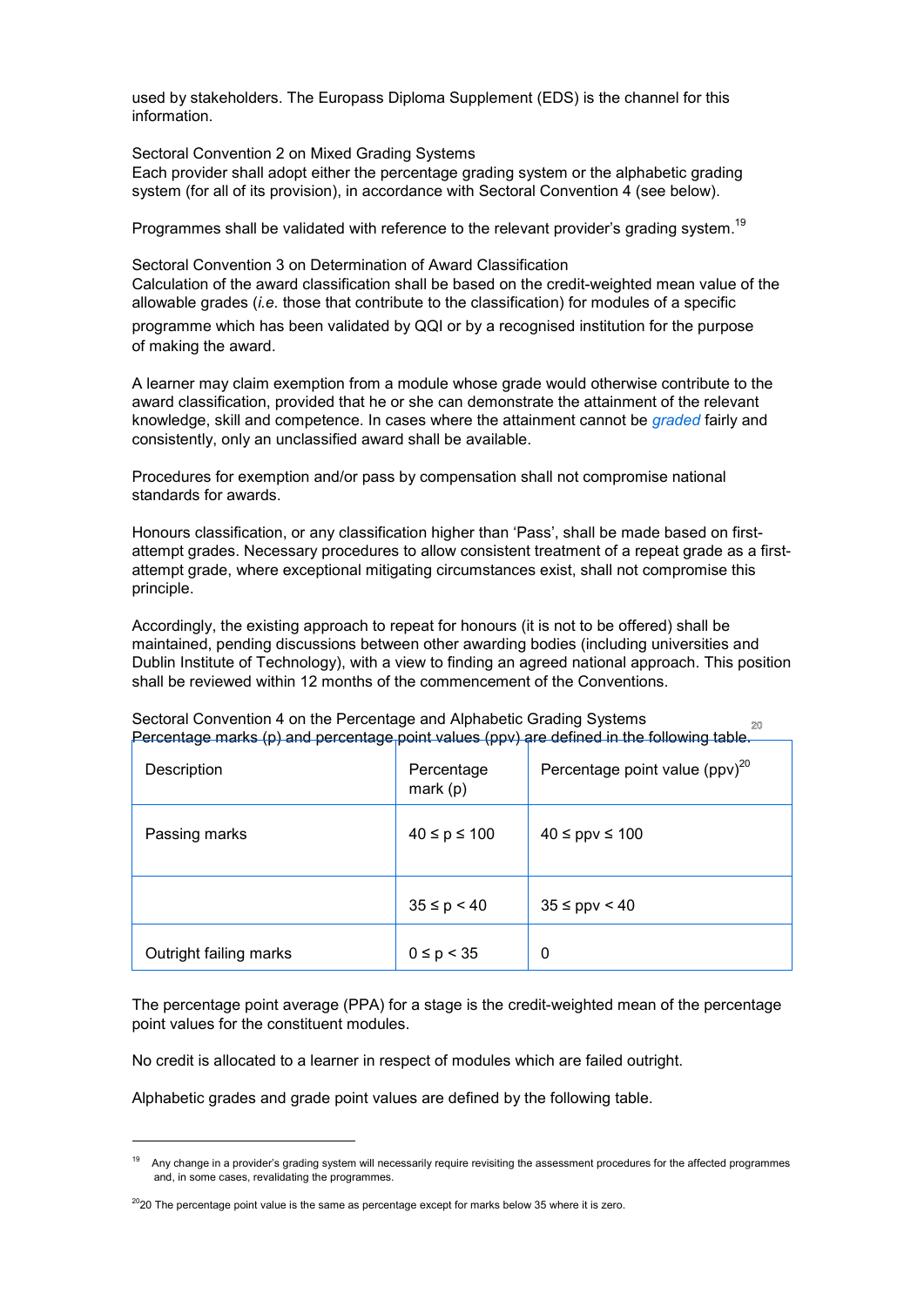| Description            | Alphabetic grade | Grade point value |
|------------------------|------------------|-------------------|
| Passing grades         | A                | 4.0               |
|                        | B+               | 3.5               |
|                        | B                | 3.0               |
|                        | B-               | 2.75              |
|                        | $C+$             | 2.5               |
|                        | $\mathsf{C}$     | 2.0               |
|                        | D                | 1.5               |
| Outright failing grade | F                | 0.0               |

The grade point average (GPA) for a stage is the credit-weighted mean of the grade point values for the constituent modules.

No credit is allocated to a learner in respect of modules which are failed outright.

To gain an overall pass in a stage where the alphabetic grading system is used, there are three requirements:

1. no F grades

i,

- 2. a GPA of 2.0 or greater
- 3. the required credits for that stage must have been earned (*i.e.* the stage must be completed)

The two grading systems are significantly different. The interpretation of the alphabetic grades and grade point values, and the percentage $^{21}$  marks and percentage point values and their relationship to one another, derives solely from Sectoral Convention 1 (see above).

Sectoral Convention 5 on Post-award Achievement required for an additional major award at the same level

Subject to the following conditions, a graduate holding a higher education and training award may present for and, if successful, achieve a further major award at the same level within the same generic area of study. This must involve the attainment of new learning outcomes (*i.e.* post-award achievement).

If the area of specialisation of the post-award achievement is not substantially different, and/or if the associated credit is insufficient for granting a new major award, the applicant may be granted a minor, special-purpose or supplemental award or a Single Subject Certificate (issued

by a recognised institution of the Council or by QQI).

The following table sets out the minimum volume of newly certified learning required of a candidate who is seeking to qualify for an additional major award *at the same level* within the same generic area of study. Note that repeating learning that is substantially equivalent to previously certified learning is not included in the calculation of post-award credit in the following table.

 $^{21}$ 21Percentage means marks out of 100. The significance of particular percentage point values (for example 40%) derives from Sectoral Convention 1.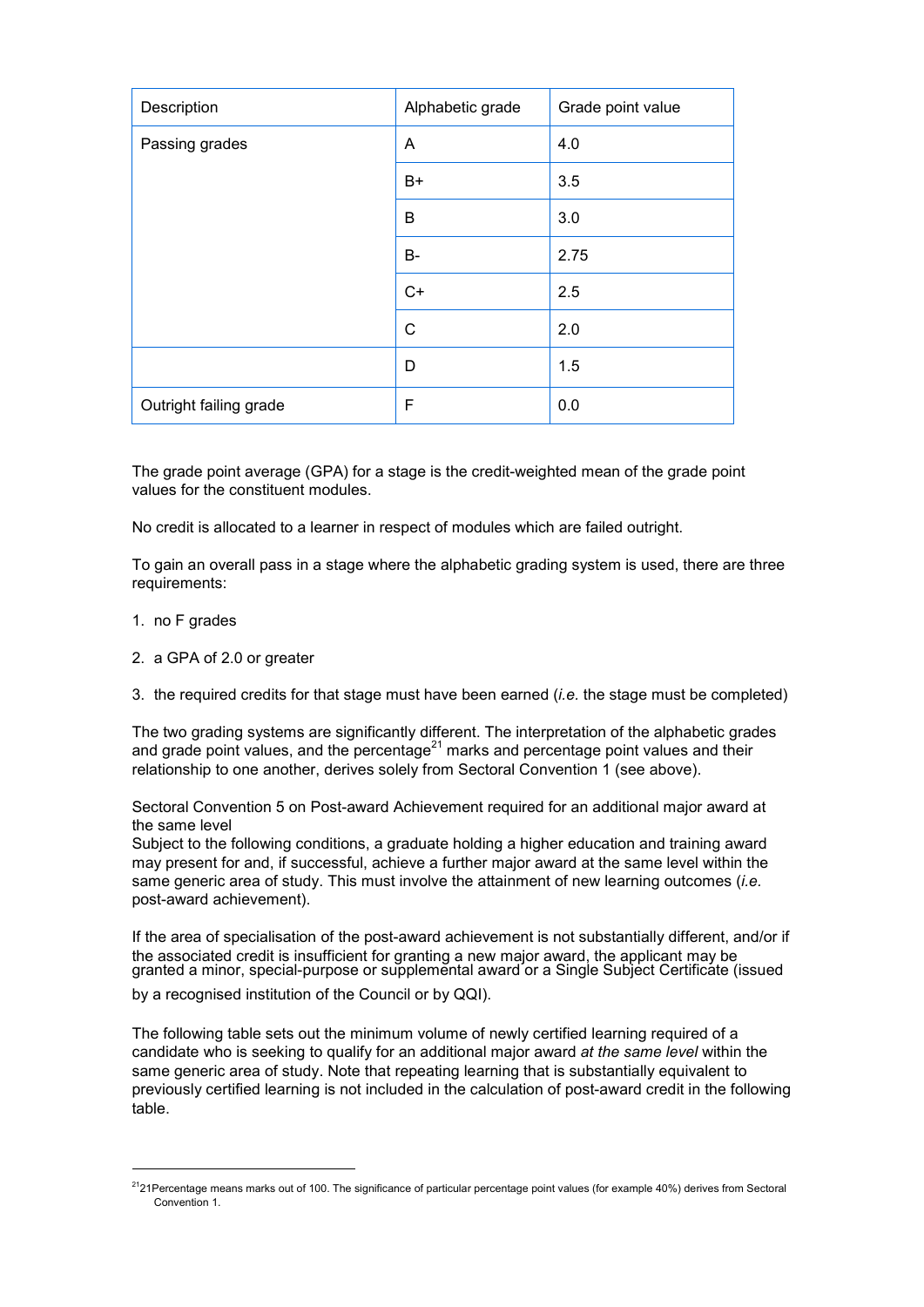| Award currently held          | Additional award<br>sought    | Post-award credit for newly certified learning                   |
|-------------------------------|-------------------------------|------------------------------------------------------------------|
| <b>Higher Certificate</b>     | <b>Higher Certificate</b>     | A minimum of 60 credits at level 6                               |
| Ordinary Bachelor's<br>Degree | Ordinary Bachelor's<br>Degree | A minimum of 60 credits at level 7                               |
| Honours Bachelor's<br>Degree  | Honours Bachelor's<br>Degree  | A minimum of 120 credits, at least 60 of<br>which are at level 8 |
| Master's Degree               | Master's Degree               | A complete programme                                             |

Sectoral Convention 6 on ECTS Grade and Grade Interpretation Scheme (EGIS)<sup>22</sup> Whenever the ECTS Grade and (if appropriate) the ECTS Grade Interpretation Scheme are implemented, it shall be on the basis of a sectoral or national convention.

ECTS Grade is not yet implemented in Ireland. EGIS is described in a draft ECTS *User's Guide* and is not implemented yet.

#### Sectoral Convention 7 on Exceptions

In exceptional circumstances where, for a particular programme, the legitimate requirements of external authorities conflict with one or more of the Sectoral Conventions *and make their application impossible*, an alternative arrangement may be used for that programme. Such exceptional arrangements shall be identified on the Europass Diploma Supplement, described in the programme assessment strategy, and articulated during the programme validation process.

In the case of collaboration between providers using different grading systems, there shall be negotiation and agreement on a joint *programme assessment strategy*, as well as a joint grading system for the collaborative programme and on any necessary conversions of module grades. This shall be addressed during the validation of collaborative programmes and in the context of collaboration and joint awarding agreements etc.

Joint awards have a distinct identity and may use an alternative classification system where appropriate.

 $\overline{a}$ <sup>22</sup> European Communities *ECTS [Draft] User's Guide 3*, Brussels September 2008.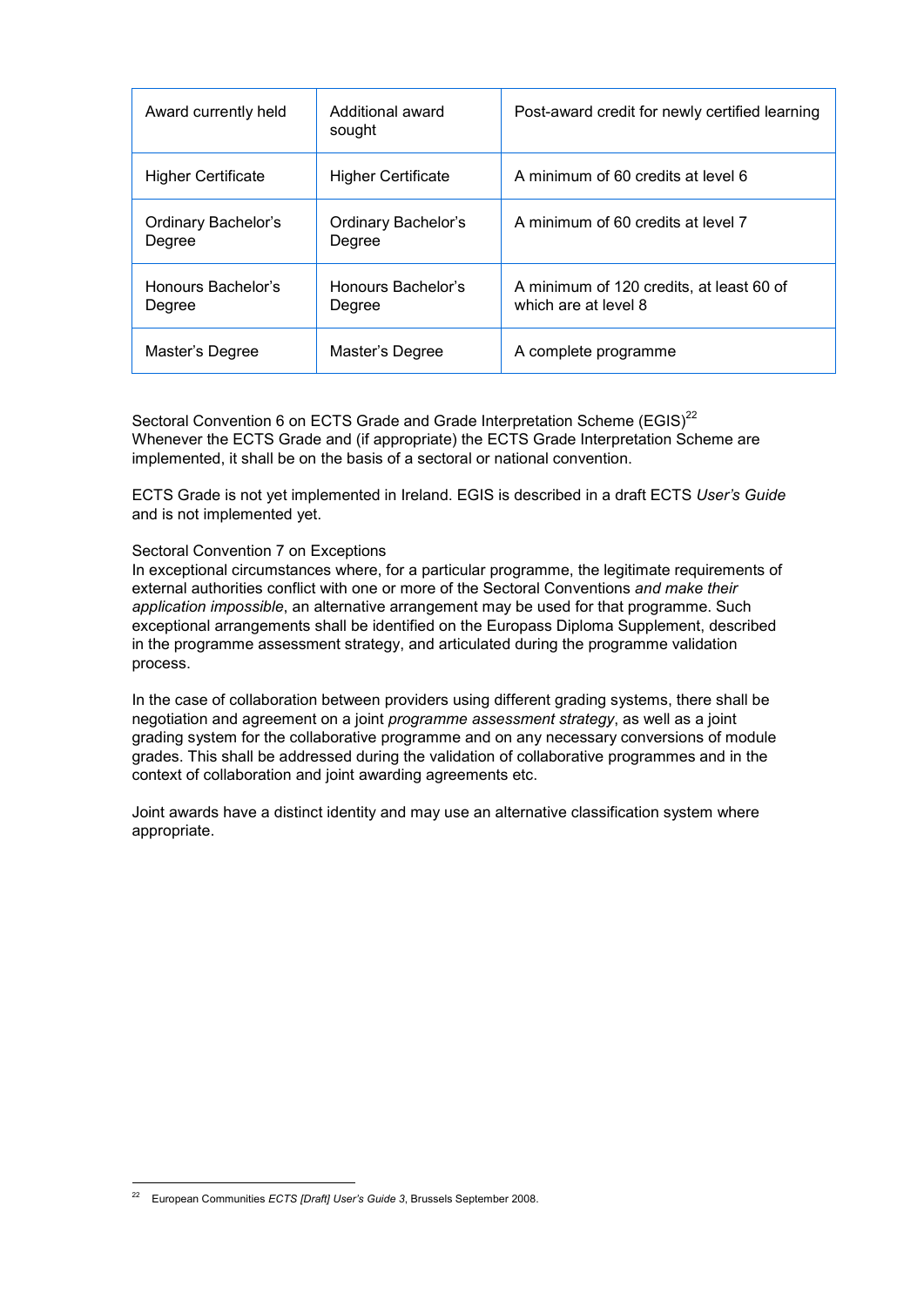# 4. Protocols

# 4.1 Introduction

 The assessment Protocols are for use by providers when establishing or reviewing their assessment procedures. Recognised institutions of the Council are encouraged to use them; other providers are required to use them.

The topics addressed here are those in which a coordinated approach is desirable.

## 4.2 Assessment and Programme Structures

 Programmes are normally divided into *stages* and *modules*. Stages and modules are sub-programmes within programmes.

 Conceptually, a stage is a rung on a progression ladder. It may comprise a set of modules at a similar level. Typically, the National Framework of Qualifications  $(NFQ)^{23}$ level of the intended learning outcomes of constituent modules increases as a learner progresses through successive stages of a programme. Even where modules are not taken in parallel, the stage concept is important for grouping modules with the same level (NFQ) of learning and requiring a similar level of maturity in the relevant discipline. Full-time learners study all the modules in a stage in parallel, while parttime learners may study as little as one module at a time.

 Staged programmes are frequently organised in semesters. A *semester* is a period of time equal to half an academic year. Often, it corresponds to a 30-credit stage that extends to at least half an academic year.

 *Capstone* modules and stages are designed to provide an opportunity for learners to integrate learning attained in other modules and stages. They are always necessary. An example of a capstone module is the process by which a learner produces a dissertation under supervision.

 A programme can be constructed without semesters or modules or stages. The best example of this is the 'traditional' PhD programme, but even in this case, there is now a move towards more structured provision.

 A module does not require direct teaching as such but always requires learning and assessment — a programme could, for example, be based entirely on a prescribed sequence of assessments, with no teaching in the direct sense.

 In the case of full-time learners who take all the modules in a stage in parallel, the module assessments (other than coursework) are normally conducted during a *session* (or sitting) at the end of the stage (remember: a semester is a stage).

# 4.3 Outline of Typical Structures for the Management and Conduct of Assessment

 The provider will generally find it necessary to distribute its assessment responsibility. Appropriate academic governance structures are required to facilitate this while ensuring the necessary accountability.

 The following subsections outline a typical set of arrangements for the distribution of this responsibility. The precise details will vary from one provider to another. Figure 1 illustrates the elements of a typical scenario.

 The provider's overall procedures for the assessment of learners should regulate the authority, role, responsibility and accountability of all persons and committees involved with assessment procedures. Such persons might include: learners; internal and external assessors; external examiners; module coordinators; programme coordinators; programme boards/committees; department, school, faculty committees; department, school, faculty heads; boards of examiners; appeals boards; the *registrar*

 $\overline{a}$ <sup>23</sup> Here NFQ level of the *minimum* ILO of a module means the level of the minor award for which the module could potentially be validated. There is a minimum volume of learning below which this concept becomes untenable.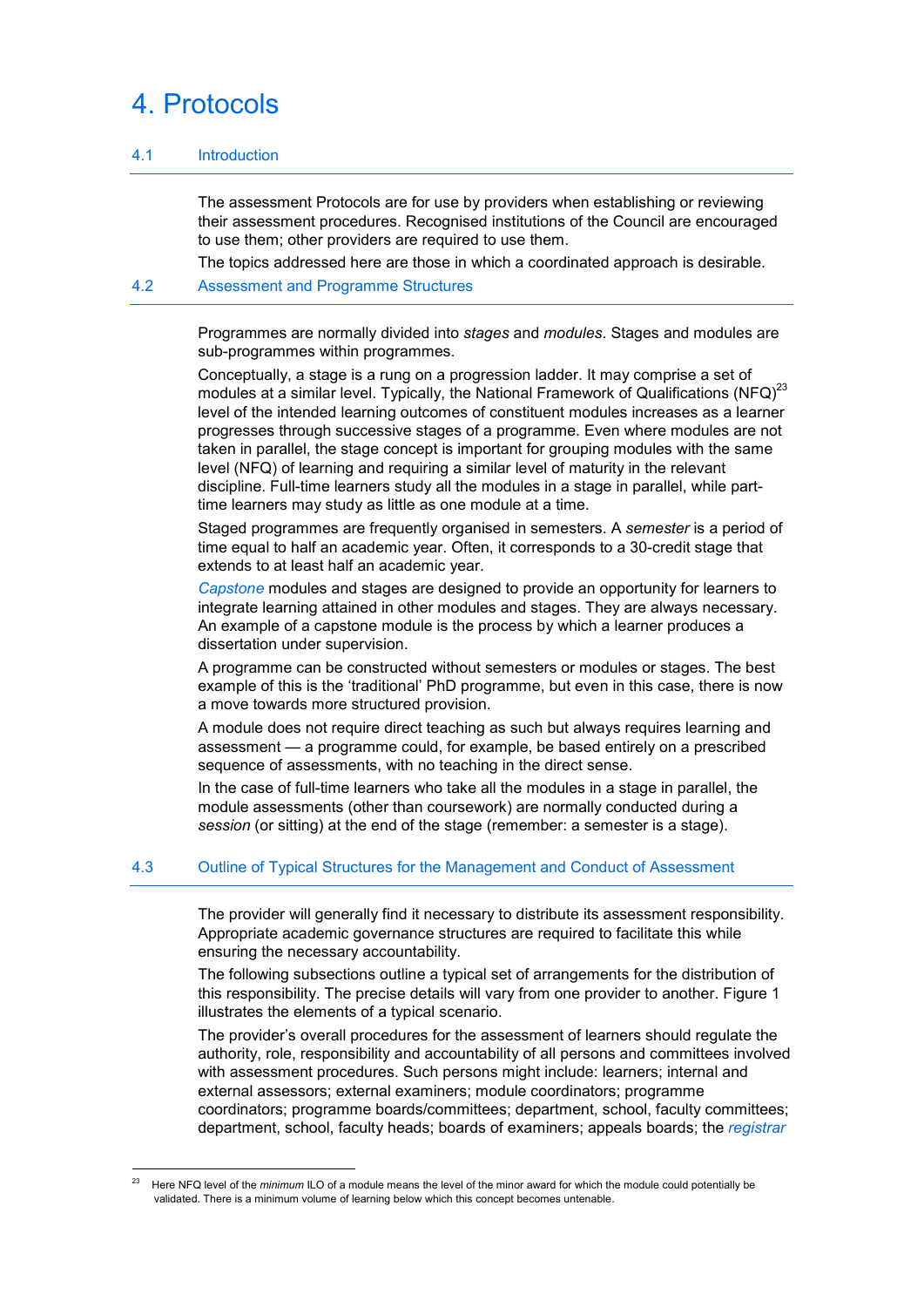or equivalent officer; the academic committee (or equivalent); the head of provider (president/director/etc.); and the governing body or equivalent.

### 4.4 Progression Eligibility

*Figure 1* 

 Where programmes are organised in stages, a learner, to be eligible to progress to a particular stage, is normally required to demonstrate achievement of the minimum intended learning outcomes of all the preceding stages. This should be elaborated in the programme assessment strategy. The *approved programme schedule* summarises the allocation of credits and grades, as well as any special progression requirements.

 Subject to any special conditions of the programme, there are three exceptions to the general requirement of passing all the required modules in order to progress to the next stage. These are:

- 1. pass by compensation
- 2. exemption from part of the programme (with or without the allocation of a grade and credit)
- 3. eligibility to progress carrying the failed modules to be passed during the subsequent stage

These conditions are addressed in Sections 4.4.1, 4.4.2 and 4.4.3.

4.4.1 Pass by compensation

 Grades which are greater than or equal to 35% but less than 40% in the percentage system — or a 'D' grade in the alphabetic system — are awarded when a learner has nearly (but not quite) demonstrated attainment of the relevant minimum intended learning outcomes for a particular assessment task.

 Performance at the first attempt in modules in a given stage (of at least 30 credits) may be used to compensate in the same stage, provided no module in the stage has been failed outright. A pass earned in this way is referred to as a pass by compensation and is credit bearing.

 Where a candidate is just below pass in each of a string of independent modules in the same stage, the results are reinforced. Consequently, it is justifiable to limit the number of independent modules that may be passed by compensation in a stage. Because modules can have different sizes, it is reasonable to express such a limit as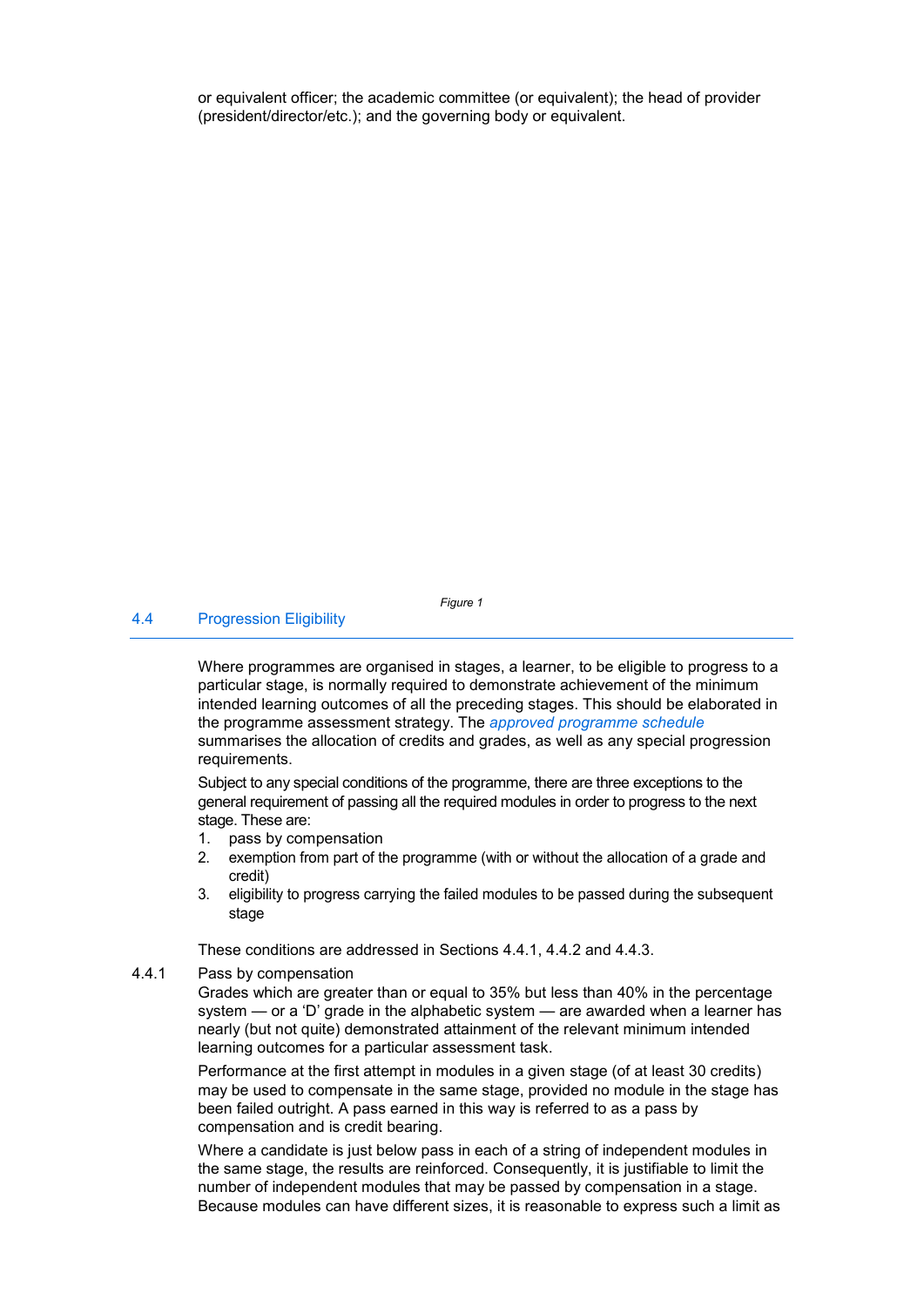a proportion of the total available credit rather than the number of modules. This latter point assumes that the confidence in the grade is increased in larger volume modules owing to compensation processes operating within the module.

 In a programme based on stages, subject to conditions 1 - 4 specified below, a module can be passed by compensation (using passes in other modules from the same stage) unless this is specifically precluded in the programme assessment strategy and approved programme schedule. Compensation can be applied automatically. Accordingly, the programme and module assessment strategies should take this into account. Specifically, they should further ensure that compensation is consistent with the requirement that minimum intended programme learning outcomes are achieved before an award is recommended.

 In the programme assessment strategy and approved programme schedule, certain modules may be designated as not passable by compensation.

Compensation can only be applied in the following circumstances:

- 1. The learner has been assessed for all stage modules and no module in the stage has been failed outright (F or below 35%).
- 2. The results of all modules in the stage are from first attempts.
- 3. In the case of full-time learners, the results are from the same sitting (session).
- 4. The overall Alphabetic Grade Point Average is at least 2.0 or the stage-aggregate of credit-weighted excesses of percentage marks (over 40) is greater than or equal to twice the stage-aggregate of credit-weighted deficits of marks (under 40) and the potentially compensatable results account for no more than one-third of the credit for the stage: *i.e.* 20 credits in a 60-credit stage or 10 credits in a 30 credit stage.

 Compensation may be applied only to enable a learner to pass a stage (at the award stage, a learner who passes by compensation remains eligible for honours etc.). Compensation does not change the result of the modules passed in that way. When reporting module passes by compensation (on the Europass Diploma Supplement), the actual result is returned, *e.g.* 37% or D, along with an indication that the module pass has been granted by compensation.

#### 4.4.2 Exemption from Studying a Module

 For the purpose of this section, *exemption* means exemption from parts of a programme. (Note that the term *exemption* is also used in a different sense to indicate satisfactory completion of a module.)

 Exemption procedures must be consistent with the necessity for learners to demonstrate the learning outcomes required to qualify for an award. Exemption allows those learning outcomes to be achieved and/or demonstrated in alternative ways. It also recognises that the learning outcomes may have been achieved prior to enrolment in the programme.

 In principle, exemptions are permitted at any stage of a programme, subject to the relevant programme and constituent module assessment strategies.

 Where the result of the module is required for calculating an award classification, the provider should, where feasible, establish a fair, consistent and transparent process for grading the learner's achievements in respect of the exempted module's learning outcomes. Where this is not possible, the award can only be recommended without classification.

- Recognition of Prior Learning Uncertified Learning
	- A learner may be exempted from participating in a module if he/she has already attained the minimum intended module learning outcomes. The demonstrable prior learning should be a sufficiently good match to the minimum intended module learning outcomes to justify exemption from the module in the context of the overall programme.

In the particular case where the relevant prior learning is uncertified (*e.g*. prior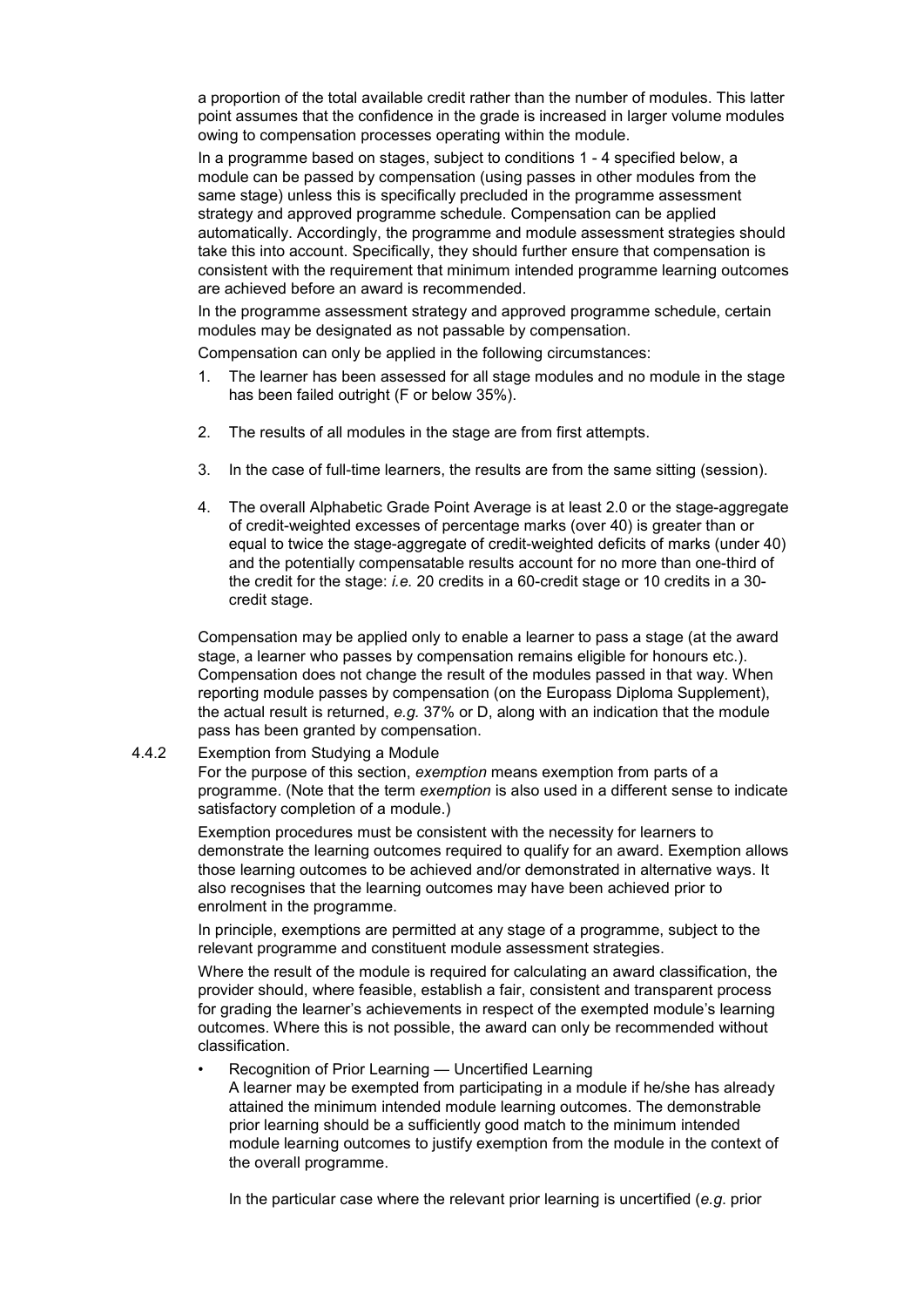experiential learning), the provider should assess the learner using the regular module assessment instruments and/or by an alternative assessment arrangement. Learners who are assessed to have demonstrated the required learning are granted the available credit for the module and are exempt from the module. Furthermore, a grade (percentage mark or alphabetic grade) should be available in principle. However, providers may choose not to grade if the assessment arrangement might not provide grading which is consistent with the regular assessment instruments.

 If the module is one which contributes to the award classification, prior learning achievement must be graded in order for the award to be classified. Otherwise, an unclassified award should be made.

 Where the module does not contribute to the award classification, the prior learning achievement does not need to be graded.

 When a grade is not assigned, the result for learners who demonstrate the required learning should be returned as *Exemption Granted*. Where a grade is awarded, it can be used in compensation etc., as with any regularly passed module.

 Where grading is not feasible, there may be circumstances in which a learner might be advantaged by waiving a right to exemption to enable award classification. The provider should foresee and provide for such situations, and should also ensure that learners are aware of any such consequences.

Recognition of Prior Learning — Certified Learning There are two scenarios of prior certified learning.

#### Scenario 1

 The learning is certified by an awarding body in the form of a major award (*e.g*. a higher certificate or bachelor's degree) or is included as part of such an award.

 Subject to Sectoral Convention 5, an exemption may be granted for a module if the learner demonstrates the minimum intended module learning outcomes. For learners who demonstrate the required learning, the result should be returned as *Exemption Granted*. The learner should not be granted any ECTS credit because credit has already been granted in the prior qualification.

 If the module is one that would normally contribute to the award classification, such exemption should only entitle a learner to an unclassified award unless it is feasible to recognise, or award, a grade. Any grade awarded/recognised should be consistent with the prior award classification and the module grades in the associated Europass Diploma Supplement.

#### Scenario 2

 The learning is certified by an awarding body in the form of a minor, specialpurpose or supplemental award or it is certified in respect of a period of study,  $a$ nd<sup>24</sup> the relevant credit has not already been used to meet the credit requirements for a major award.

 This case of prior certified learning can be handled in the same way as prior uncertified learning with one exception: the provider should not require the learner to undergo assessment provided that the attainment of the minimum intended module learning outcomes can be demonstrated. However, where there is a need for a grade to be assigned — *e.g.* where it contributes to an award classification — assessment may be necessary. The learner may transfer his/her credit. A grade is available in principle, but providers may choose not to grade if

 $\overline{a}$ 

If the credit has been used then Scenario 1 applies.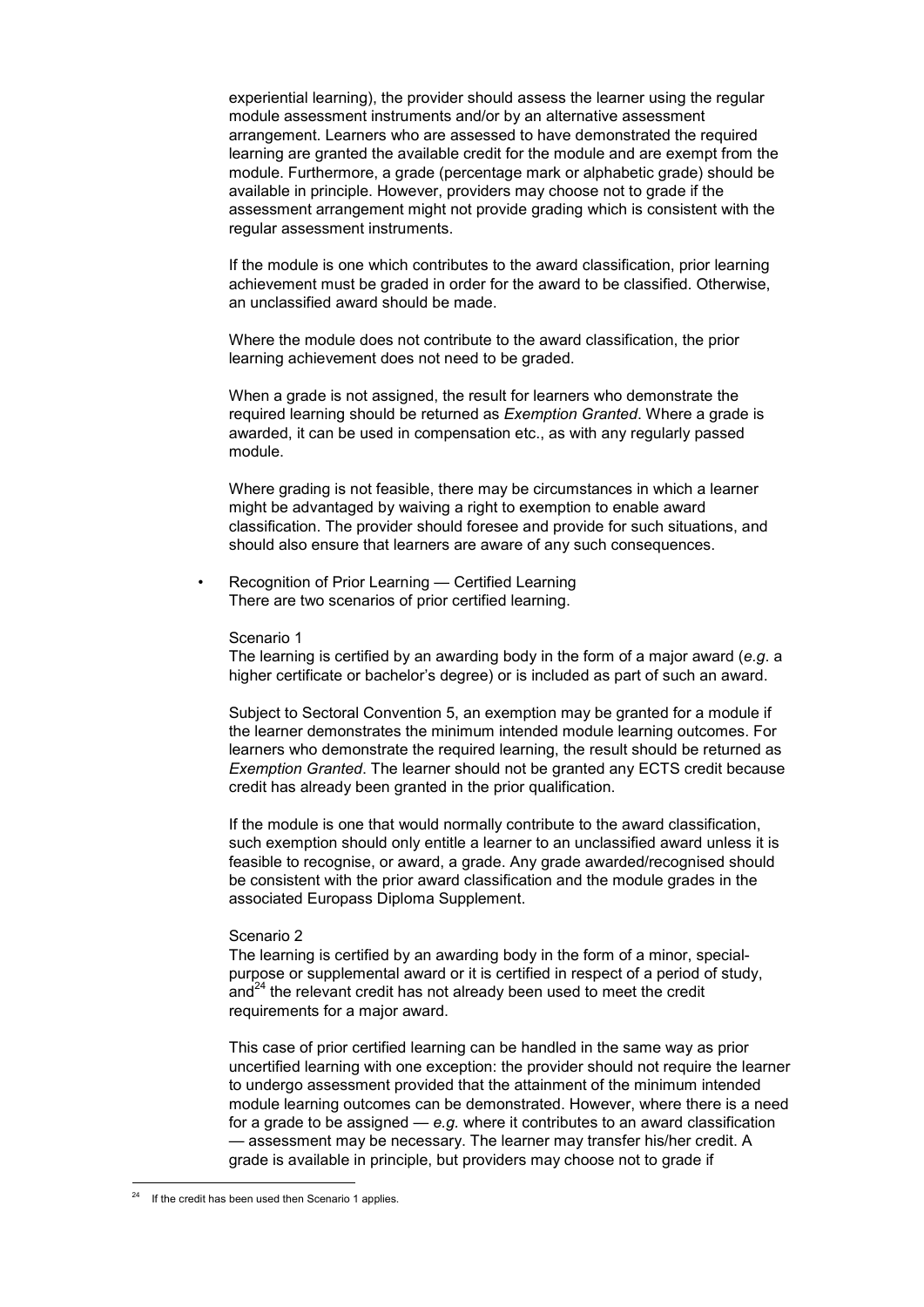consistency with the grading in regular assessment instruments cannot be assured.

 For learners who demonstrate the required learning but are not graded, the result should be returned as *Exemption Granted*.

4.4.3 Carrying a module to the next stage (progression with credit deficit)

 Before progressing to the next stage, learners are required to pass all modules identified as essential prerequisites for progression, as specified by the programme assessment strategy and approved programme schedule. The presumption here is that the stages are substantial, *e.g.* 30 or more credits, and the programme is for a major award.

 A provider may, however, allow learners to be permitted, on a case-by-case basis and under exceptional circumstances, to carry a failed module while progressing to the next stage, provided the module is not a prerequisite for any module in this stage and provided this is consistent with the requirements of the relevant programme assessment strategy. Normally, learners are required to pass a carried module in the stage into which it is carried.

 As a general guideline, the normal maximum missing credit should be 16% of the credit for the stage, *e.g.* 10 credits per 60-credit stage.

#### 4.5 Top-level Management of Assessment

 The provider should have a top-level deliberative committee with overall responsibility for academic affairs. For the purpose of this document, this entity is referred to as the *academic committee*.

 Once established, the academic committee should have included in its remit the (provider's) formal responsibility for summative assessment; the academic committee should delegate this appropriately. Any individual or committee with authority to summatively assess learners enrolled on the provider's programmes receives that authority, either directly or indirectly, from the *academic committee*.

 The overall composition of the academic committee should reflect the competences required for it to carry out its functions. Without attempting to define the academic committee here, its assessment-related functions require that it include the head of the provider (or, in the case of an organisation with other functions, the head of education programme provision). The person charged with overall executive responsibility for the management of academic affairs, in addition to other experts and stakeholders, should also be included. Moreover, there should be an appropriate balance between managers, teachers, assessors and learners.

 One person should be charged with overall executive responsibility for the management of academic affairs. This includes responsibility for the management of assessment and for ensuring that it is conducted in accordance with the provider's policy and procedures as agreed with QQI and outlined in its quality assurance policies and procedures. For the purpose of this document, this person will be referred to as the *registrar* (though other titles are used and indeed other definitions of the term can be found).

#### 4.5.1 External Examining

 External examining is a specific learner assessment quality assurance mechanism employed by providers that supports public confidence in academic qualifications. External examiners should be approved by the provider's academic committee and appointed by the provider — except where, under the terms of the HET monitoring policy, they are appointed by QQI for an initial period. The term of office is usually three years.

 External examiners typically send their reports to the registrar, and to QQI, where it has made the appointment.

 The head of the academic unit responsible for a programme and the programme's assessors will typically act as a link with the programme's external examiner.

Specific guidelines on external examining are provided in the '*Efective Practice*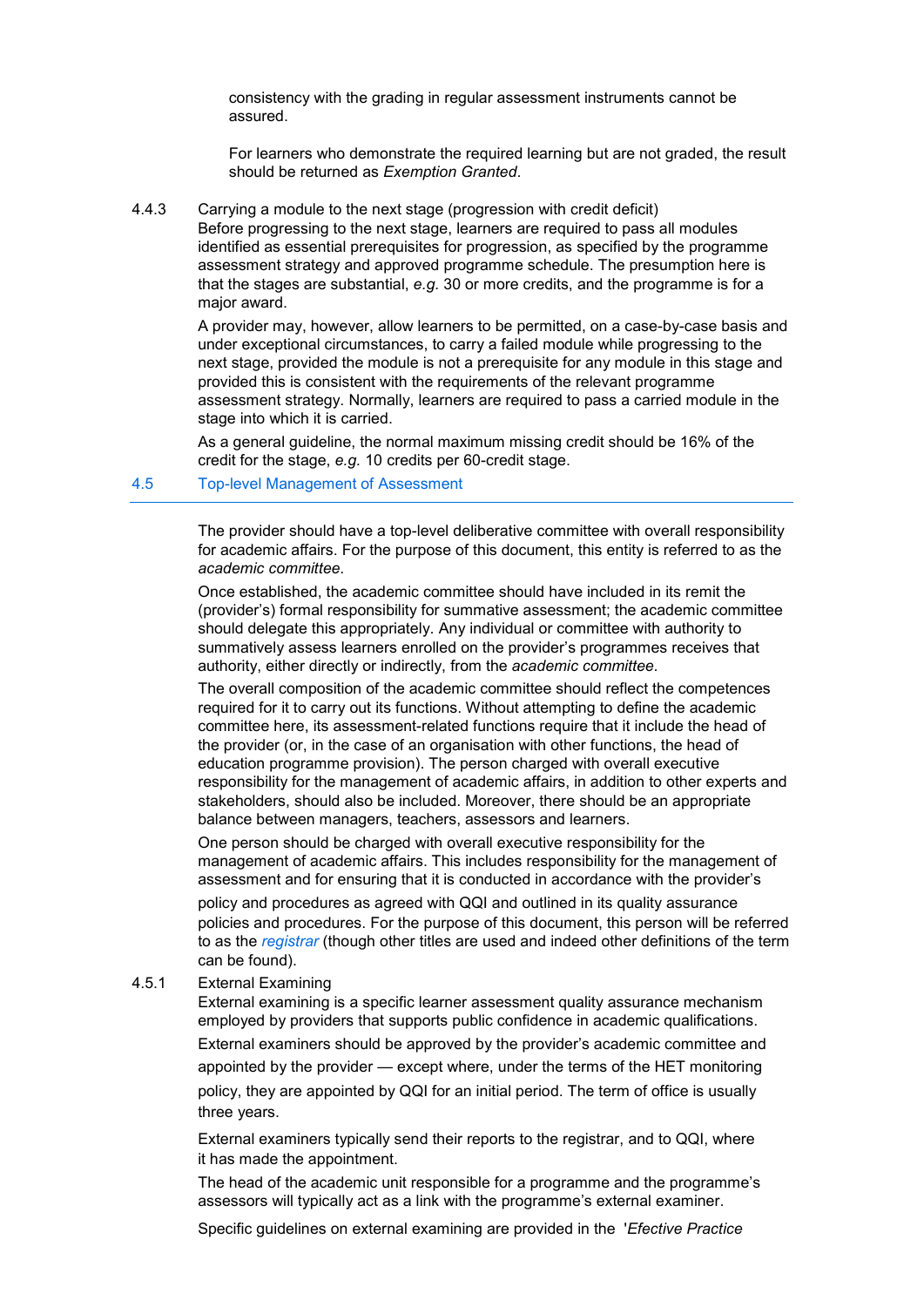# *Guideline for External Examining<sup>®</sup> [ & { ^ } c*

# 4.5.2 Archiving Learner Assessment Data

 The registrar (or an equivalent person) should have overall responsibility for maintaining records relating to learner assessment.

 Records relating to summative assessment results should be permanently and securely retained — whether an award has been recommended or not. There are a number of reasons for retaining records:

- Providing information to learners
- Strategic planning
- Facilitating quality assurance
- Operating procedures for access, transfer and progression of learners in accordance with the policies and procedures associated with the National Framework of Qualifications (NFQ)

 The level of detail of permanently retained data should be at least sufficient to facilitate the issue of a Europass Diploma Supplement. In the case of learners who have not received an award, the information to produce a similarly detailed transcript should be retained. This will require the retention of the relevant curricula. (It should be noted that QQI does not normally hold data at this level of detail.)

# 4.5.3 Administrative Infrastructure

 Many providers will find it appropriate to establish a specialised unit responsible for the following:

- Securely print and distribute examination papers.
- Coordinate and approve the venues for assessment.
- Organise invigilation.
- Collect scripts from venues and log them.
- Maintain records of attendance.
- Securely transfer the scripts to assessors.
- Make arrangements for learners requiring special accommodation.

# 4.6 Programme-level Management of Assessment

 An *academic unit* is a division of the provider with devolved responsibility for providing one or more programmes. Large providers may have hierarchies of academic units faculties, schools and departments — each with a defined level of devolved responsibility. Many of the provider's programme-level responsibilities detailed in this section can be usefully devolved to an academic unit.

 The following general responsibilities apply (more specific ones are detailed in the subsequent sections):

- Ensure that assessment procedures accord with the Foundations (Principles and Guidelines, see Section 2).
- Ensure that programme boards (discussed in Section 4.6.1) and assessors discharge their assessment functions professionally.
- Monitor the programme assessment findings, making national and international comparisons and diagnosing problems. Take appropriate remedial action to address the causes of the problems (and not just the symptoms) and confirm that the actions have had their intended effect.
- Prepare the information required by boards of examiners.

The following sections elaborate on the details.

# 4.6.1 Individual Programme-level Processes

 For each programme, it is good practice for the provider to establish a dedicated committee with overall responsibility for that programme, including the programme assessment strategy. For the purpose of this document, this committee will be referred to as the *programme board*.

 Modules can also benefit from having a similar dedicated committee, particularly if they are shared by multiple programmes. Module boards should be transparent to the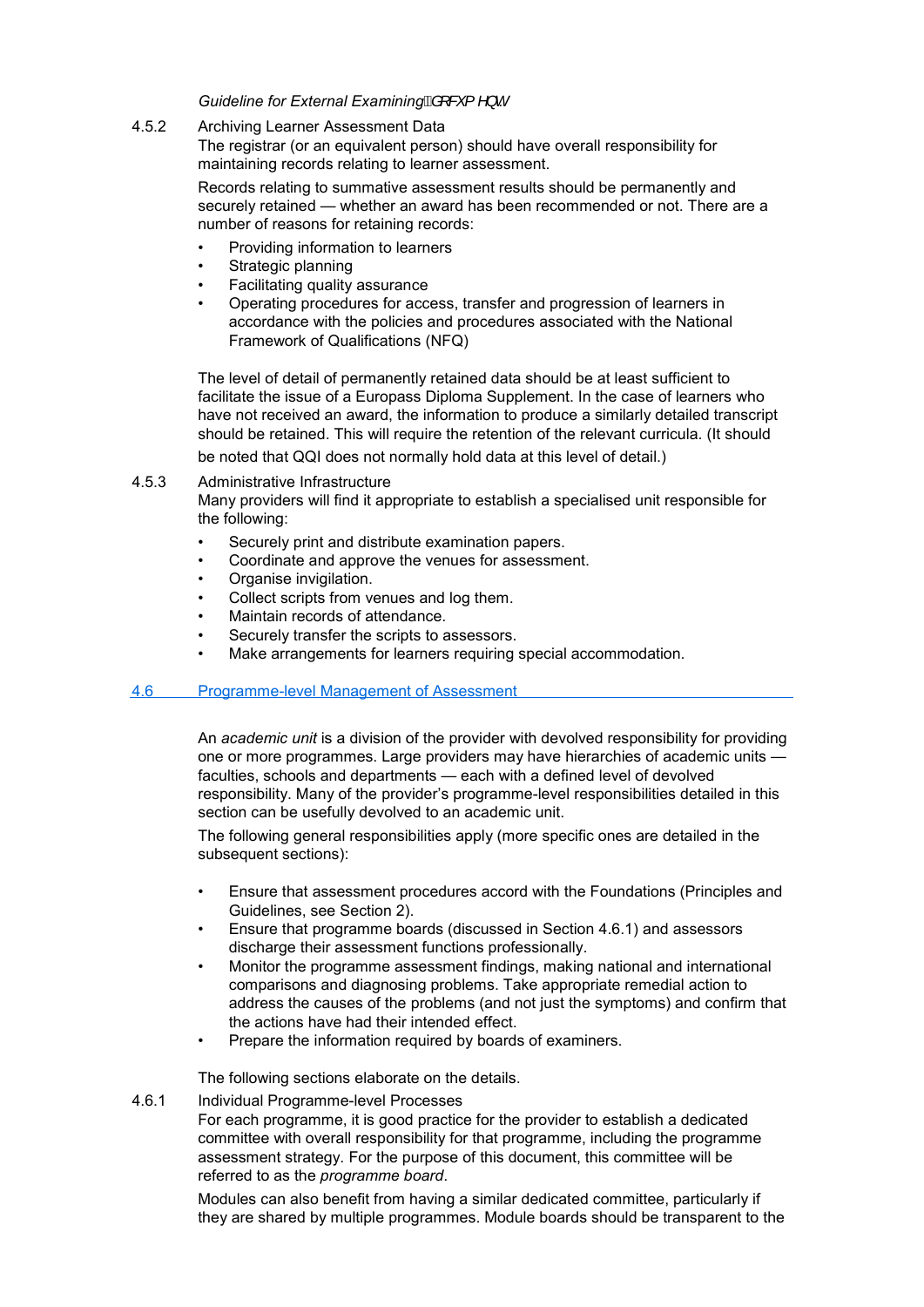relevant programme board. If established, module boards are additional to programme boards and cannot replace the programme board.

 The programme's teaching staff would normally be members of the programme board, as would the programme coordinator and other persons, in accordance with the provider's quality assurance procedures. Learners may also be involved in programme boards. The programme board may be accountable through the academic unit responsible for the programme. If not, a programme board should be accountable to some higher authority within the provider organisation.

 The following subsections outline the necessary programme-level processes that could be managed by a programme board.

- Designing the programme and preparing for validation When designing a programme, the major objectives should be to establish these and align them with each other:
	- 1. Minimum (and any other) intended programme learning outcomes
	- 2. Curriculum
	- 3. Assessment

 The programme assessment strategy should form a substantial part of the documentation to be considered by a programme validation panel and by review panels. It should be supported by a set of constituent module assessment strategies.

 • Monitoring the correspondence between learner results and actual learner performance In consultation with the external examiner, the provider should systematically

monitor module and programme assessment findings, including trends, and should produce data and analyses which facilitate making national and international comparisons. The findings, along with actions taken and recommendations, should be reported upwards, as appropriate, through the provider's structures.

 The academic committee should ensure that it has the evidence necessary for it to decide whether or not learners' results (grades and award classifications) correspond with actual learner performance (learning outcomes). This addresses the validity and reliability of the assessment instruments and is one of the main quality assurance functions of the academic committee. Its approach should be systematic and rigorous. In the event that systematic differences are discovered by this process, the academic committee should require that the relevant assessment procedures be reviewed (for future cohorts of learners).

• Coordination of assessment functions

 Each programme should have a *programme assessment strategy* (*c.f.* 2.2.5) and *module assessment strategies* (*c.f.* 2.2.5) for its constituent modules. It is important that these are coordinated, interpreted consistently, and implemented by assessors. The maintenance and continual enhancement of the assessment strategies require a coordinated evidence-based approach.

 Individual assessors (internal and external) involved with the programme are part of a team engaged in a collaborative venture. Accordingly, their work should be coordinated; this is facilitated by having structures such as academic units and programme boards.

 • Internal review of draft assessment tasks A criterion-referenced grading scheme should be produced for each assessment task.

 Draft summative assessment tasks (such as draft examination papers and continuous assessment work and, where used, alternative assessment for the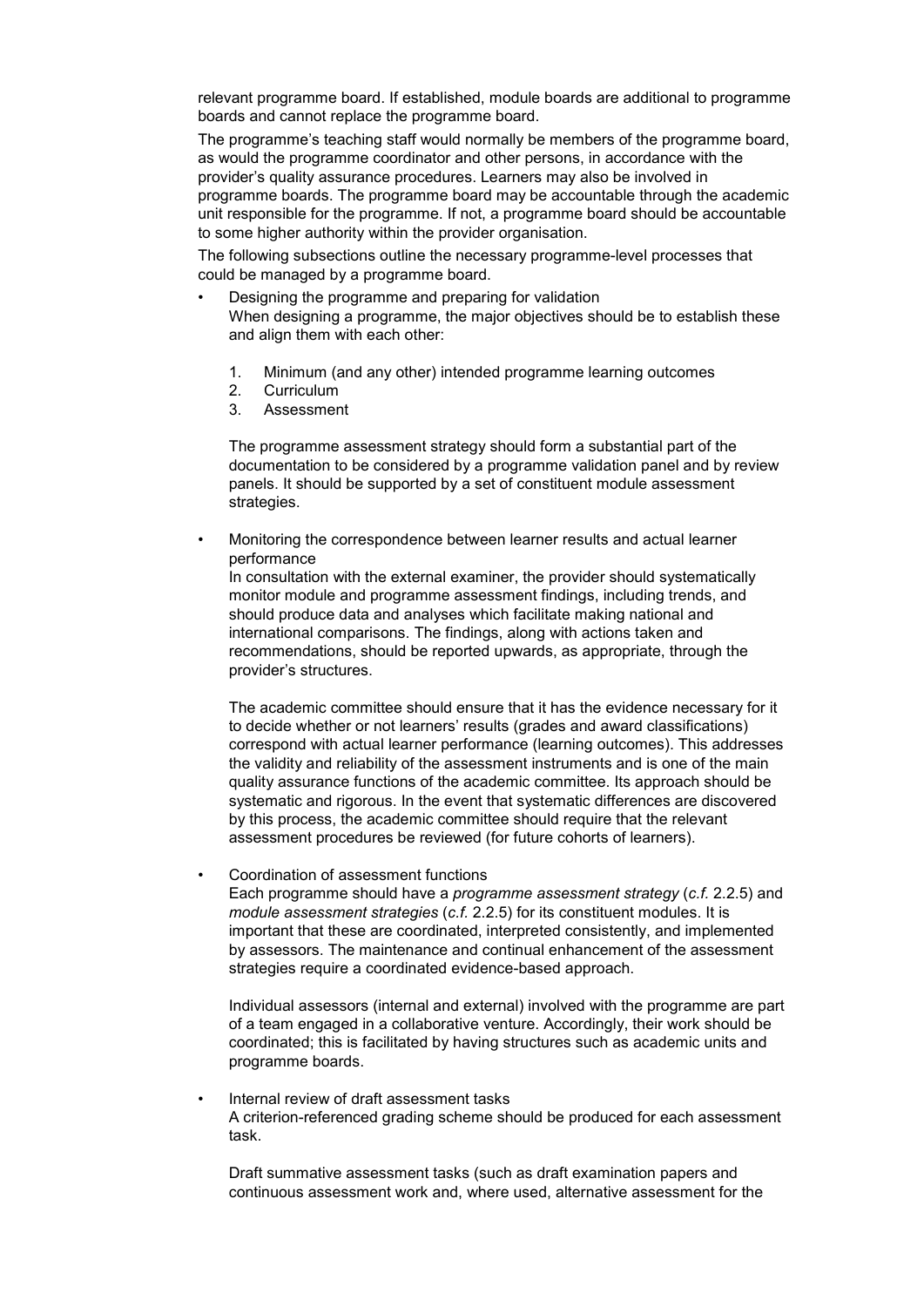purpose of recognising prior learning etc.) and grading schemes for all stages of assessment should be internally reviewed by a committee such as a programme board before seeking and acting on the advice of the external examiner (where appropriate).

 A person participating in the review of draft summative assessment tasks should be free of any conflict of interest (actual or potential, real or apparent). This would exclude learners involved in the programme and other persons who may have close ties to learners involved in the programme (*e.g.* relatives).

• Managing continuous assessment

 When well planned and managed, the assignment of coursework and continuous assessment can impact positively on learning. Otherwise, it can have a negative impact.

 Continuous assessment regulations (Section 2.2.5) should address issues such as the following:

- m provision of effective and timely feedback to learners
- m deadlines for learners
- m penalties for late submission
- m the possibility of resubmission
- m requests for special arrangements on the grounds of mitigating circumstances (for example, in the event of absence or underperformance)
- m the possibility of examination in lieu of continuous assessment
- m arrangements for repeating

 Where necessary, the general continuous assessment regulations should be supplemented by particular regulations for individual programmes or modules. Where continuous assessment is either failed or not attempted, the policy and procedures for dealing with affected learners should be efficient, explicit and made clear to learners (including any legitimate variations for specific programmes and modules).

- Assessment of Group Projects See Section 2.2.5.
- 4.6.2 Retention of Assessment Submissions

 All assessment submissions should be securely retained for as long as necessary, and always while there is the possibility of appeal. In so far as practical for the intended purpose, this material includes scripts, continuous assessment submissions, dissertations, recordings of performances etc. The intended purpose is to maintain an adequate trace of evidence of the learner's performance. The retention policy should not prevent students' work from being returned with feedback, but may require that some of it is collected again at the end of the module.

 Research theses accepted for higher degrees should be permanently retained in the provider's library and/or in other suitable libraries. These should normally be made available in hard copy or electronically.

4.7 Commentary on the Functions of Assessors

 Providers necessarily rely upon the expertise of competent persons in the design of assessment tasks, the assessment itself, and in the grading of learners.

Assessors are competent persons who exercise an assessment function on behalf of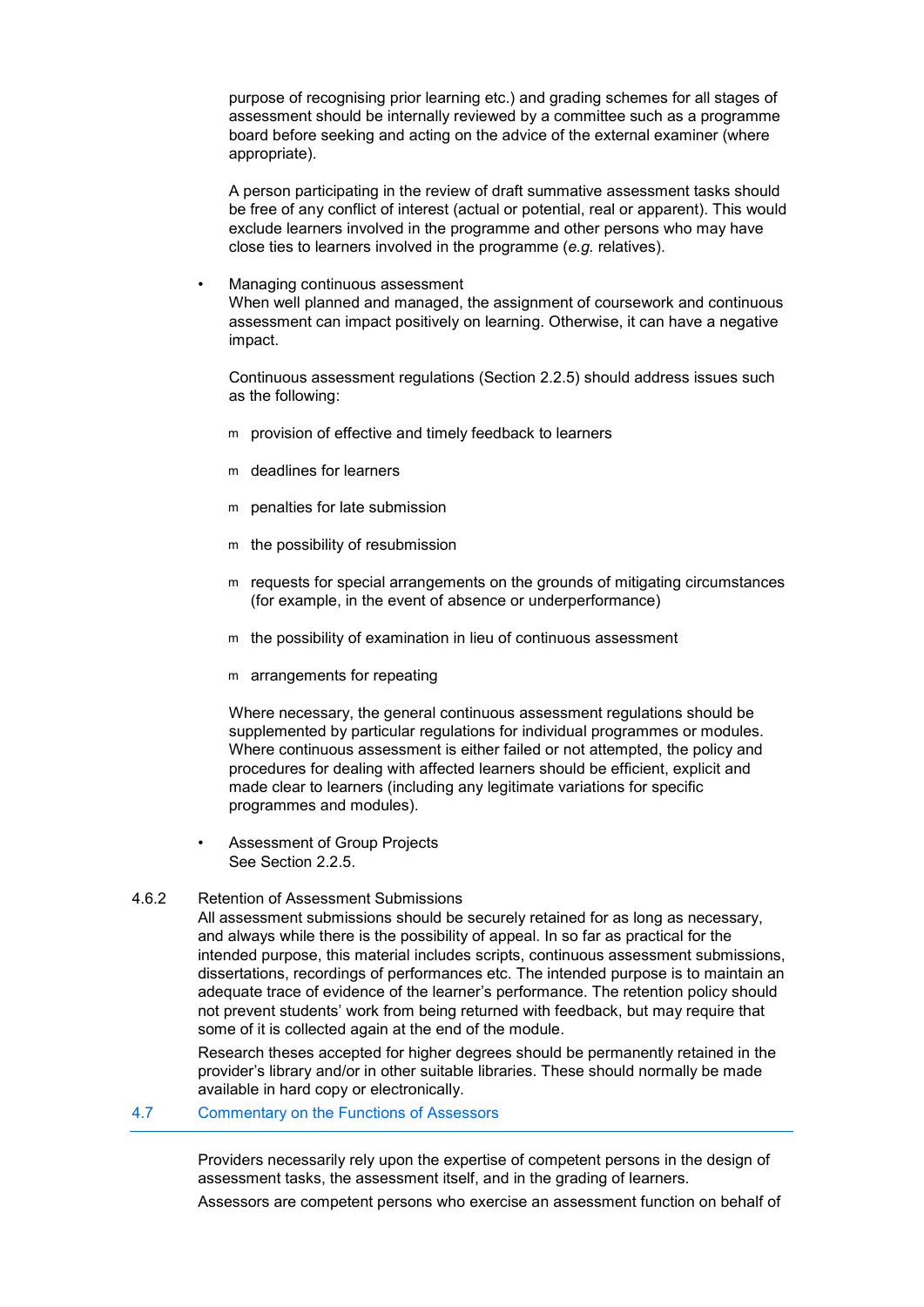the provider. Internal assessors are members of the provider's staff. External assessors are not members of the provider's staff.

 With one exception, external examiners are not assessors — they do not assess learners. The exception is the research degree external examiner who is an external assessor.

 In respect of summative assessment, the provider should determine the functions and responsibilities of internal and external assessors. Such functions and responsibilities would normally include, but are not necessarily limited to, the following:

- Contribute to the design and development of the programme and module assessment strategies.
- Collegially (*e.g.* in programme boards) maintain and monitor the effectiveness of the programme assessment strategy and the module assessment strategies to ensure fairness, consistency and compliance with the intended learning outcomes.
- Prepare draft summative assessment tasks (including coursework assignments) in line with the module and programme assessment strategies, along with criterion-referenced grading schemes.
- Prepare equivalent but alternative draft summative assessment tasks (etc.) for learners who:
	- m require an opportunity to make repeat attempts.
	- m have special education and training needs.
	- m request recognition of prior learning (for the purpose of exemption) and require assessment.
- Submit draft assessment tasks to collegial affirmation (*e.g*. by programme board) in good time to allow review, redraft and transmission to the external examiner.
- Be available when learners are undergoing assessment.
- Assess (jointly with others where required) submitted work fairly, consistently and in accordance with a collegially approved criterion-referenced grading scheme that is based on intended learning outcomes. Recommend grades in accordance with the provider's procedures.
- Maintain appropriate records.
- Submit findings and recommendations as required by the provider.
- Monitor learners' performances, and provide timely and effective feedback to learners.
- Participate at boards of examiners' meetings and associated preparatory meetings.
- Support the provider's assessment complaints and appeals processes.
- Act ethically and professionally.
- Declare (at the appropriate times) any relevant circumstances that might give rise to a conflict of interest (actual or potential, real or apparent).

#### 4.8 Boards of Examiners

Section 2.2.8 defines the *board of examiners*.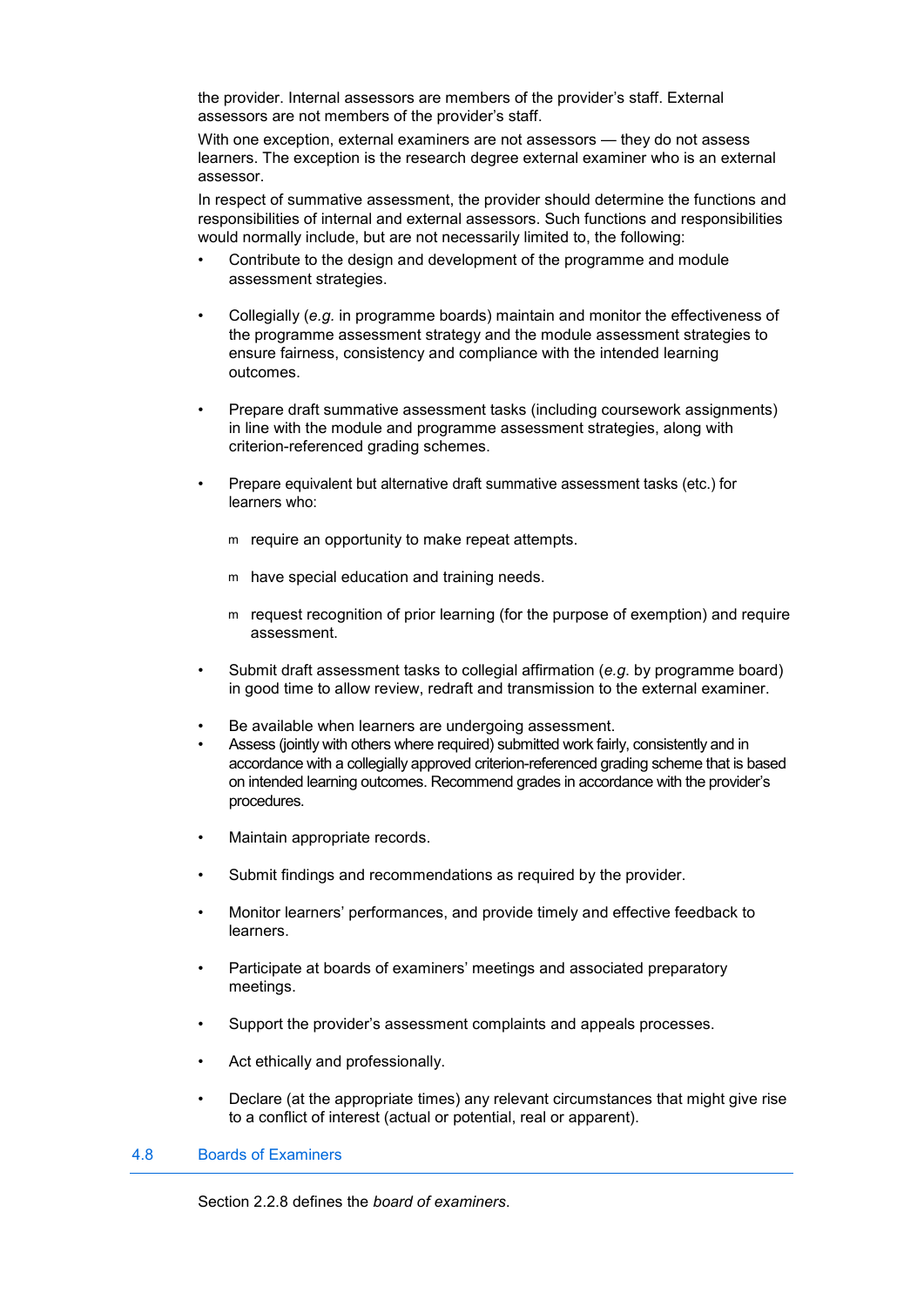Meetings of boards of examiners should be established to consider all assessment findings (including the findings of repeat/supplemental assessment) and to determine assessment results for each of the learners presented. These could include:

- grades for assessment tasks
- grades for modules
- eligibility to progress<sup>25</sup> from one stage in a programme to the next
- eligibility for higher education and training awards
- classifications of those awards, where applicable

 The Guidelines (Section 2) advise that providers' regulations for boards of examiners should address the membership, quorum, procedures, powers (authority), decisionmaking policy (especially for the various scenarios where members are divided equally on a decision), procedure and accountability.

 Boards of examiners should normally be accountable to the provider's academic committee or an equivalent committee. This means that the academic committee, or a sub-committee appointed for the purpose, would normally be responsible for overseeing appeals of decisions made by boards of examiners. It would receive the minutes of boards of examiners' meetings and external examiners' reports. The academic committee would periodically review the operations of boards of examiners.

 The regulations should also set out the roles and responsibilities of the various members of boards of examiners, including the chairperson, secretary, external examiners and assessors.

#### 4.8.1 Board of Examiners: Membership and Quorum

 $\overline{a}$ 

 A board of examiners normally comprises all assessors (internal and external) who have a role in the assessment of relevant module and programme stages, along with the relevant external examiners, programme coordinators and the relevant academic managers. (These may be the heads of relevant academic units and other specified persons, including those who may have relevant contributions to make in respect of decisions about learner eligibility to progress.)

 The provider should specify the quorum for meetings of boards of examiners. *Subject to the following paragraph*, the quorum should include the programme's external examiners and a sufficient number of the programme's assessors to deliberate competently upon the assessment findings presented. This should normally be defined in a provider's general assessment policy. The relevant programme external examiners should be present at any meeting where recommendations for the granting of higher education and training awards are made. Otherwise, it is desirable (but not mandatory) for the external examiner to be present, provided he/she attends one examination board *per annum*.

 There may be rare and exceptional circumstances in which an external examiner is unable to attend the meeting of the board of examiners, but has nevertheless visited the provider's premises, examined the assessment findings, agrees with the recommendations recorded on the draft broadsheet of results, and has provided a written report to be read out at the examination board meeting. The external examiner may then be represented at the meeting (of the board of examiners) by a suitable person. He/she must be independent of the provider and will report on the meeting directly to the external examiner.

 Where an external examiner is incapacitated during his/her term of office, or is unable to attend the meeting of the board of examiners owing to unforeseen circumstances, a replacement external examiner should be appointed.

 An inquorate board of examiners' meeting does not have the authority to make (legitimate) assessment decisions.

The provider makes the formal decision on the progression of learners who have been assessed as eligible. This is because additional factors such as pastoral care may be pertinent to that decision.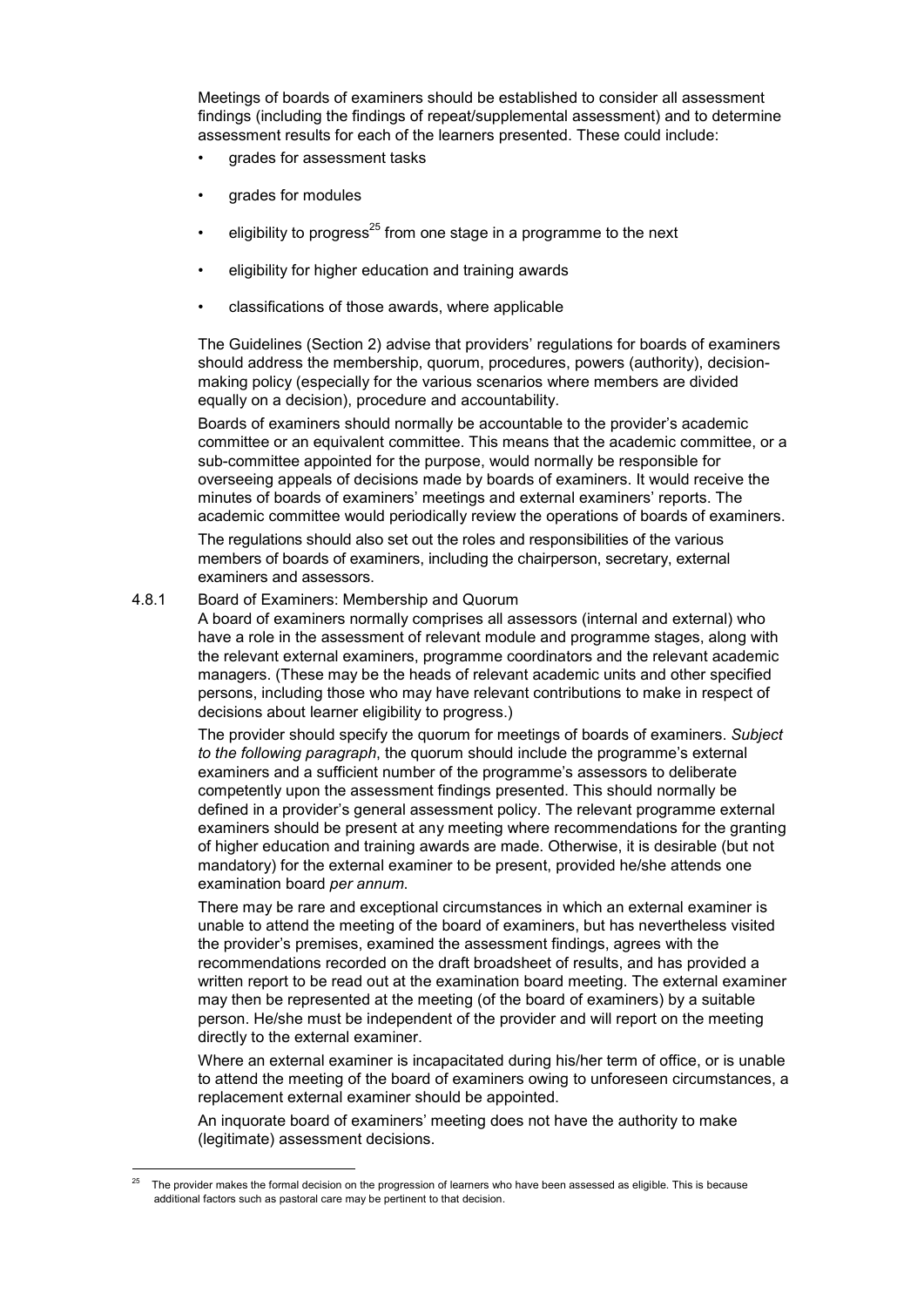4.8.2 HET Observer at the Board of Examiners

 In the case of new providers of programmes leading to QQI awards, a HET representative may attend meetings of boards of examiners as an observer. The attending HET representative may neither participate nor be requested to participate in the deliberations concerning assessment results. However, he/she may assist in the interpretation of HET standards, policy, criteria and procedures.

# 4.8.3 Confidentiality The proceedings and deliberations of meetings of boards of examiners are strictly

confidential. Excepting legitimate reporting requirements, no person who has attended or observed

a meeting of a board of examiners may disclose to any other person a decision of the board or any document, information or opinion considered, conveyed or expressed at the meeting.

- 4.8.4 Frequency of Meetings of Boards of Examiners Meetings of boards of examiners are held when necessary.
- 4.8.5 Overview of Findings Noting Trends and Anomalies Before looking at individual findings, the board of examiners should normally consider overall findings and trends, noting any general issues that may require consideration.
- 4.8.6 Preparing for Board of Examiners' Meeting The dates of boards of examiners' meetings should be arranged in good time and in consultation with external examiners. Dates should be notified to all involved,

including QQI where appropriate.

 A board of examiners cannot base its decisions on incomplete results. Therefore, all preparatory work should be completed in good time for the meeting.

The following material should be available to the board of examiners' meeting:

- the programme assessment strategy and approved programme schedule
- the draft broadsheet of results
- any further information to be considered by the board of examiners

The broadsheet of results is described in the Appendix, page 57.

Scrutiny of assessment material by the external examiner The provider should retain all the learners' assessed submissions so that the external examiner can sample them. Recordings of performances can be used for this purpose.

 In addition, the external examiner will typically require additional information, including:

- m the minimum intended programme learning outcomes and programme assessment strategy (*c.f.* Section 2.2.5) and approved programme schedule.
- m further specific information about the assessment tasks and the assessment process and criteria at module and programme levels.
- m other relevant contextual information about the programme's teaching and learning.
- m analysis of the programme's assessment findings, including comparative analysis (*e.g.* correlation of findings with those of external assessment instruments) to aid in assessing trends and making national and international comparisons.<sup>26</sup>

<sup>26</sup> For example, where learners take external professional examinations their performance in those examinations can be compared with that of learners in other institutions in Ireland and elsewhere.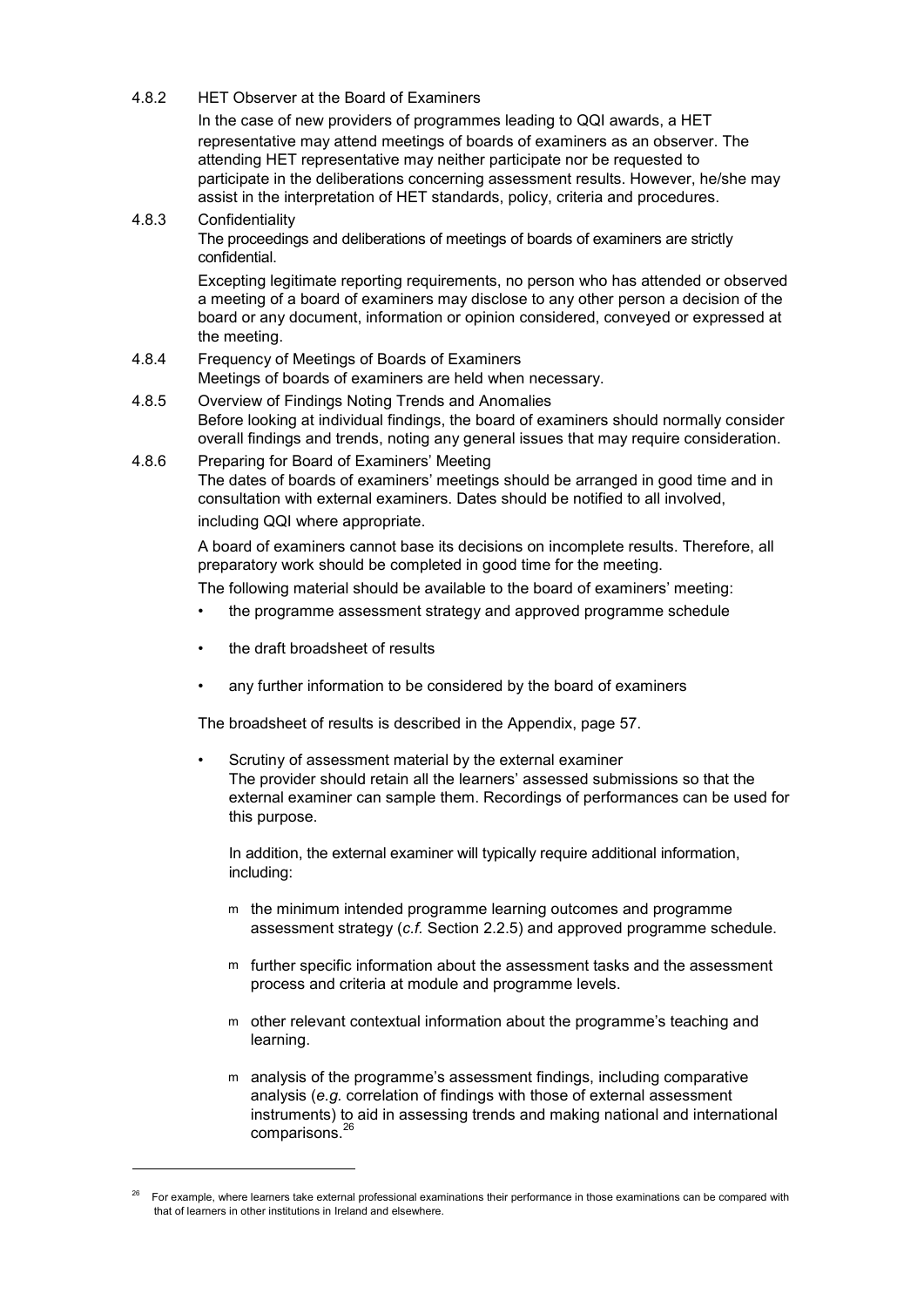• Meeting prior to the board of examiners' meeting for the consideration of results It is reasonable for providers to arrange meetings that offer assessors an opportunity to review and discuss their findings, ensure that they are accurate and prepare the draft broadsheet of results for presentation to the board of examiners. External examiners can be involved in such meetings.

 The authority at such meetings rests with the individual assessors and, for each, extends to the specific elements which he or she has assessed. Such a meeting may influence, but not compel, assessors to review their assessment findings. In contrast to the board of examiners' meeting, it would be inappropriate for a preboard meeting to replace the recommendation of an individual assessor with that of its own.

 The minutes of such meetings should be made available to the board of examiners where appropriate.

 While some modules may be more challenging than others — and this may be reflected in the grades assigned — any module having a grade distribution which is persistently and significantly inconsistent with others warrants investigation. If systematic anomalies are discovered (through routine analysis or following consideration of learners' complaints), these should be reported at the board of examiners' meeting and notified to the academic committee. Moreover, it is necessary that the provider should attempt to determine the causes of any anomalies and take steps $^{27}$  to ensure that they do not recur.

 • Producing evidence that assessment procedures are valid and reliable Boards of examiners should be appropriately informed about the reliability and validity of the programmes' assessment instruments. Determining the reliability or validity of an assessment instrument can be done theoretically or empirically or using a hybrid of the two. The empirical approach will normally involve the correlation of learners' results for the assessment instrument under consideration, with their results from an alternative assessment instrument.

# 4.8.7 Board of Examiners' Decision-making Process

The board of examiners' meeting is formal and deliberative.

 Normally, decisions should be reached by consensus. However, should that consensus be impossible, an alternative decision-making mechanism may be employed. Whatever the mechanism, it should be clearly established in the provider's regulations.

 In the event of a disagreement between the board of examiners and an individual assessor, the board of examiners may replace an assessor's recommendation with its own. It should, however, record this disagreement in the minutes of its meeting. Formalising a dissenting view in this way should not be done lightly.

 In the event of an irresolvable disagreement between the board of examiners and the external examiner, the board of examiners' decision should be final. The disagreement should be recorded in the minutes of the meeting, in the external examiner's report, and in an attachment to the broadsheet of results.

 Persistent and recurring disagreements at boards of examiners may suggest a systemic issue that requires investigation to identify the cause.

#### 4.8.8 Matters to be Deliberated by the Board of Examiners

 The board of examiners should satisfy itself that learners have been appropriately graded and classified. This information should be recorded on a broadsheet of results and signed by the members of the board.

 Where systemic errors are discovered, any necessary adjustments to marks/grades should be applied to all learners affected. The decision to make such adjustments and the supporting rationale should be recorded in the minutes so that the academic

 $27$ This may involve changing the teaching and learning and assessment arrangements and/or reviewing the programme.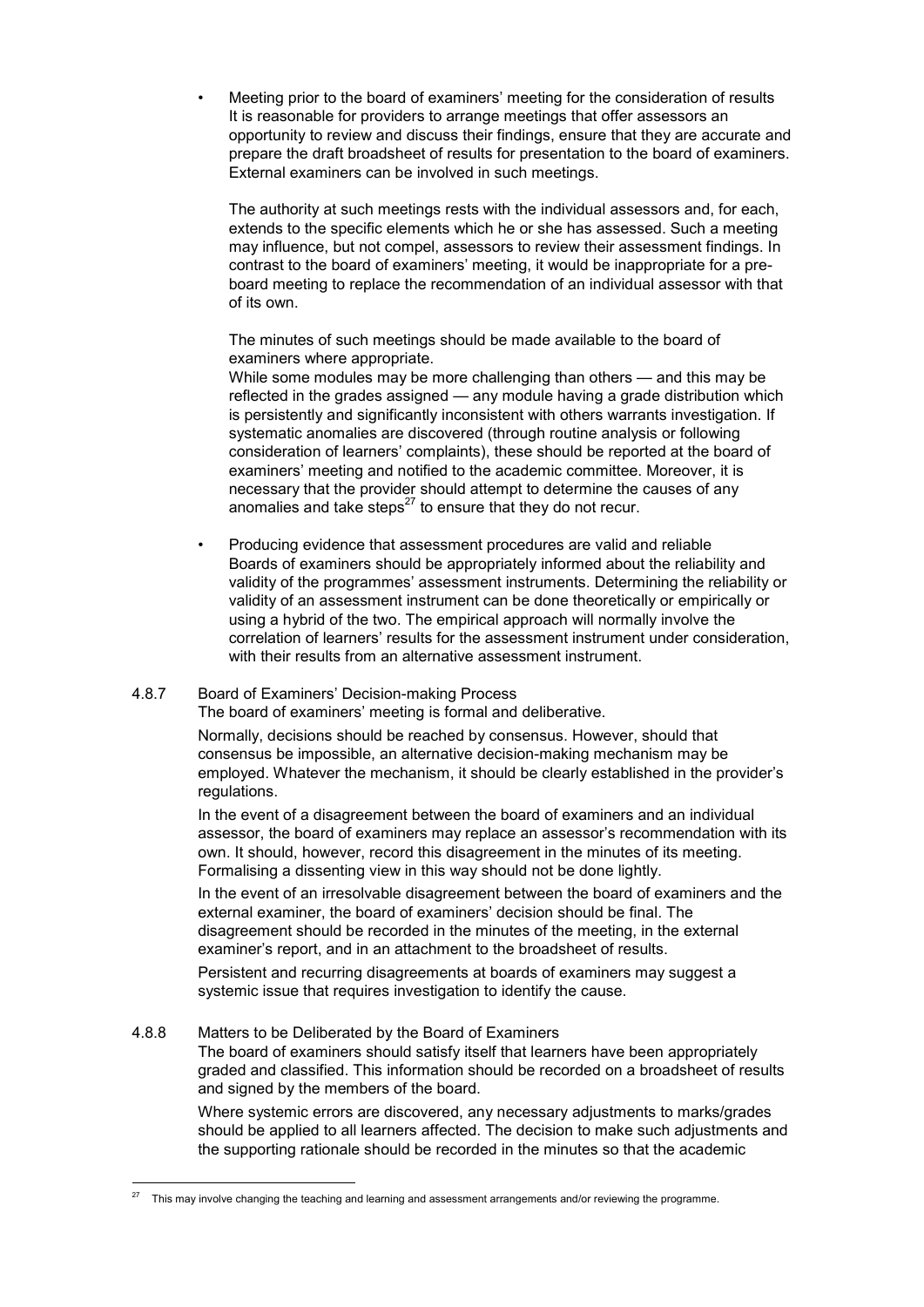committee is informed and for the purpose of follow-up. Boards of examiners should be vigilant against any tendency towards grade inflation and should base their decisions on the valid and reliable assessment of explicit learning outcomes.

 This may require closer perusal of cases near the classification boundaries, *i.e.* within ±1 percentage point of the percentage point average threshold, or ±0.05 of the grade point average threshold.

 When considering borderline cases, it is important to consider the learner's performance as a whole against the minimum intended learning outcomes. In the absence of bias, it is to be expected that as many borderline grades will be reduced as will be increased. It is important to stress that the preceding sentence does not imply that results should be adjusted to fit this expectation — only assessment against learning outcomes criteria should be used to determine results. If this balance is not maintained, it will probably affect the assessors' interpretations of pass standards and may lead to a diffusion of actual standards.

 A board of examiners should only grant eligibility for progression, or recommend that an award be made, when it is satisfied, based on consideration of the necessary evidence, that the required learning outcomes have been attained. In the event that a board of examiners is not satisfied that it has the necessary evidence in a particular case, it may report the case as withheld (*i.e.* the result is undetermined). Such cases may be reconsidered at the next meeting of the board of examiners. Where the determination is conditional, it may be reconsidered by a special process recommended by the board of examiners, provided this practice is permitted by the academic committee.

- 4.8.9 Minutes of Board of Examiners' Meetings The minutes of boards of examiners' meetings should be recorded in accordance with the provider's guidelines for recording formal meetings of deliberative committees.
- 4.8.10 Notification of Results to QQI

 Following a board of examiners' meeting, the original (signed) broadsheet of results should be sent to QQI, notifying it of results and recommendations for awards to be made.

 A broadsheet of results should be returned for each 60-credit stage of a programme. If the programme is staged into semesters, one broadsheet of results may cover two semester stages. If the total credit is not a multiple of 60, the final broadsheet may cover less than 60 credits.

 Repeat supplemental assessment results should be returned on a separate broadsheet of results.

# 4.8.11 Withholding Results from a Board of Examiners

 In accordance with its own regulations, and where it has a legitimate reason for doing so, a provider may decide to withhold a learner's results from the board of examiners. In this context, the provider must decide whether it will present such a learner for consideration for the award again. If it does so, the provider must have due regard to the Conventions (Section 3), and under what conditions (*e.g.* as a first attempt or otherwise) this may be done.

#### 4.8.12 Notification of Results to Learners

 Following the board of examiners' meeting, the provider may publish the list of results. It may also decide to withhold the results of learners who have not demonstrated fulfilment of its requirements, as notified to all learners at the start of their programme.

#### 4.8.13 The Granting of Awards

 When QQI accepts the recommendations of a legitimately constituted board of examiners meeting, it will grant appropriate awards.

 Acceptance of recommendations is automatic, assuming that the provider has followed agreed processes. Specifically, the recommendations should be consistent with the requirements of the provider's validated programme and QQI's requirements concerning award titles and award classifications.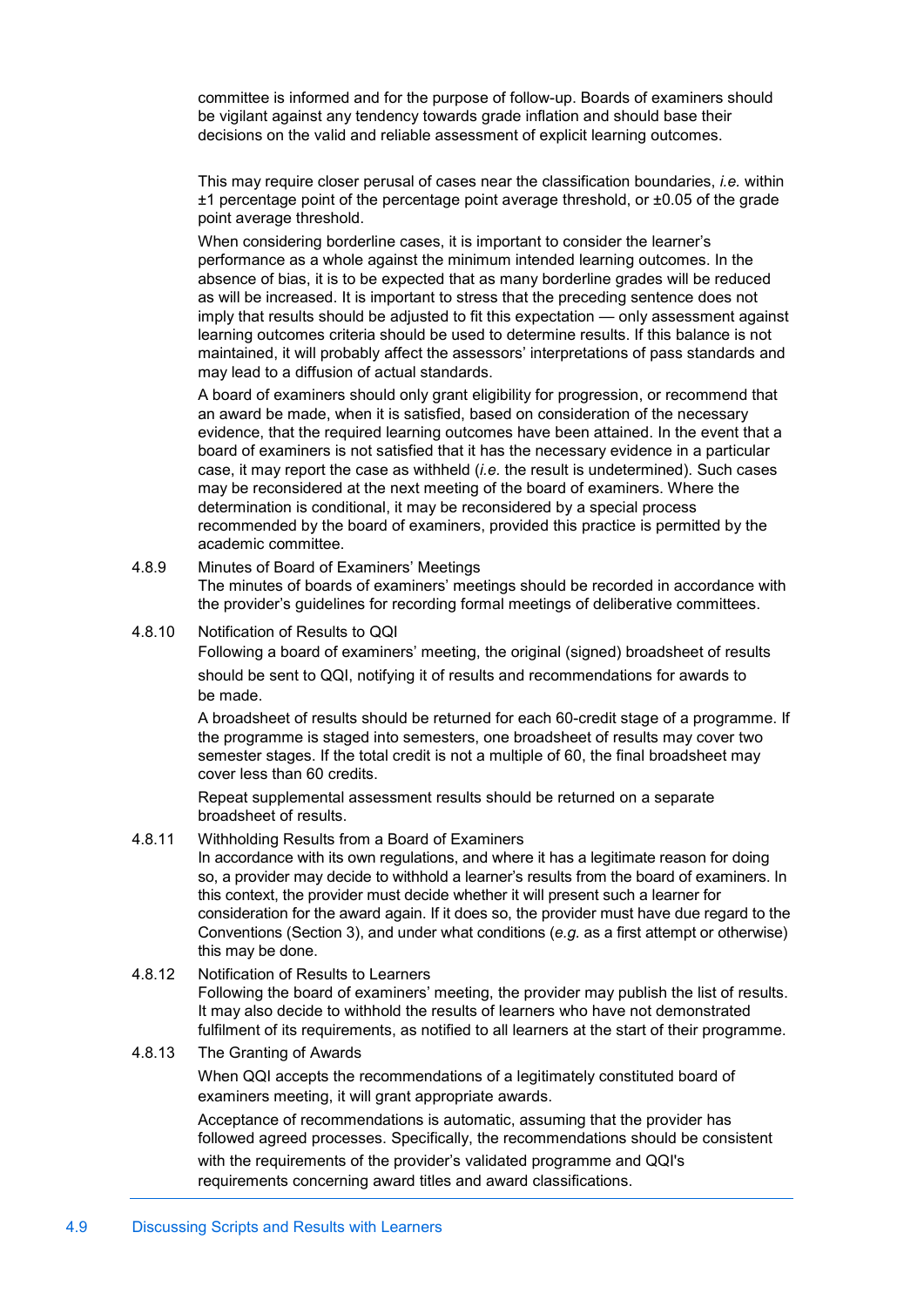Following the issue of results, assessors involved in the specific assessment tasks should normally be available to meet individual learners to review their scripts etc. Such consultations aim to:

- Give formative feedback to learners, especially to those who need to repeat.
- Explain the basis of the learner's grade/mark against the *assessment criteria*, especially where the learner believes that the assessor may have made an error in grading the work.

Such a consultation is distinct from a formal re-check or review of the results.

### 4.10 Appeals, Complaints, Re-checks and Reviews

 An *appeal* is a request to a higher authority for the alteration of the decision or judgement of a lower one. In the context of the assessment of learners, the lower authority could be a board of examiners, and the higher authority the academic committee or one of its sub-committees. The QAA<sup>28</sup> code of practice *'defines an "appeal" as a request for a review of a decision of an academic body charged with decisions on student progression, assessment and awards'.*<sup>29</sup>

 In the context of the assessment of learners, a *complaint* is an expression of a concern that a particular assessment procedure is unfair or inconsistent or not fit-forpurpose. The QAA code of practice *'defines* a *"complaint" as the expression of a specific concern about the provision of a course/module, or a programme of study, or a related academic service'.*<sup>30</sup>

4.10.1 Appeals Procedures

 The provider should have procedures in place for the appeal of assessment decisions and judgements.

 The appeals procedures should set out certain minimum grounds on which a learner may appeal the result.

 All appeals procedures should be transparent. The timeline should be reasonable and made clear to learners (*i.e.* dates for appealing, dates for communication of the outcome of an appeal etc.).

 QQI does not have a role in a learner's appeal of the provider's assessment decisions.

# 4.10.2 Complaints Procedures

 The provider should have processes for dealing promptly with any problems raised by learners concerning assessment. Because a learner's assessment complaint may be only one aspect of a broader complaint, this process should be integrated within the provider's broader complaints policy and procedures. Learners' complaints may concern, but are not necessarily limited to: the assessment process; the conduct of the process; the assessment criteria; and the relevance of the assessment tasks to the intended programme learning outcomes and learning opportunities.

#### 4.10.3 Re-check and Review Procedures

 *Re-check* means the administrative operation of checking (again) the recording and combination of component scores for a module and/or stage.

 *Review* means the re-consideration of the assessment decision, either by the original assessor or by other competent persons. Learners are required to state the grounds for the requested review. The grounds for review will normally be that the learner suspects that the assessment was erroneous in some respect.

 The provider should determine the procedures for dealing with requests for re-check or review. Any deadline should be no less than five working days following the issue of

j

The QAA is the UK's higher education quality assurance agency.

The Quality Assurance Agency (2007).

The Quality Assurance Agency (2007).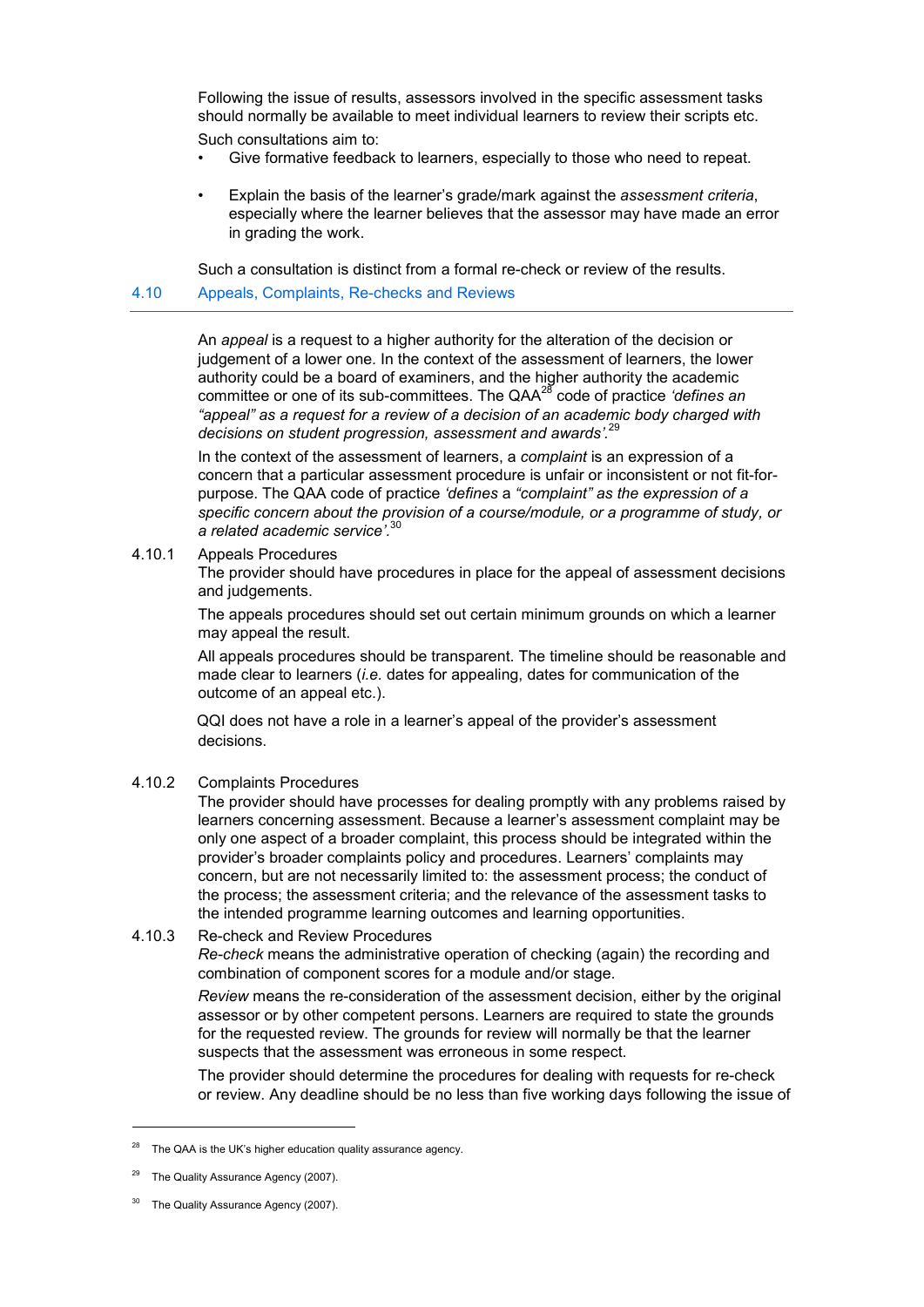results. Any fee charged should be refunded in the event of a change in the results.

 Re-checks and reviews should be completed in time for the appropriate QQI grant of awards date.

 Reviews should be overseen by the provider's academic committee or equivalent. The relevant external examiner should be notified and/or consulted if any change in classification is decided by the academic committee following review. Re-checks should be managed directly by the responsible academic unit.

#### 4.11 Dealing with Plagiarism and Other Types of Academic Misconduct

Providers should build a culture which values and supports good academic conduct.

 There are degrees of plagiarism, ranging from the unintentional and minor to the clearly intentional and extensive. While it can occur in a written examination, plagiarism arises more obviously in coursework and project work.

 Tackling plagiarism effectively requires a multi-disciplinary and multi-layered approach. The provider should have effective policies and procedures in place to prevent, detect, combat and deter plagiarism at all levels and by all members in the provider's organisation. As part of this:

- Learners and assessors should receive training in fair dealing with other people's work (understood inclusively *i.e.* text, ideas, artefacts etc.), and in the general and discipline-specific norms for the citation of sources.
- Learners and assessors should receive training in what constitutes plagiarism and the degrees of plagiarism, in the context of total or partial rejection of an attempt at an assessment task.
- Learners and assessors should also receive guidance on the distinction between acceptable collaboration with other learners and collusion in plagiarism.
- Learners should be made aware of the consequences of plagiarism to them and to society.
- Assessors should be made aware of the protocols for investigating cases where plagiarism is suspected and the level of evidence required before an accusation can be considered — accusations should not be made lightly.
- Assessment strategies (including methods etc.) should be designed to minimise the possibility of plagiarism.
- Where necessary, assessors should receive training, guidance and support in the design of assessments to minimise susceptibility to plagiarism and in methods for its detection.
- Providers should have effective, published procedures for monitoring and detecting plagiarism, including appropriate warnings, sanctions and penalties.

 Accepting unwarranted support from others (*e.g.* parents, professionals) in preparing continuous assessment elements which are submitted as one's own work is a form of plagiarism.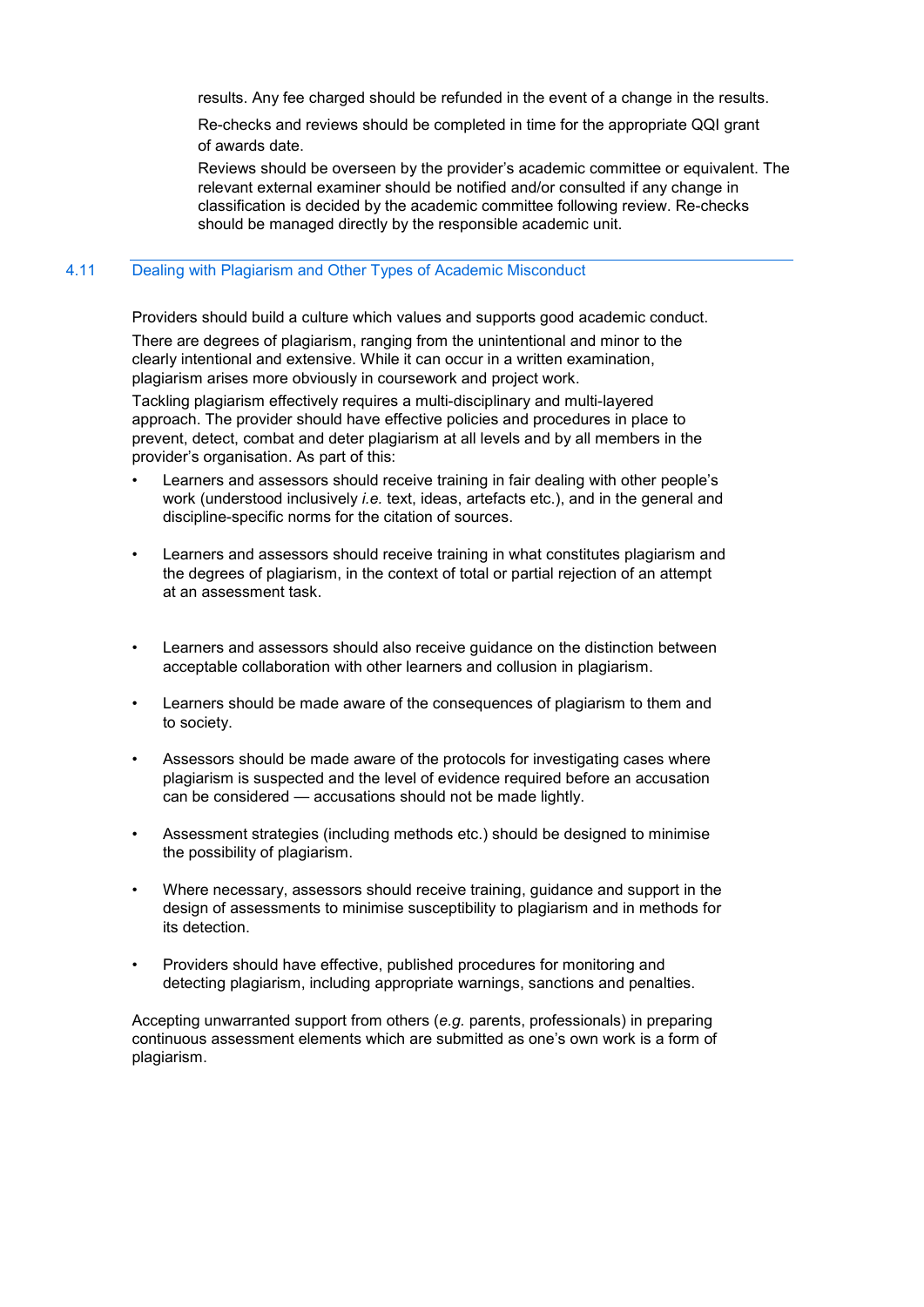# 5. Interpretations

This section explains the usage of certain key terms in this document and elaborates on some areas that are closely linked to assessment, such as *feedback* and *learning theory*.

| ACCS:                           | Accumulation of Credit by Certification of Subjects. An ACCS<br>learner is a person who is working (perhaps part-time) towards<br>a qualification by studying the component modules at his/her<br>own pace.                                                                                                                                                                                                                                                                                                                                                                                                                                                                                                                                                                                                                                                                                                                           |  |
|---------------------------------|---------------------------------------------------------------------------------------------------------------------------------------------------------------------------------------------------------------------------------------------------------------------------------------------------------------------------------------------------------------------------------------------------------------------------------------------------------------------------------------------------------------------------------------------------------------------------------------------------------------------------------------------------------------------------------------------------------------------------------------------------------------------------------------------------------------------------------------------------------------------------------------------------------------------------------------|--|
| Academic Committee:             | A top-level deliberative committee with overall responsibility for<br>academic affairs.                                                                                                                                                                                                                                                                                                                                                                                                                                                                                                                                                                                                                                                                                                                                                                                                                                               |  |
| Appeal:                         | See Section 4.10.                                                                                                                                                                                                                                                                                                                                                                                                                                                                                                                                                                                                                                                                                                                                                                                                                                                                                                                     |  |
| Approved Programme<br>Schedule: | The approved programme schedule provides an overview of<br>the programme. The details provided include: the name of<br>the programme, the name of award, the $NFA^{31}$ level of<br>programme and the total number of credits. For each stage<br>of the programme, the schedule lists the credit available for<br>each of the modules and the contribution to the grade of<br>each of the modules' components. It also specifies the<br>requirements for learners to progress from one stage to<br>another and to complete the programme successfully. The<br>approved programme schedule is attached to the certificate<br>of programme accreditation, and is deemed to form part of<br>the assessment regulations applying to the programme.<br>Without diminishing the importance of the approved<br>programme schedule, it is but a summary of some of the<br>information that should be in the programme assessment<br>strategy. |  |
|                                 | Any special assessment conditions (such as modules which<br>cannot be passed by compensation) must be included in the<br>approved programme schedule. Such conditions must not<br>contravene the Sectoral Conventions for Assessment (Section<br>3).                                                                                                                                                                                                                                                                                                                                                                                                                                                                                                                                                                                                                                                                                  |  |
| Assessment:                     | Learner assessment (specifically assessment of learning)<br>means inference (e.g. judgement or estimation or evaluation) of<br>a learner's knowledge, skill or competence by comparison with<br>a standard based on appropriate evidence. Self-assessment is<br>included in this.                                                                                                                                                                                                                                                                                                                                                                                                                                                                                                                                                                                                                                                     |  |
| Assessment criteria:            | Assessment criteria are the standards or tests by which a<br>learner's performance in an assessment task is judged. See<br>also grading scheme.                                                                                                                                                                                                                                                                                                                                                                                                                                                                                                                                                                                                                                                                                                                                                                                       |  |
| Assessment grade:               | A label which quantifies the learner's level of performance of an<br>assessment task. Communication of the grade to the learner                                                                                                                                                                                                                                                                                                                                                                                                                                                                                                                                                                                                                                                                                                                                                                                                       |  |

 $\overline{a}$ <sup>31</sup> NFQ is the National Framework of Qualifications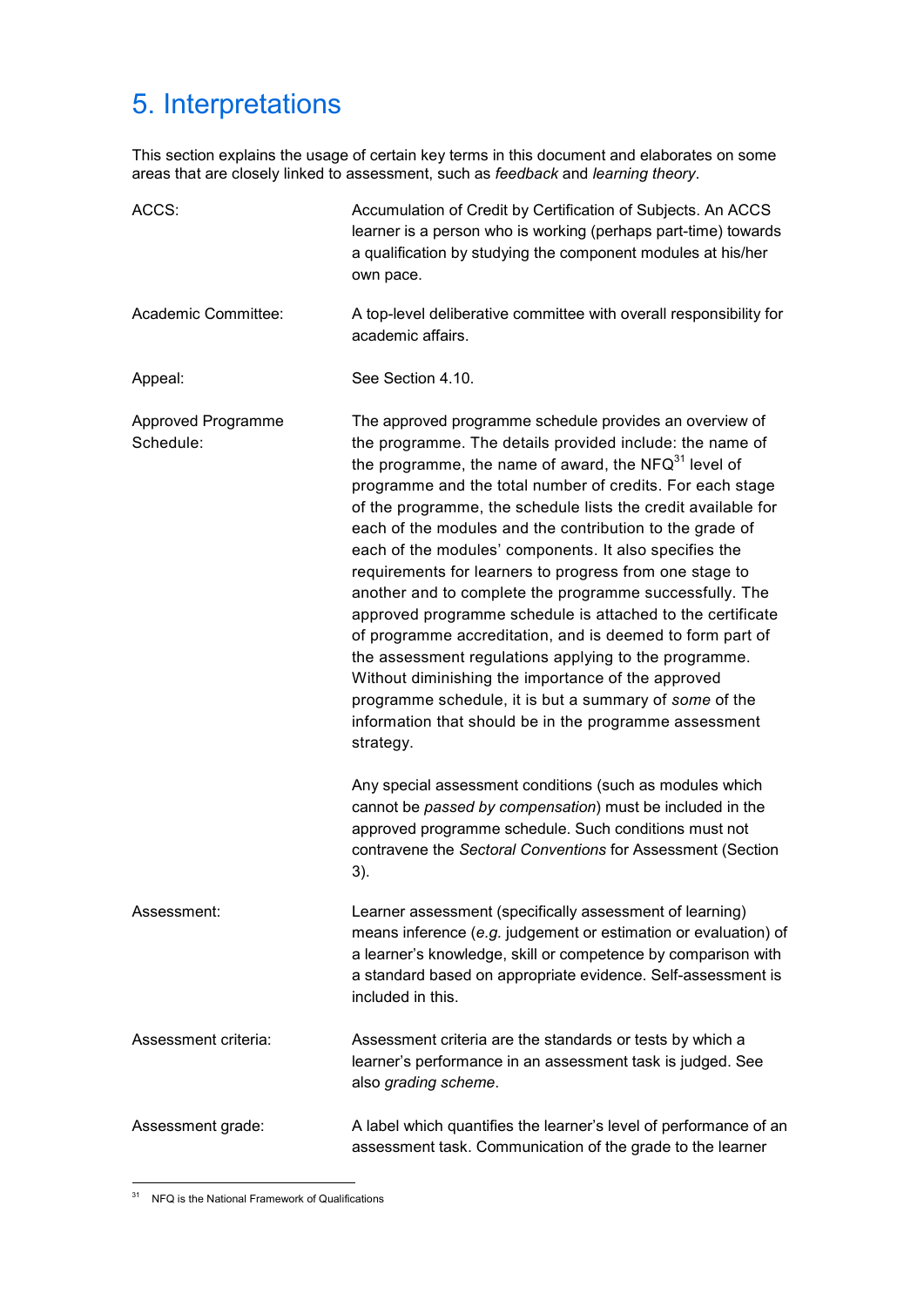|                        | may be accompanied by qualitative feedback.                                                                                                                                                                                                                                                                                                                                                                                                                                                                                       |  |
|------------------------|-----------------------------------------------------------------------------------------------------------------------------------------------------------------------------------------------------------------------------------------------------------------------------------------------------------------------------------------------------------------------------------------------------------------------------------------------------------------------------------------------------------------------------------|--|
| Assessment instrument: | Any assessment task and criteria, along with procedures for its<br>conduct, together with the explicit grading scheme (i.e. grading<br>rubrics).                                                                                                                                                                                                                                                                                                                                                                                  |  |
| Assessment procedures: | All assessment-related activity and the ways in which it is<br>conducted and undertaken.                                                                                                                                                                                                                                                                                                                                                                                                                                          |  |
| Assessment task:       | An assessment task could be a written or oral examination,<br>coursework, project work, the writing of a thesis, dissertation or<br>similar work, or other such forms of performance as may have<br>been approved in relation to a validated programme of higher<br>education and training.                                                                                                                                                                                                                                       |  |
| Assessor:              | A person who assesses a learner.                                                                                                                                                                                                                                                                                                                                                                                                                                                                                                  |  |
| (External) Assessor:   | An external assessor is an assessor who is external to the<br>provider. An independent external assessor of a research thesis<br>is traditionally called an external examiner. His/her role is<br>different from the external examiner for a taught programme.                                                                                                                                                                                                                                                                    |  |
| (Internal) Assessor:   | An internal assessor is a member of the provider's staff who is<br>an assessor.                                                                                                                                                                                                                                                                                                                                                                                                                                                   |  |
| Authenticity:          | Authenticity is related to validity. Authentic assessment involves<br>using assessment tasks that resemble the kinds of professional<br>tasks that arise in the relevant community of practice. The<br>assessment task must appear authentic to the learner.<br>Examples include the use of a poster presentation or the writing<br>of a short research article as part of the assessment task for a<br>final-year investigative project. These are authentic because<br>they are typical communication channels for researchers. |  |
| Award:                 | An award which is conferred, granted or given by an awarding<br>body and which records that a learner has acquired a standard<br>of knowledge, skill or competence.                                                                                                                                                                                                                                                                                                                                                               |  |
| Award Standard:        | Award standards are the expected prior learning required to<br>qualify for an award. See Section 2.1, page 7 for the formal<br>definition.                                                                                                                                                                                                                                                                                                                                                                                        |  |
|                        | Awards standards and award type descriptors are structured<br>and presented under the three main strands: Knowledge, Know-<br>how, and Skill and Competence; these are further divided into<br>eight sub-strands. The National Framework of Qualifications<br>(NFQ) defines these terms.                                                                                                                                                                                                                                          |  |
|                        | Awards standards describe the required learning for awards at<br>specified levels in the $NFG^{32}$ in specified fields of learning.                                                                                                                                                                                                                                                                                                                                                                                              |  |

 $\overline{a}$  $32$  Please refer to the foreword of the standards documents for a complete description.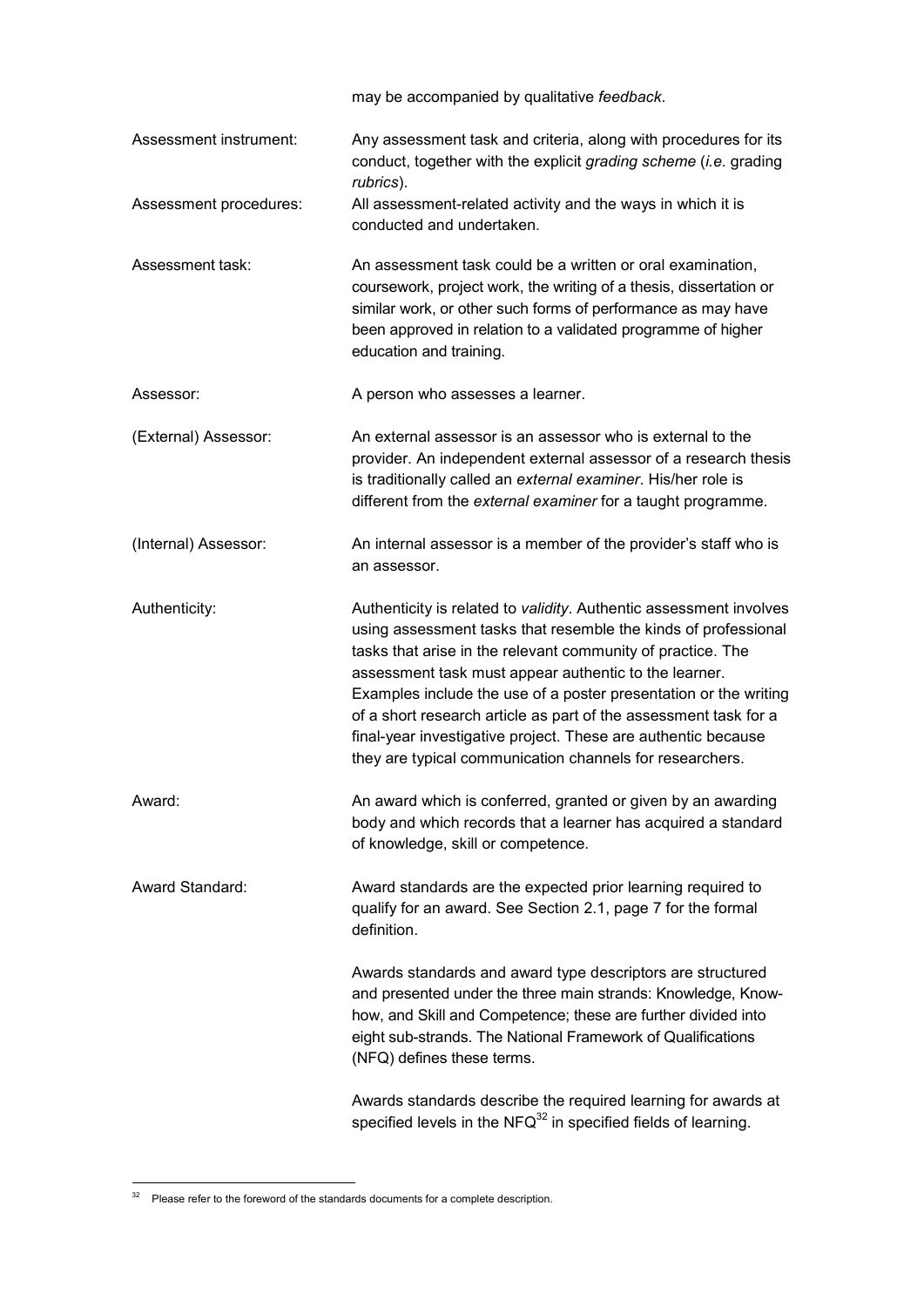|                        | Awards standards <sup>33</sup> are concise texts that normally cover<br>broad-fields of learning. However, professional qualification-<br>specific award standards may also be determined where<br>appropriate.                                                                                                                                                                                                                                                                                                                           |
|------------------------|-------------------------------------------------------------------------------------------------------------------------------------------------------------------------------------------------------------------------------------------------------------------------------------------------------------------------------------------------------------------------------------------------------------------------------------------------------------------------------------------------------------------------------------------|
|                        | Together with the award type descriptors of the NFQ, the<br>awards standards describe the learning, in terms of knowledge,<br>skill and/or competence, that is to be acquired by learners<br>before particular higher education and training awards may be<br>made. The awards standards describe the learning required to<br>pass.                                                                                                                                                                                                       |
| Broadsheet of results: | See Section 6, Appendix.                                                                                                                                                                                                                                                                                                                                                                                                                                                                                                                  |
| Capstone:              | A capstone module is one that provides an opportunity for a<br>learner to integrate accumulated learning and make the<br>necessary connections in the context of a particular discipline.<br>An example of an award-stage capstone module is a<br>dissertation or project.                                                                                                                                                                                                                                                                |
|                        | Capstone assessment aims to measure cumulative learning at<br>a particular stage, including at the award stage. It is particularly<br>important for award-stage capstone assessment tasks to be<br>authentic.                                                                                                                                                                                                                                                                                                                             |
| Compensation:          | In certain conditions, a learner who has not failed outright a<br>particular assessment task in a particular stage may be granted<br>a pass by compensation for that task. The marginal result is<br>compensated by a satisfactory performance in another<br>assessment task or tasks in the same stage. A justification for<br>compensation is that there is always the possibility of an<br>assessment error in modules that are not failed outright. The<br>likelihood of a false negative result is highest near grade<br>boundaries. |
|                        | Compensation does not change the original result. Instead, it<br>enables progression and allows the allocation of credit.                                                                                                                                                                                                                                                                                                                                                                                                                 |
| Competence (NFQ):      | 'Competence is the effective and creative demonstration and<br>deployment of knowledge and skill in human situations. Such<br>situations could comprise general social and civic ones, as well<br>as specific occupational ones. Competence draws on attitudes,<br>emotions, values and sense of self-efficacy, as well as on<br>declarative and procedural knowledge. Competence outcomes<br>can thus be stated in the form, "In a specified range of<br>circumstances, a learner will be able to ".                                     |
| Complaint:             | See Section 4.10. In the context of the assessment of learners,<br>a complaint is an expression of a concern that a particular<br>assessment procedure is unfair or inconsistent or not fit-for-                                                                                                                                                                                                                                                                                                                                          |

<sup>33</sup> 'Named awards' is a term used: National Qualifications Authority of Ireland (2003) *Policies and Criteria for the establishment of the National Framework of Qualifications*. p.33. [Internet]. Available from: http://www.nqai.ie/docs/publications/11.pdf [Accessed: 13th June 2008].

 $\overline{a}$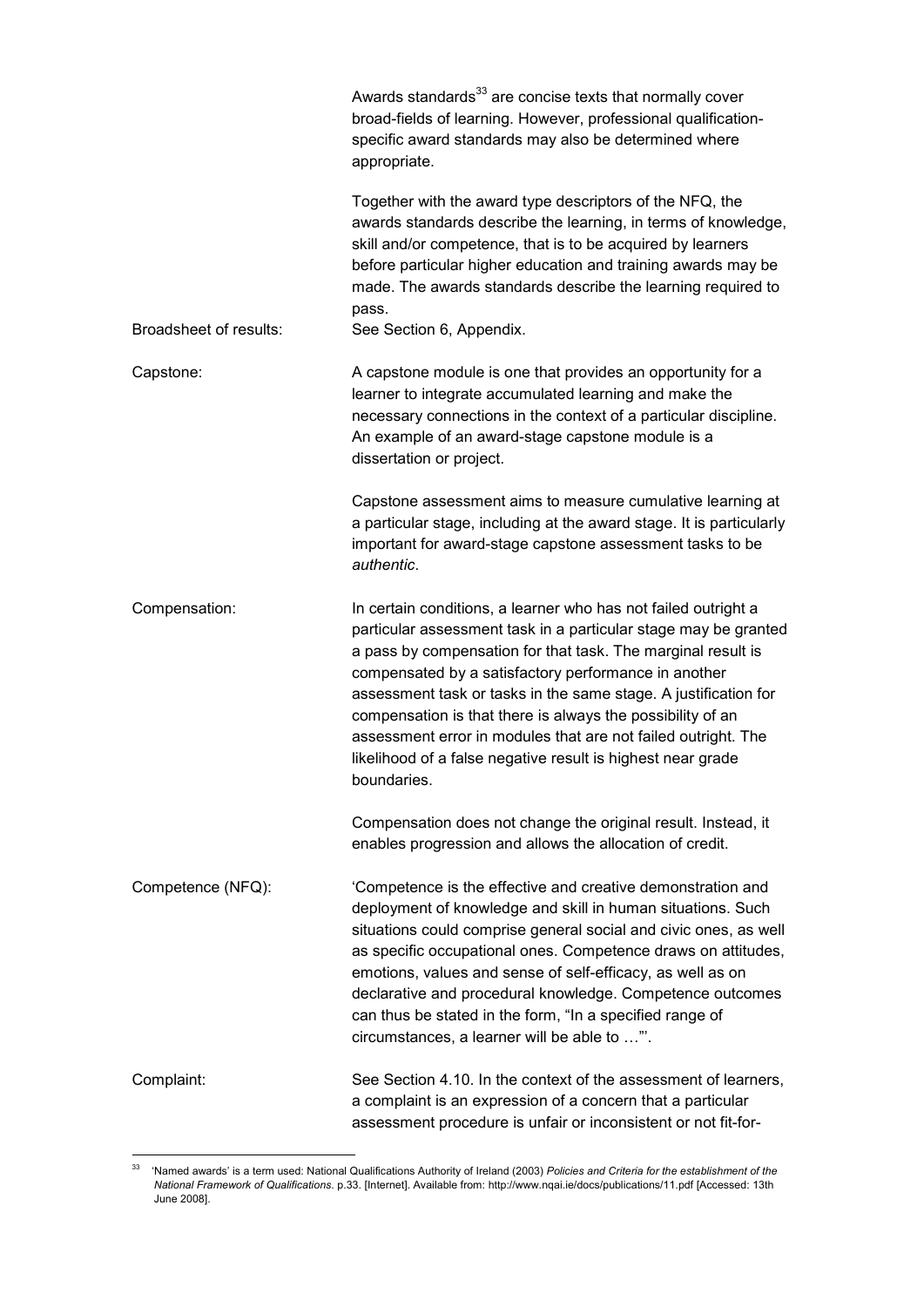|                        | The QAA code of practice 'defines a "complaint" as the<br>expression of a specific concern about the provision of a<br>course/module, or a programme of study, or a related academic<br>service'. <sup>34</sup>                                                                                                                                                                                                                                                                                      |
|------------------------|------------------------------------------------------------------------------------------------------------------------------------------------------------------------------------------------------------------------------------------------------------------------------------------------------------------------------------------------------------------------------------------------------------------------------------------------------------------------------------------------------|
| Consistent assessment: | The meaning of consistent assessment is set out in Section<br>2.2.3.                                                                                                                                                                                                                                                                                                                                                                                                                                 |
| Criterion-referenced   | A criterion-referenced assessment is one 'that allows its users<br>to                                                                                                                                                                                                                                                                                                                                                                                                                                |
| assessment:            | make grade interpretations in relation to a functional<br>performance level, as distinguished from those interpretations<br>that are made in relation to the performance of others' (SEPT,<br>1985). Note that 'assessment user' is distinct from 'the person<br>sitting the test' and is normally the provider in the present<br>context.                                                                                                                                                           |
|                        | Criterion-referenced assessment based on learning outcomes<br>is inconsistent with <i>norm-referenced</i> assessment.                                                                                                                                                                                                                                                                                                                                                                                |
| Diagnostic assessment: | The ERIC Digest (its URL follows) defines diagnostic<br>assessment as 'an intensive, in-depth evaluation process with a<br>relatively detailed and narrow coverage of a specific area. The<br>purpose of this is to determine the specific learning needs of<br>individual students and to be able to meet those needs through<br>regular or remedial classroom instruction'. Diagnostic<br>assessment is a special case of formative assessment.<br>(http://www.ericdigests.org/pre-9213/terms.htm) |
| ECTS:                  | European Credit Transfer and Accumulation System.                                                                                                                                                                                                                                                                                                                                                                                                                                                    |
| Error (Assessment):    | Assessment errors arise, for example, when a learner who has<br>actually achieved the minimum intended learning outcomes is<br>failed or vice versa.                                                                                                                                                                                                                                                                                                                                                 |
| External examiner:     | An external examiner is an independent expert who is a<br>member of the broader community of practice within the<br>programme's field of learning and whose accomplishments<br>attest to his/her likelihood of having the authority necessary to<br>fulfil the responsibilities of the role.                                                                                                                                                                                                         |
|                        | In research degree programmes, the term 'external examiner' is<br>used to refer to an 'external assessor'. The functions of the<br>research degree external examiner are different from those of<br>the external examiner for other types of programmes.                                                                                                                                                                                                                                             |
| Fair:                  | See Section 2.2.2.                                                                                                                                                                                                                                                                                                                                                                                                                                                                                   |

 $\overline{a}$ <sup>34</sup> The Quality Assurance Agency (2007).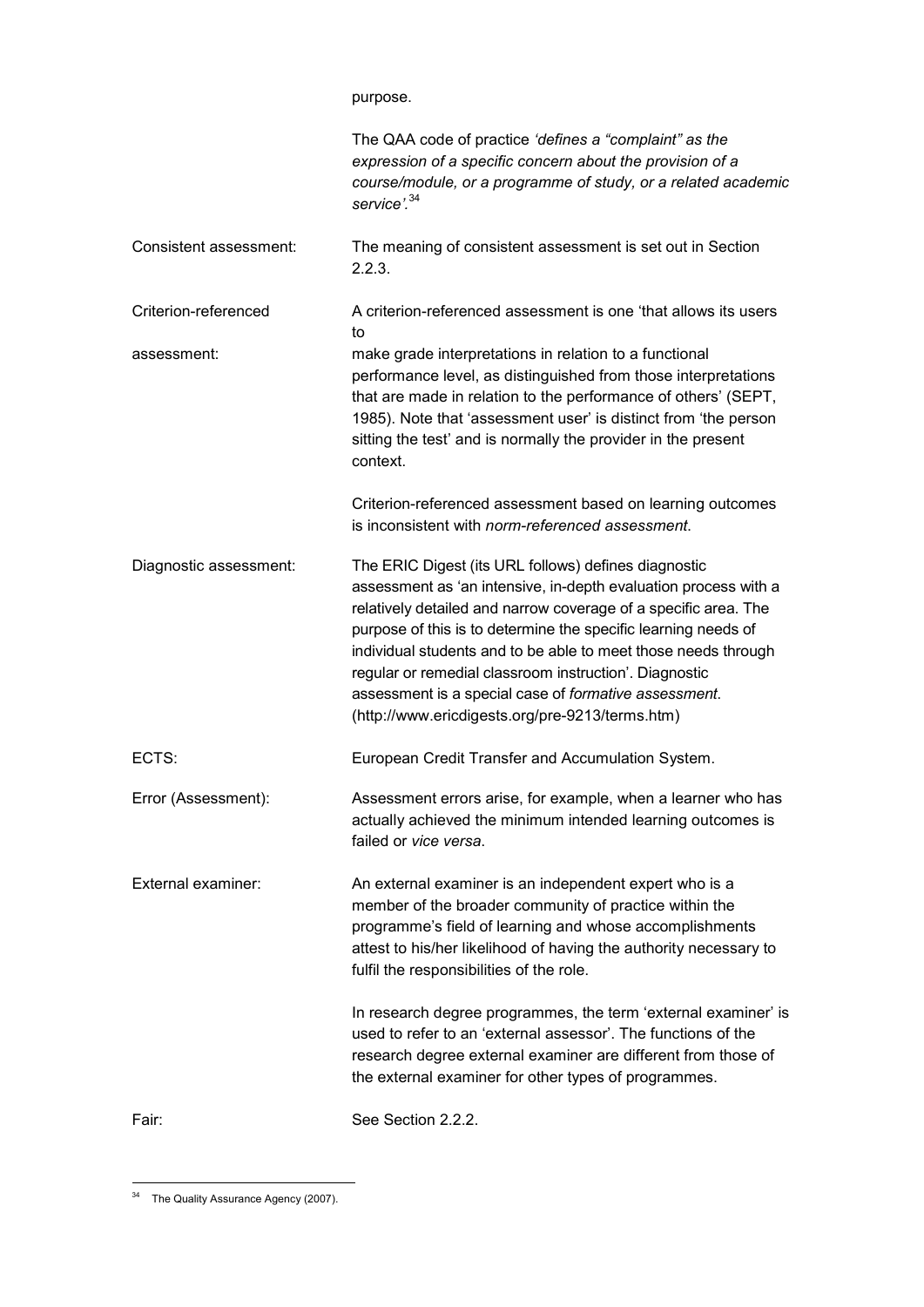Fair assessment: See Section 2.2.2.

Feedback: Feedback is a term that has been borrowed from engineering; there it means that a function of the output of a system is returned back to the input to be processed. A critique on coursework delivered by a teacher (or assessor) to a learner is an example of feedback. Personal reflection on the outcome of some action also involves feedback.

> Feedback is a response of the learning environment to the learner and is essential for learning. It can come from a teacher, from other learners, or from other sources. Feedback may affect a person's emotions and motivation as well as his or her knowledge, all of which affect learning. Receptivity to a particular piece of feedback depends on prior learning, among other factors.

A learner's perception of feedback can be *'meaningfully understood in terms of three dimensions: developmental, encouraging, and fair feedback'* (Lizzio and Wilson, 2008). Developmental feedback is most strongly associated with that which learners perceive to be effective. Assessors 'seeking to provide developmental feedback should seek to balance "assignment-specific" comments with more "transferable" feedback'. (This paragraph derives from Lizzio and Wilson [2008] which presents additional evidence-based implications for practice. $35$ )

 Communicating feedback to learners should be regular, timely, beneficial, and matched to their assessed learning needs.

 Bandura (1986) concludes that the importance of formative feedback is that it 'connects directly to the emotional and attitudinal factors relating to students' self esteem, beliefs about self-efficacy, motivation and engagement'.

McKeachie (1999)<sup>36</sup> suggests five feedback conditions that result in improvement.

- *1. 'Feedback needs to convey information that is understood by the recipient.'*
- *2. 'Feedback is not helpful if one does not know what to do to improve.'*
- *3. 'Feedback is more likely to be helpful if it can be generalised.'*
- *4. 'Feedback is more helpful if it not only facilitates learning a helpful concept, theory, or strategy but also helps the individual develop skills or strategies that*

<sup>-</sup>Lizzio and Wilson, 2008, Feedback on assessment: students' perception of quality and effectiveness. Assessment & Evaluation in Higher Education Vol. 33, No. 3, June 2008, pp 263-275.

<sup>36</sup> McKeachie,W.J. (1999) Commentary Feedback and reflection in facilitating further learning in Messick (1999) pp57-61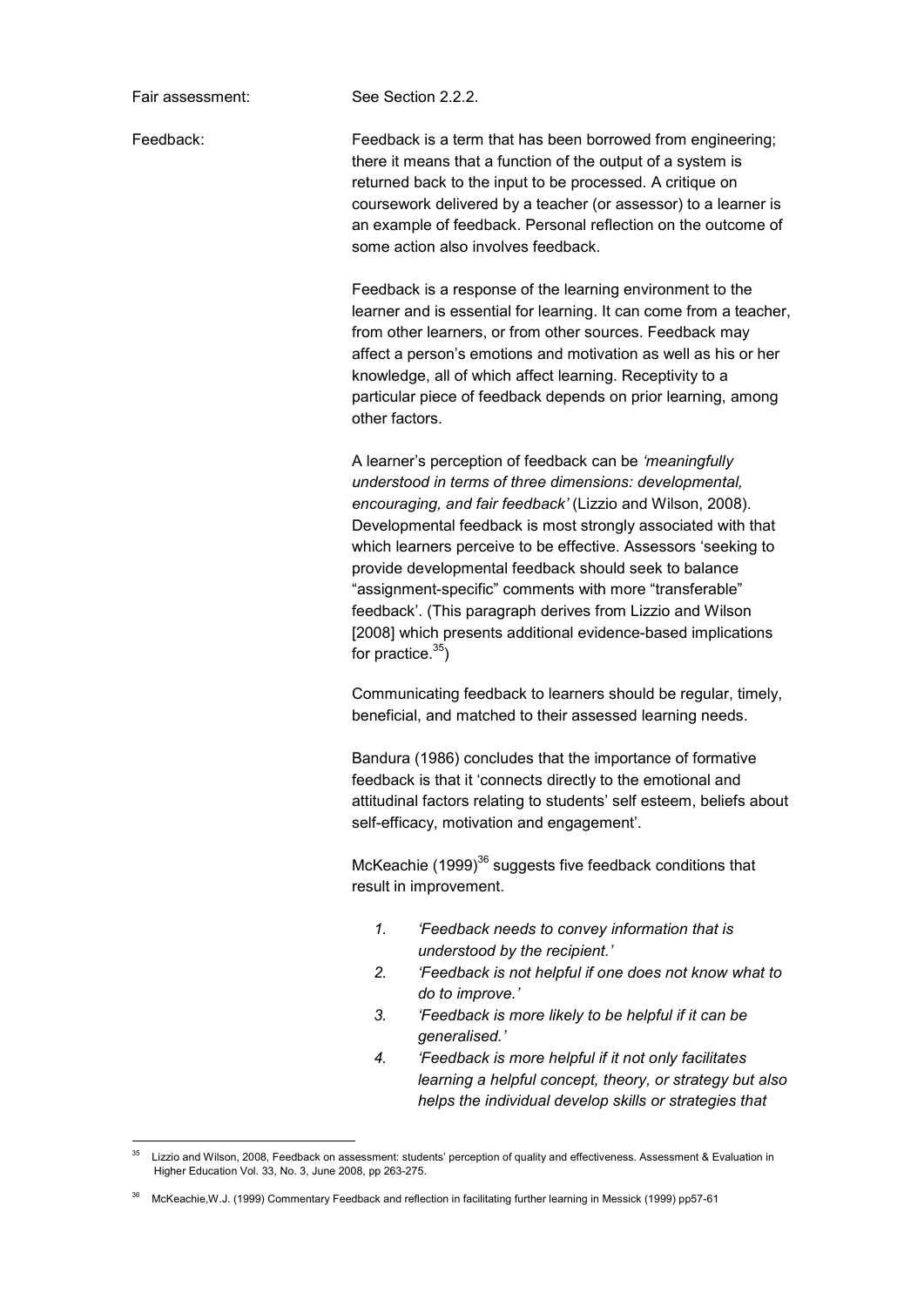*will facilitate further learning.'* 

*5. 'Feedback may help if we are motivated to improve.'* 

Hounsell (2003) identified three specific areas for improving feedback to students. These are:

*1. 'More specific criteria and the use of assignment proformas.' 2. 'Greater student involvement using self and peer assessment.' 3. 'Greater use of collaborative assignments, presentations, posters etc. bringing assessment and* 

*feedback into a more public domain.'* 

Knight (2002) suggests the feedback needs to be 'interactive, purposeful, relative to criteria, developmentally useful, understood, timely and appropriate to students' conceptions'.

There may be a trade-off between feedback-delay and feedback-detail (*i.e.* early feedback based on a cursory analysis may be more effective than delayed feedback based on profound analysis).

Formative feedback is any feedback that is relevant to learning needs and which furthers the progress towards attainment of the intended programme learning outcomes. A teacher's formative feedback is based on his/her inference through assessment of a learner's learning needs: hence the term formative assessment.

Formative assessment: Supports the learner in attaining specified learning outcomes. It does not normally penalise error. *'Formative assessment is concerned with how judgements about the quality of student responses (performances, pieces, or works) can be used to shape and improve the student's competence by short-circuiting the randomness and inefficiency of trial and error learning'*  (Sadler, 1989).<sup>37</sup>

> Nitko (1996)<sup>38</sup> identifies four basic uses to which formative continuous assessment is put:

- *1. 'Sizing-up a group.'*
- *2. 'Diagnosing individual students' learning needs.'*
- *3. 'Diagnosing the group's learning needs.'*
- *4. 'Planning instruction.'*

<sup>-</sup><sup>37</sup> Sadler, D. R. (1989) Formative assessment and the design of instructional systems Instructional Science, 18 (1989):119-144. (in Harlen W. (2008) *Student Assessment and Testing Volume 2* Sage Library of Educational Thought and Practice London: Sage pp3- 28)

<sup>38</sup> Nitko, A.J. (1995) Curriculum-based continuous assessment: a framework for concepts procedures and policy *Assessment in Education*, 2(3), 321-337 (in Harlen W. (2008) *Student Assessment and Testing Volume 2* Sage Library of Educational Thought and Practice London: Sage 289-306)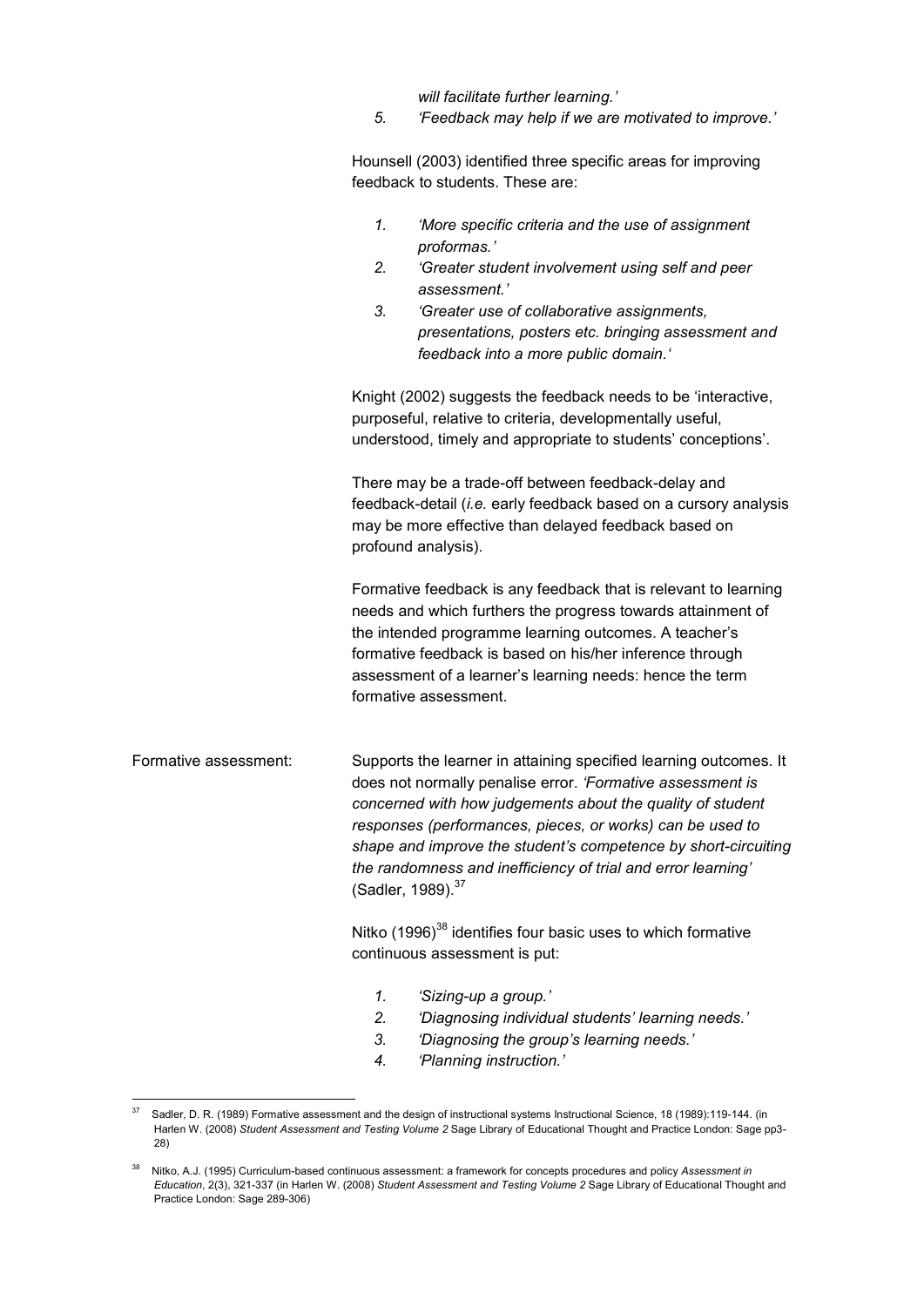| Formative feedback:            | See feedback.                                                                                                                                                                                                                                                                                                                                                              |  |  |
|--------------------------------|----------------------------------------------------------------------------------------------------------------------------------------------------------------------------------------------------------------------------------------------------------------------------------------------------------------------------------------------------------------------------|--|--|
| Grade $(v)$ :                  | This means the same as to mark - to award percentage marks<br>to or to assign an alphabetic grade (to an assessment response<br>or a learner).                                                                                                                                                                                                                             |  |  |
| Grade (n):                     | This means the same as a mark. A grade may be a number in<br>the percentage scheme or an alphabetic grade symbol in the<br>alphabetic system.                                                                                                                                                                                                                              |  |  |
| Grading rubric:                | The same as a grading scheme.                                                                                                                                                                                                                                                                                                                                              |  |  |
| Grading scheme:                | A written specification of how to grade a response to an<br>attempted assessment task. For an essay, this might take the<br>form of a matrix describing different performance thresholds for<br>each of the criteria being used to assess the essay. <sup>39</sup>                                                                                                         |  |  |
| Grading system:                | A grading system is an a priori set of rules for reporting and<br>combining grades for assessed modules. Because the grading<br>system provides rules for how module results may be<br>combined, it may impact on how a programme may be<br>partitioned into modules.                                                                                                      |  |  |
| Intended Learning<br>Outcomes: | The intended learning outcomes represent the educational<br>goals. They describe the learning outcomes that the teacher<br>intends that learners will attain as a result of teaching and<br>learning activities. (See minimum intended programme learning<br>outcomes.)                                                                                                    |  |  |
|                                | Intended learning outcomes must always include the minimum<br>intended learning outcomes.                                                                                                                                                                                                                                                                                  |  |  |
|                                | Actual learning outcomes achieved by a learner should include<br>at least the minimum intended learning outcomes; they will<br>typically include additional outcomes.                                                                                                                                                                                                      |  |  |
|                                | Taxonomies, for example, Bloom's revised taxonomy and the<br>Structured Observed Learning Outcomes (SOLO) taxonomy<br>can help to express intended learning outcomes. However,<br>while taxonomies may help in finding the words to express<br>outcomes, they do not help in determining what those outcomes<br>should be. The NFQ and awards standards provide this help. |  |  |
|                                | Popham (1987) provides five experience-derived guidelines on<br>writing learning outcomes. <sup>40</sup>                                                                                                                                                                                                                                                                   |  |  |

<sup>39</sup> <sup>39</sup> For a constructive critique of rubrics consider Popham, W.J. (1997) What's wrong—and what's right—with rubrics, Educational Leadership, October 1997, 72-75. (in Harlen W. (2008) *Student Assessment and Testing Volume 2* Sage Library of Educational Thought and Practice London: Sage 207-313)

<sup>40</sup> Popham, W.P. (1987) Two-plus decades of educational objectives International Journal of Educational Research, 11(1), 31-41. (in Harlen W. (2008) *Student Assessment and Testing Volume 4* Sage Library of Educational Thought and Practice London: Sage 319- 331)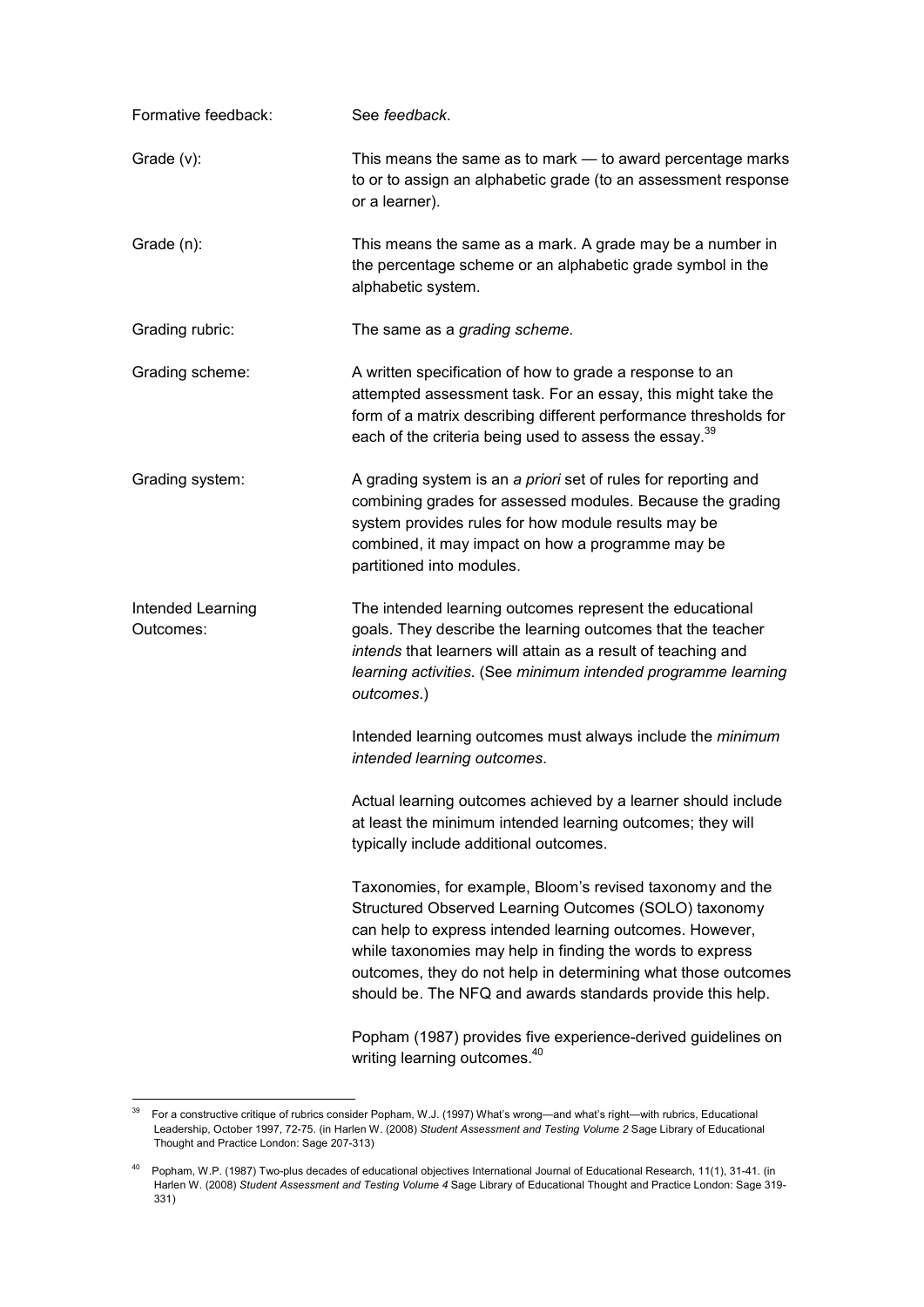|                           | 1.<br>'Educational evaluators should formulate or<br>recommend educational objectives so that the degree<br>to which an objective has been achieved can be<br>objectively determined.'<br>2.<br>'Educational evaluators should eschew numerous<br>narrow-scope educational objectives and, instead,<br>focus on a manageable number of broad-scope<br>objectives.'<br>3.<br>'Educational evaluators should employ the<br>Taxonomies of Educational Objectives only as gross<br>heuristics, not fine-grained analytic tools.'<br>4.<br>'If measurement devices are required to ascertain an<br>educational objective's attainment, educational |  |  |
|---------------------------|-----------------------------------------------------------------------------------------------------------------------------------------------------------------------------------------------------------------------------------------------------------------------------------------------------------------------------------------------------------------------------------------------------------------------------------------------------------------------------------------------------------------------------------------------------------------------------------------------------------------------------------------------|--|--|
|                           | evaluators should employ criterion-referenced rather<br>then norm-referenced measures.'<br>5.<br>'Educational evaluators should keep separate the<br>behavioural focus of educational objectives from the<br>performance levels expected of students.'                                                                                                                                                                                                                                                                                                                                                                                        |  |  |
|                           | Programme designers will find it useful to keep the intended<br>learning outcomes under review, not only to keep the<br>programme up-to-date but also to obtain greater clarity.                                                                                                                                                                                                                                                                                                                                                                                                                                                              |  |  |
| Know-how and Skill (NFQ): | The exercise of a skill is the performance of a task that in some<br>way responds to or manipulates the physical, informational or<br>social environment of the person. Know-how underpins the skill<br>but is not identical to skill. Know-how, or savoir faire, is the<br>procedural knowledge required to carry out a task.'                                                                                                                                                                                                                                                                                                               |  |  |
| Knowledge:                | 'Knowledge is the cognitive representation of ideas, events or<br>happenings. It can be derived from practical or professional<br>experience, as well as from formal instruction or study. It can<br>comprise description, memory, understanding, thinking,<br>analysis, synthesis, debate and research' (NFQ definition).<br>More information about the meaning of knowledge, skill and<br>competence is contained in Policies and Criteria for the<br><b>Establishment of the National Framework of Qualifications</b><br>(2003) (NFQ).                                                                                                     |  |  |
| Learner:                  | See learning.                                                                                                                                                                                                                                                                                                                                                                                                                                                                                                                                                                                                                                 |  |  |
| Learning:                 | Learning refers to the processes by which a sustainable change<br>in someone's knowledge, skill or competence occurs as a result<br>of experience (of phenomena). Experience includes everything<br>that affects the learner.                                                                                                                                                                                                                                                                                                                                                                                                                 |  |  |
|                           | Knowledge that is neither innate nor inferred from existing<br>knowledge derives from phenomena. Phenomena are the<br>objects of observation - for example, a lecture, images on the<br>pages of a book etc. A learner constructs a 'cognitive<br>representation' from phenomena by a process which involves,<br>links and modifies existing knowledge, skills and competences,                                                                                                                                                                                                                                                               |  |  |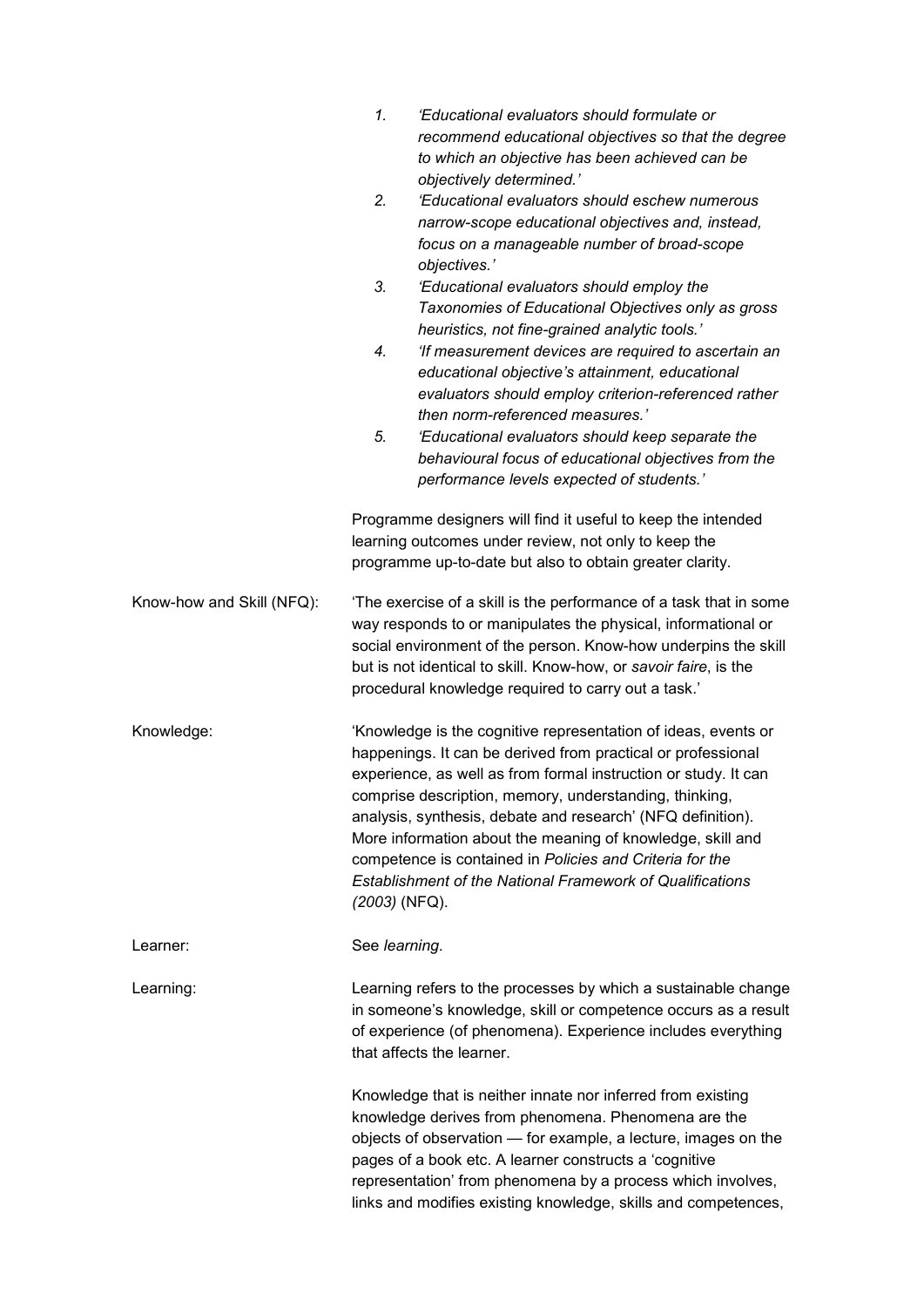|                       | each of which influences the interpretation of phenomena. Mere<br>observation of phenomena will not necessarily result in<br>learning.                                                                                                                                                                                                         |
|-----------------------|------------------------------------------------------------------------------------------------------------------------------------------------------------------------------------------------------------------------------------------------------------------------------------------------------------------------------------------------|
|                       | Learning is an activity that involves not only the brain but also<br>the rest of the body; it changes one or both. The physical<br>characteristics of the learning environment are instrumental.                                                                                                                                               |
|                       | Learning actively involves the learner: 'we learn in and through<br>our interactions with others and the world '. <sup>41</sup>                                                                                                                                                                                                                |
|                       | A 'learner has to be seen as an active processor and modifier of<br>information, from which follows that personal motivations and<br>attributions, beliefs and expectations, perceptions of efficacy<br>and effect as person-related control processes will play a<br>crucial mediating or monitoring role in learning '. <sup>42</sup>        |
| Learning activities:  | Learning activities are diverse. Examples include study, writing,<br>practise, discussion, enquiry, experience, group work, problem-<br>solving, performing, game-playing, designing, composing etc.<br>Both learners and teachers can set learning activities.                                                                                |
|                       | Effective learning activities are purposefully directed towards<br>attainment of the programme's educational goals <sup>43</sup> (minimum<br>intended programme learning outcomes) and build on (connect<br>with) prior learning.                                                                                                              |
|                       | The learner's engagement with any assessment process,<br>including the reception of feedback, is a learning activity.                                                                                                                                                                                                                          |
| Learning environment: | Learning environments are diverse. Teachers and other<br>learners are part of a learner's learning environment. Learning<br>environments have both physical and social structures.<br>Learners interact with the learning environment; the<br>environment responds to the learner, and the learner to the<br>environment.                      |
| Learning outcome:     | A learner's knowledge, skill and competence change as a result<br>of learning.                                                                                                                                                                                                                                                                 |
|                       | In principle, learning outcomes may describe the change in<br>knowledge, skill or <sup>44</sup> competence in an individual (differential<br>form). They may also mean the cumulative result of all learning,<br>including prior learning at the time of entry to the programme<br>(integral form). Award standards and award-type descriptors |

 $41$ <sup>41</sup> Brown, J. S. (2006), *Relearning Learning-Applying the Long Tail to Learning* [Internet]. Available from: http://mitworld.mit.edu/video/419/ [Accessed: 15th March 2008].

<sup>42</sup> Note: the quotations are examples rather than definitions. Their use here should not be taken as indicating any special endorsement of the text from which they have been copied. Steiner, G. (1997), *Educational Learning Theory* in Tennyson, R.D., Schott, N.M., Seel, N. and Dijkstra, S. (eds.), "Instructional Design International Perspective" (Chapter 6), Vol 1, pp. 89, 90. Theory, Research and Models. Lawrence Erlbaum Associates, Mahwah.

<sup>43</sup> Constructive alignment (Biggs and Tsang 2007) is one example of an approach that tries to achieve this.

<sup>&</sup>lt;sup>44</sup> "Or" should be interpreted to mean and/or.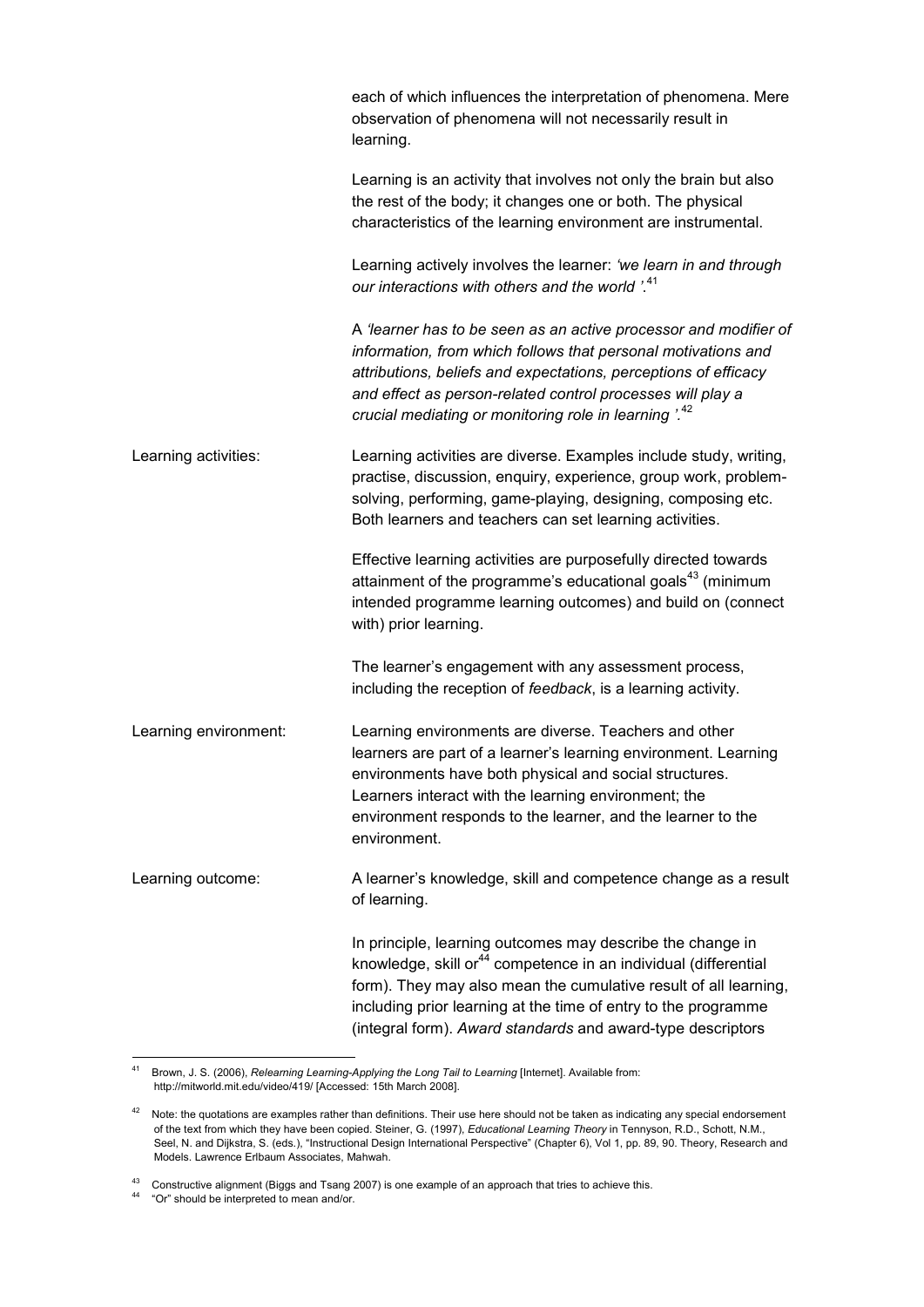are generally cumulative. The outcomes expected at level N are those specified at that level in addition to the sum of those at lower levels. Learning theory: Every teacher and learner uses a learning theory but not always consciously — it may be tacit, informal or eclectic. Some might think of this as their educational philosophy. Formal learning theories (and learning models) can contribute to the understanding of learning and the design of effective learning environments.<sup>45</sup> Epistemologies (theories of knowledge) may vary with the field of learning. Mark (v): This means the same as grade — *i.e.* to award marks to or to grade (an assessment response, a learner etc.). Minimum Intended The minimum achievement (in terms of knowledge, skill and Programme Learning competence) that the learner is certified to have attained if he/she Outcomes: successfully completes a particular programme (*i.e.* passes all the required assessments). The minimum intended programme learning outcomes define the minimum learning outcomes for a particular programme at the programme level. These must always be specified by the provider. If the programme allows substantial choice, there may need to be variant forms of the minimum intended programme outcomes — *e.g.* a programme might allow a person to choose from a number of specialisations. A learner who completes a validated programme is eligible for the relevant award if he or she has demonstrated, through assessment (including by recognition of prior learning), attainment of the relevant minimum intended programme learning outcomes. In addition to minimum intended programme learning outcomes, the programme provider may aspire to describing other 'intended programme learning outcomes' beyond the minimum. In this document, 'intended learning outcomes' refers to all or any of the intended outcomes, including the minimum ones. 'Minimum intended learning outcomes' refers exclusively to the minimum ones. The minimum intended programme learning outcomes identify the principal educational goal of the programme effective assessment helps learners to attain that goal. Minimum intended programme learning outcomes are developed and maintained by providers. Programmes are designed to enable learners to achieve minimum intended programme learning outcomes. Minimum intended learning outcomes are specified for each of a programme's constituent modules. The number of learning outcomes in a statement of intended

 $\overline{a}$ Information about learning theories (reviews, critiques, comparisons, summaries, categorisations) is widely available (much of it online). The various theories that exist can be regarded as approximations to some, as yet unknown if knowable, grand theory (i.e. a pattern that relates all relevant observations).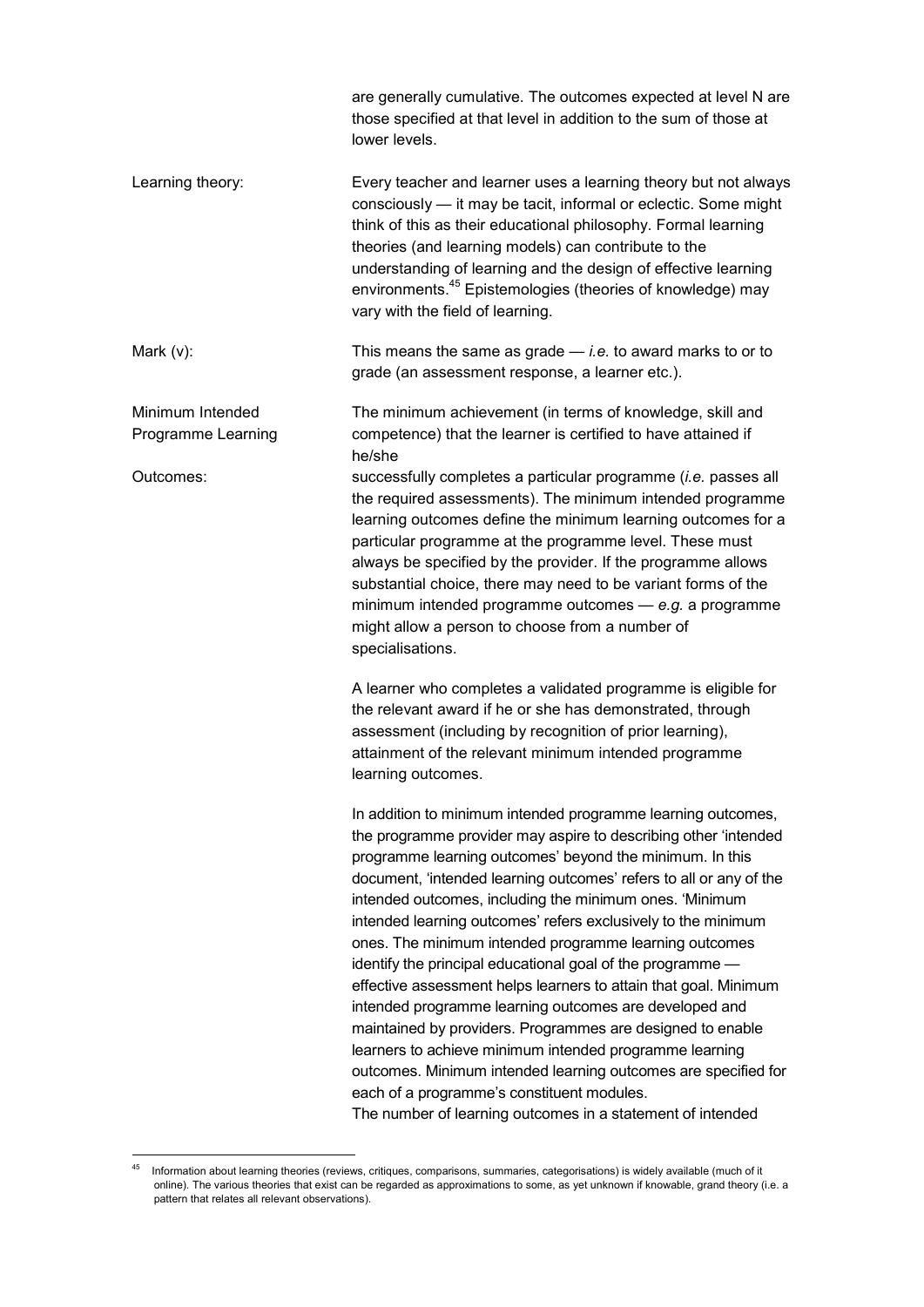|                  | learning outcomes is variable (depending, for example, on the<br>semantics and the level of explicitness used). This is not a proxy<br>for credit.                                                                                                                                                                                                                                   |
|------------------|--------------------------------------------------------------------------------------------------------------------------------------------------------------------------------------------------------------------------------------------------------------------------------------------------------------------------------------------------------------------------------------|
|                  | Teachers and learners may strive for additional learning<br>outcomes that are beyond the minimum. In addition to<br>'minimum intended programme learning outcomes', providers<br>may describe other levels of intended programme learning<br>outcomes beyond the minimum.                                                                                                            |
|                  | See also intended learning outcomes.                                                                                                                                                                                                                                                                                                                                                 |
| Module:          | A programme of education and training of small volume. It is<br>designed to be capable of being integrated with other modules<br>into larger programmes. A module can be shared by different<br>programmes.                                                                                                                                                                          |
|                  | In describing the educational formation provided by an<br>independent module, it is sufficient to specify: (i) the learning<br>outcome; and (ii) the assumed $(i.e.$ minimum) prior learning<br>(prerequisite learning). Assumed prior learning is sometimes<br>specified by listing prerequisite modules.                                                                           |
|                  | Certain parameters are often used in the description of a<br>module. These include an indication of the level (e.g. of the<br>outcome on the NFQ of the module) and of the average (entry<br>qualified) learner effort required to complete the module<br>successfully (normally represented using ECTS compatible<br>credit).                                                       |
|                  | To validate a programme, all of its modules must be considered<br>together. Piecemeal validation (in isolation) of constituent<br>modules within a larger programme cannot validate the larger<br>programme. This is because the piecemeal process is blind to<br>the joint effect of the modules, as well as to the 'integration of<br>learning and teaching' that may be required. |
|                  | Note also that learning acquired through a sequence of<br>modules depends on the order of the sequence.                                                                                                                                                                                                                                                                              |
| Named Awards:    | Within an award type (e.g. honours bachelor's degree), the<br>particular awards that are named with respect to a field of<br>learning (e.g. honours bachelor of science degree). Standards<br>for named awards include reference to knowledge, skill and<br>competence within a specific field of learning.                                                                          |
| Norm-referenced: | A norm-referenced test is 'an instrument for which interpretation<br>is based in the comparison of the test-taker's performance to<br>the performance of other people in a specified group' (SEPT, <sup>46</sup><br>1985).                                                                                                                                                           |

 $\overline{a}$ <sup>46</sup> American Psychological Association (APA) (1985) *Standards for Educational and Psychological Testing*. Washington DC: Author.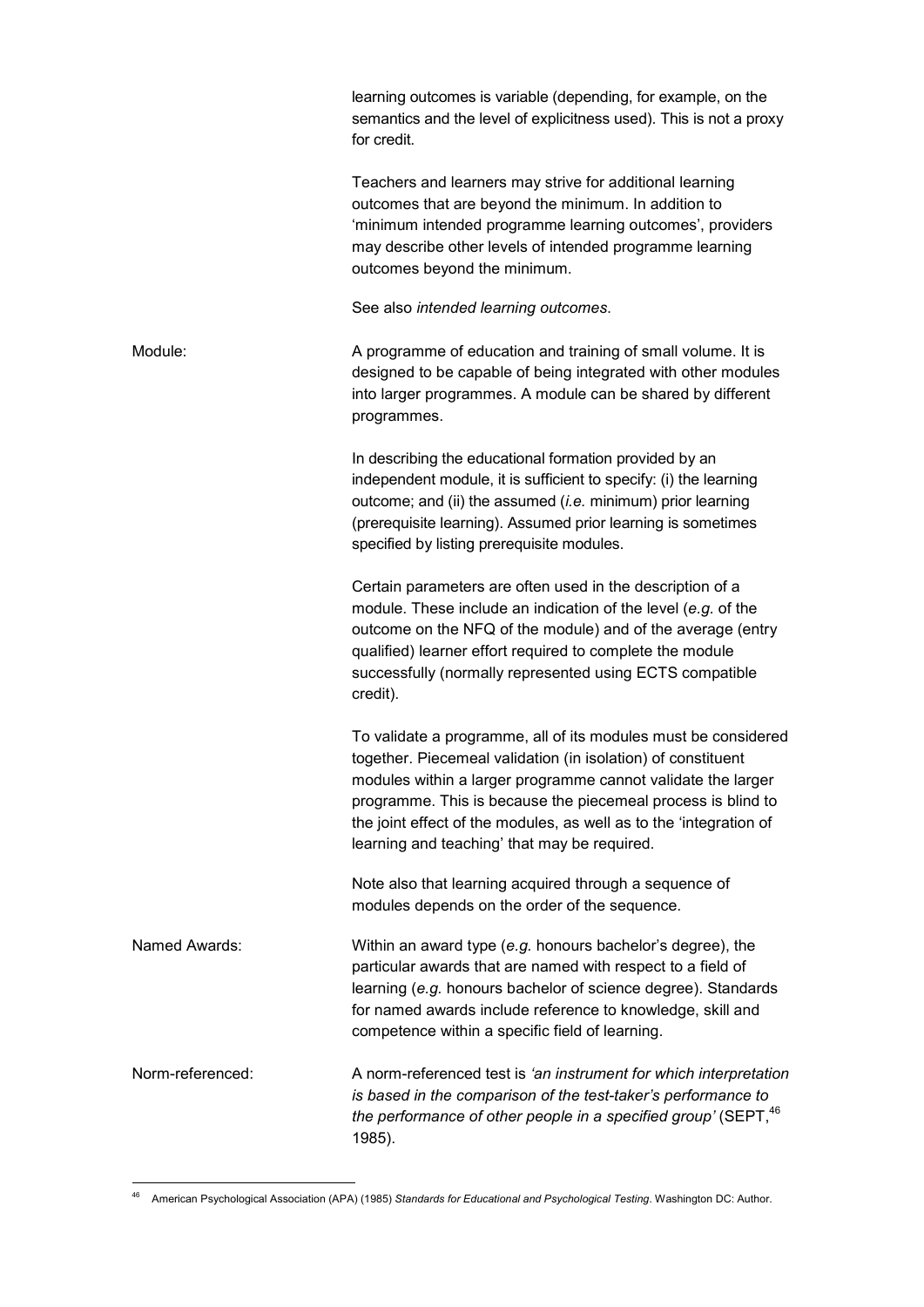| Pass by compensation:     | See compensation.                                                                                                                                                                                                                                                                                                                                                                                                                                                                                                                    |  |  |
|---------------------------|--------------------------------------------------------------------------------------------------------------------------------------------------------------------------------------------------------------------------------------------------------------------------------------------------------------------------------------------------------------------------------------------------------------------------------------------------------------------------------------------------------------------------------------|--|--|
| Programme Board:          | A dedicated committee established by the provider with overall<br>responsibility for that programme, including the programme<br>assessment strategy.                                                                                                                                                                                                                                                                                                                                                                                 |  |  |
| Prior learning:           | The totality of a person's learning at a particular time. It may<br>also be referred to as prior knowledge. It is time dependent. <sup>47</sup>                                                                                                                                                                                                                                                                                                                                                                                      |  |  |
| Programme:                | A programme of education and training refers to any process by<br>which learners may acquire knowledge, skill or competence. It<br>includes courses of study or instruction, apprenticeships,<br>training and employment.                                                                                                                                                                                                                                                                                                            |  |  |
|                           | A programme offers learners the learning opportunities by<br>which they may attain particular educational goals (expressed<br>as the intended programme learning outcome) by learning<br>activities in a learning environment. <sup>48</sup>                                                                                                                                                                                                                                                                                         |  |  |
|                           | A programme is normally comprised of <i>modules</i> .                                                                                                                                                                                                                                                                                                                                                                                                                                                                                |  |  |
|                           | A major award programme will normally require some kind of<br>'cohesion generating' process which integrates constituent<br>modules so that the minimum intended programme learning<br>outcomes are supported. The cohesion generating process<br>should establish the epistemological and cultural identity of the<br>programme. It should also coordinate alignment of activities<br>with the minimum intended programme learning outcomes and<br>introduce learners to the broader community of practice to<br>which they aspire. |  |  |
| Provider:                 | A 'provider of a programme of education and training' is a<br>person who, or body which, provides, organises or procures a<br>programme of education and training.                                                                                                                                                                                                                                                                                                                                                                   |  |  |
| Reasonable accommodation: | Reasonable accommodation is defined by the Equal Status Act<br>2000-2004. A reasonable accommodation is any means of<br>providing special treatment or facilities if, without such<br>accommodations, it would be impossible or unduly difficult for<br>the person to avail of the service provided by the educational<br>establishment.                                                                                                                                                                                             |  |  |
|                           | A reasonable accommodation is a support provided to a<br>candidate with a disability or specific learning difficulty. It<br>acknowledges that a particular assessment instrument may<br>place barriers in the way of a candidate seeking to demonstrate                                                                                                                                                                                                                                                                              |  |  |

 $47$ See for example Dochy, J.R.C., Moerkerke, G. and Martens, R. (1996) Integrating Assessment Learning and Instruction: Assessment of Domain-Specific and Domain Transcending Prior Knowledge and Progress *Studies in Educational Evaluation* 22(4) 309-338. (in Harlen W. (2008) *Student Assessment and Testing Volume 1* Sage Library of Educational Thought and Practice London: Sage 209-238)

<sup>48</sup> *Ibid.* This is based on the idea that 'Instruction involves offering certain persons a learning opportunity to reach certain educational goals by RLTs delivered by a RLE'. [RLE, RLT mean reconstructed learning environment, task,.]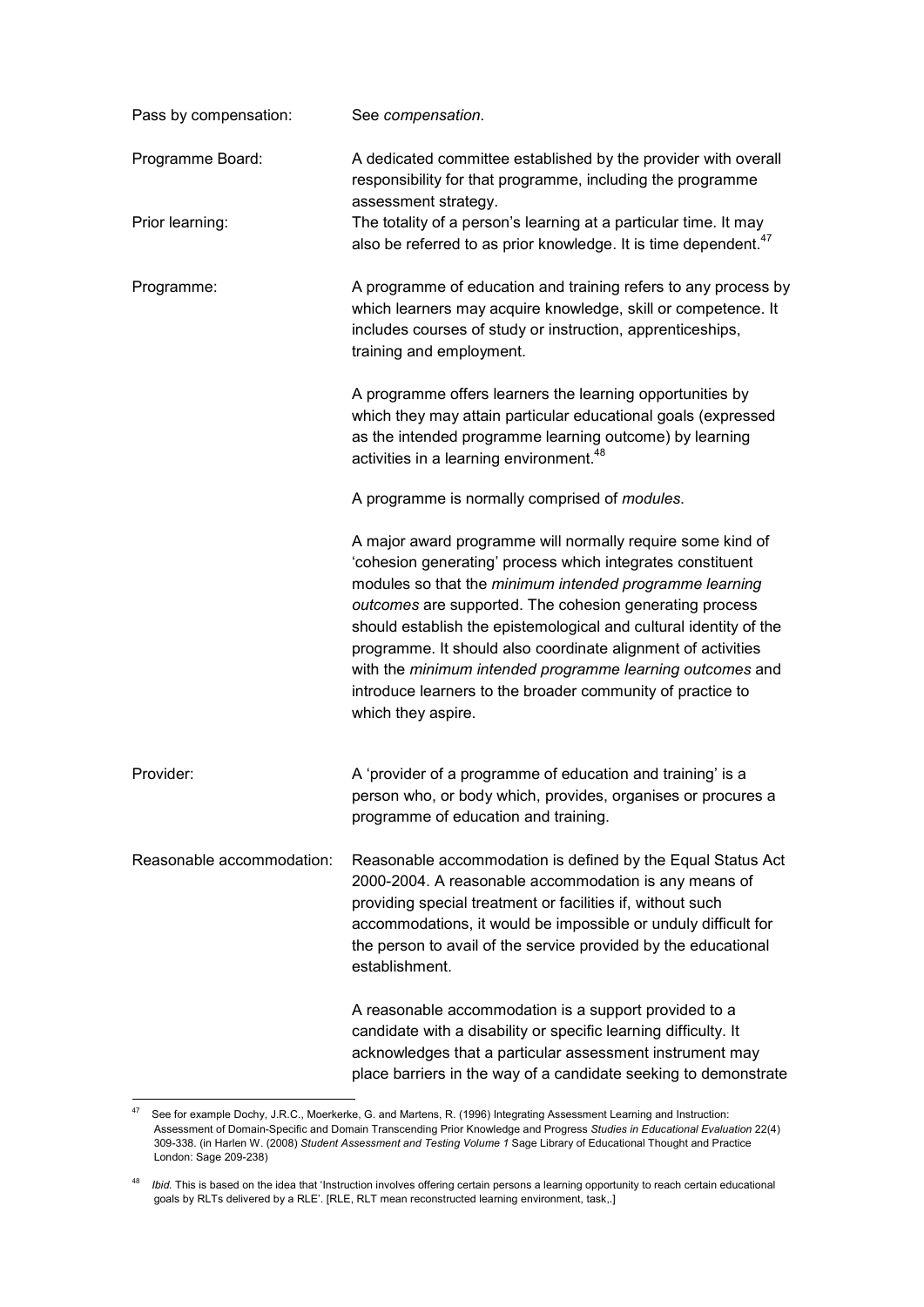|                         | his/her learning. (For example, a visually impaired candidate<br>may need to use specialist technology to complete his/her<br>examination.) Reasonable accommodation recognises the<br>impact of a disability in an examination or assessment situation.<br>It enables the candidate to use an alternative assessment<br>method (where necessary) to demonstrate his/her attainment of<br>the required standards.                                                                                                                                                                                                                                                                                                                                                                                                                                                                                                                                                                                                                                                                                                 |
|-------------------------|-------------------------------------------------------------------------------------------------------------------------------------------------------------------------------------------------------------------------------------------------------------------------------------------------------------------------------------------------------------------------------------------------------------------------------------------------------------------------------------------------------------------------------------------------------------------------------------------------------------------------------------------------------------------------------------------------------------------------------------------------------------------------------------------------------------------------------------------------------------------------------------------------------------------------------------------------------------------------------------------------------------------------------------------------------------------------------------------------------------------|
| Re-check:               | Re-check means the administrative operation of checking the<br>recording and the combination of component scores for a<br>module and/or stage.                                                                                                                                                                                                                                                                                                                                                                                                                                                                                                                                                                                                                                                                                                                                                                                                                                                                                                                                                                    |
| Recognised Institution: | The institutions specified in section 24 of the Qualifications<br>(Education and Training) Act 1999.                                                                                                                                                                                                                                                                                                                                                                                                                                                                                                                                                                                                                                                                                                                                                                                                                                                                                                                                                                                                              |
| Registrar:              | Used in Section 4 and defined in Section 4.5.                                                                                                                                                                                                                                                                                                                                                                                                                                                                                                                                                                                                                                                                                                                                                                                                                                                                                                                                                                                                                                                                     |
| Reliability:            | An assessment's reliability is the confidence one can have in<br>the result or how informative it is. Inference in the assessment<br>of learning may be inductive, in the sense that observing<br>particular instances of a trait or quality may be used to infer the<br>presence of that trait or quality. Inference may be deductive, in<br>the sense that the existence of a particular trait may be<br>deduced if associated traits are observed. Inference is subject<br>to error. If a fully reliable assessment were possible, it would<br>return a result with complete certainty. A simple measure to<br>increase reliability is, for example, the double grading of essays<br>(i.e. two examiners grading each essay independently). This is<br>likely to reduce the variability in grading that is due to the<br>examiners. The choice of assessment task, given the intended<br>outcome and the learner, is another important source of<br>variability. Using a diversity of assessment tasks to measure an<br>outcome can increase reliability but at the expense of learner<br>and assessor effort. |
| Results:                | A set of grades (or marks), normally for a stage of a<br>programme. In the singular, the grade for a particular<br>assessment task.                                                                                                                                                                                                                                                                                                                                                                                                                                                                                                                                                                                                                                                                                                                                                                                                                                                                                                                                                                               |
| Review:                 | The re-consideration of the assessment decision, either by the<br>original assessor or by other competent persons.                                                                                                                                                                                                                                                                                                                                                                                                                                                                                                                                                                                                                                                                                                                                                                                                                                                                                                                                                                                                |
| Rubric:                 | The same as a grading scheme.                                                                                                                                                                                                                                                                                                                                                                                                                                                                                                                                                                                                                                                                                                                                                                                                                                                                                                                                                                                                                                                                                     |
| Sector:                 | In the context of Assessment and Standards, sector refers to<br>that part of the higher education and training system where<br>awards are made by QQI, or by recognised institutions by<br>the authority delegated to them by QQI.                                                                                                                                                                                                                                                                                                                                                                                                                                                                                                                                                                                                                                                                                                                                                                                                                                                                                |
| Sectoral conventions:   | A very small set of regulations and benchmarks which, in the<br>interest of fairness and consistency, are agreed at the sectoral<br>level by QQI and by all associated providers, and where any<br>right to unilateral deviation is waived.                                                                                                                                                                                                                                                                                                                                                                                                                                                                                                                                                                                                                                                                                                                                                                                                                                                                       |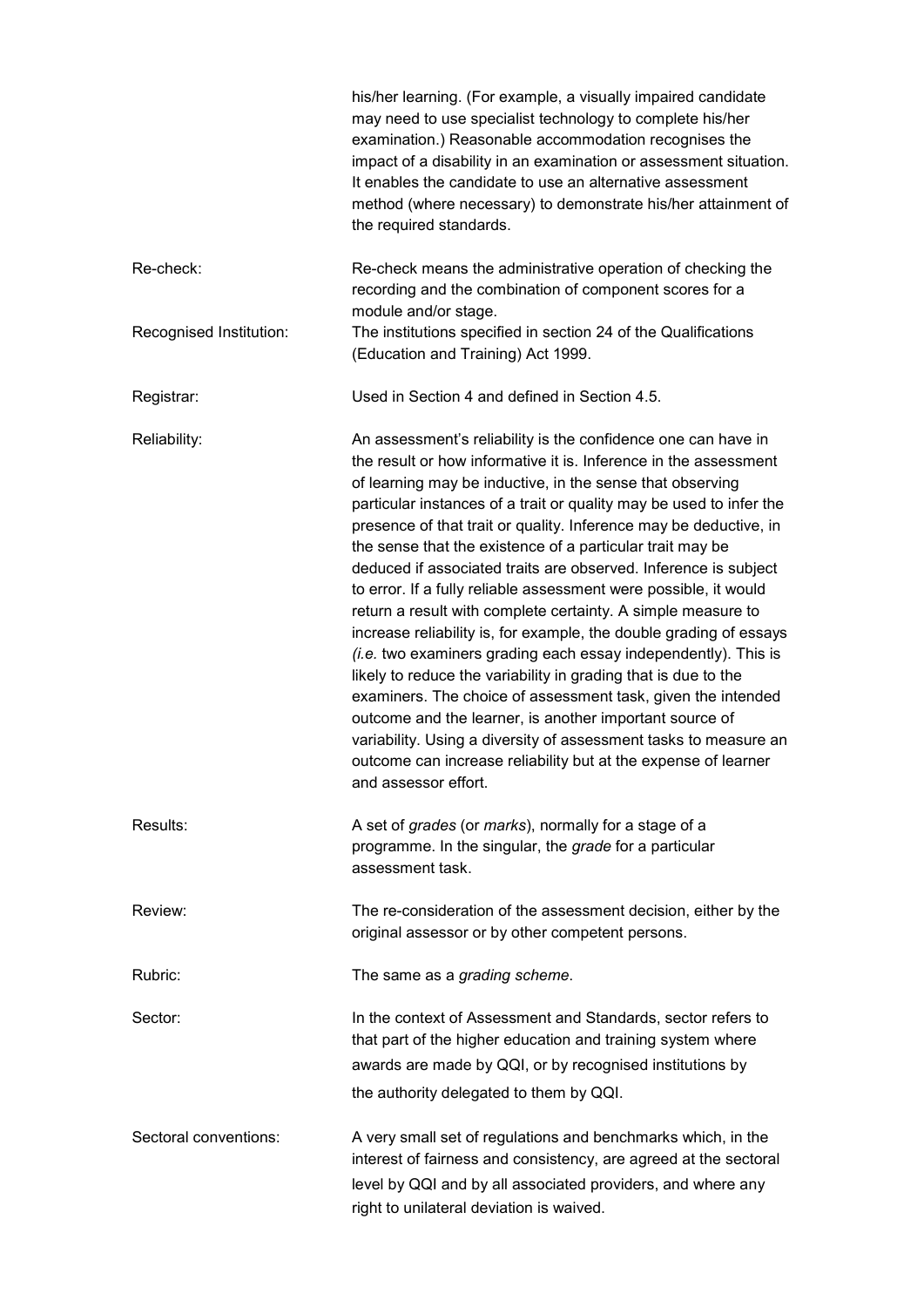| Skill:                     | See know-how and skill.                                                                                                                                                                                                                                                                                                                                                                                                                                                                                                                                                                                                                                         |  |  |
|----------------------------|-----------------------------------------------------------------------------------------------------------------------------------------------------------------------------------------------------------------------------------------------------------------------------------------------------------------------------------------------------------------------------------------------------------------------------------------------------------------------------------------------------------------------------------------------------------------------------------------------------------------------------------------------------------------|--|--|
| Stage (in a programme):    | Conceptually, a stage is a rung on a progression ladder. Many<br>programmes are organised in either semester-based or year-<br>based stages. However, it should be stressed that other kinds<br>of stages may be established. Even in cases where there is no<br>temporal structure to the programme $(i.e.$ a learner is only<br>required to pass modules to progress), the stage concept may<br>be used by the programme assessment strategy to group<br>modules, taking the NFQ level and the pre- and co-requisites<br>into account. Typically, the NFQ level of a module increases as<br>a learner progresses through successive stages of a<br>programme. |  |  |
| Summative assessment:      | Aims to determine if (or sometimes the extent to which) a set of<br>specified learning outcomes has been attained by a person and<br>(typically) their entitlement to academic credit.                                                                                                                                                                                                                                                                                                                                                                                                                                                                          |  |  |
|                            | It normally contributes to learner's results for a module or a<br>programme. It includes results from continuous assessment,<br>project work, oral assessment, written examinations etc.                                                                                                                                                                                                                                                                                                                                                                                                                                                                        |  |  |
| Teaching:                  | The endeavour to provide an opportunity for learning $-$ <i>i.e.</i> for<br>acquiring knowledge, skill and competence - in a planned,<br>arranged setting. Teaching also implies that the teacher intends<br>to teach a certain individual with the aim that this person attains<br>certain intended learning outcomes. Self-teaching means that<br>the teacher and learner are the same person. 49                                                                                                                                                                                                                                                             |  |  |
| Threshold:                 | Minimum intended programme learning outcomes are an<br>example of a pass threshold. Other thresholds can be defined.                                                                                                                                                                                                                                                                                                                                                                                                                                                                                                                                            |  |  |
| Validation of a Programme: | Validation means the process by which an awarding body shall<br>satisfy itself that a learner may attain knowledge, skill or<br>competence for the purpose of an award made by the awarding<br>body.                                                                                                                                                                                                                                                                                                                                                                                                                                                            |  |  |
|                            | Providers of validated programmes are responsible for, among<br>other things, establishing fair, consistent and fit-for-purpose<br>assessment procedures.                                                                                                                                                                                                                                                                                                                                                                                                                                                                                                       |  |  |
| Validity:                  | Validity essentially means fitness-for-purpose. A valid<br>assessment: (i) allows inference of the attainment of the<br>learning outcomes it purports to address; (ii) assesses the<br>person it purports to assess; and (iii) is appropriate for informing<br>the decisions that it purports to inform. Condition (iii) is required<br>because an assessment may be valid for informing one<br>decision but invalid for another.                                                                                                                                                                                                                               |  |  |

 $\overline{a}$ <sup>49</sup> This point paraphrases text in Schott, F. and Driscoll, M. P. (1997) "On the Architectonics of Instructional Theory", in Tennyson, R. D., Schott, F., Seel, N., and Dijkstra, S. (eds.), *Instructional Design: International Perspective,* Vol. 1, p. 143. Theory, Research, and Models. Lawrence Erlbaum Associates, Mahwah.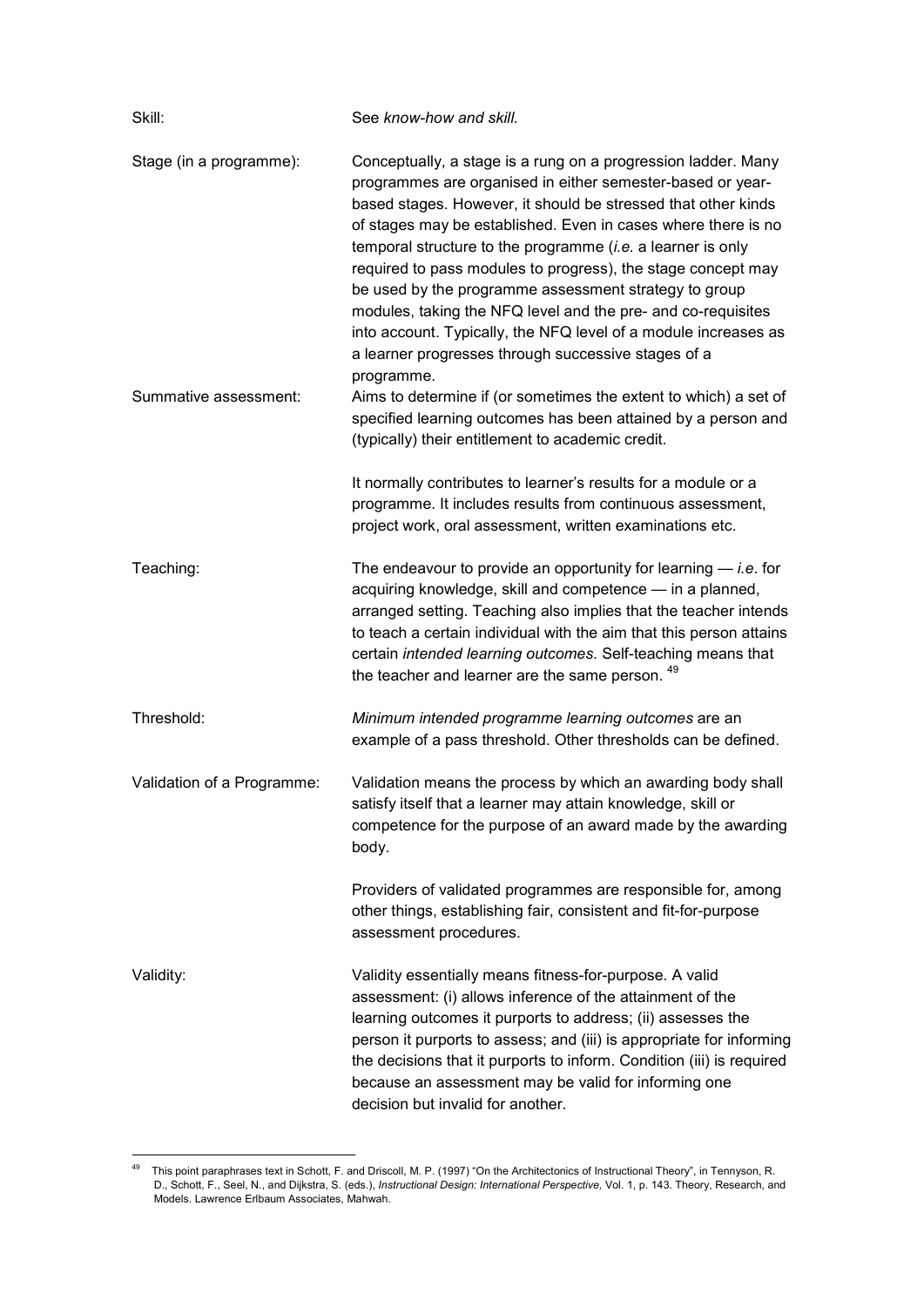# 6. Appendix

Broadsheets of Results and Recording Results

A broadsheet of results (broadsheet) is a formatted Microsoft Excel spreadsheet produced by QQI for each programme to facilitate the recording of results by the provider. Broadsheets will be produced for each session (summer and autumn) by QQI, listing all learners registered with QQI as presented by the provider in the registration files.

One Excel file per programme, with multiple worksheets, will be provided. Each worksheet contains a broadsheet. Broadsheets are produced for each programme stage and learner type — *e.g.* a three-stage programme with regular and ACCS learners on all stages, will have six broadsheets each on a separate worksheet. Each worksheet contains a signature page to be completed at the meeting of the Board of Examiners.

Summer broadsheets are usually issued late in April, while autumn broadsheets are issued in August.

There must be an overall result (pass, exempt, withheld etc.) for every learner whose name is included on the broadsheet.

#### Alternative broadsheets/special request

To accommodate diverse needs, QQI offers the special broadsheets on receipt of a written request. One example of this is the provision of broadsheets to facilitate repeating learners following an earlier version of a programme.

#### Completing broadsheets

Providers have the option of completing broadsheets by keying in results or uploading learner results from their own information system. Detailed operating instructions are available from QQI and should be consulted.

#### Withholding a result

Should a provider wish to withhold a learner's result, it should use the result code *Withheld* (WHLD) on the broadsheet. This may be done for discipline, personal, health, or any other legitimate reasons. It is a matter for the provider whether it will present such a learner again and, if it does so, under what circumstances, *e.g.* as a first attempt or otherwise.

A provider may have legitimate reason to exclude a learner's name from the broadsheet. In this case, of course, there is no result code.

Changes in learners' results after the meeting of the Board of Examiners Notification of any legitimate changes of results (*e.g.* arising from a formal appeal process)

should be sent to QQI on the date on which broadsheets are returned or within two weeks of that date, and always well in advance of the relevant conferring date to ensure the correct result appears on the award parchment.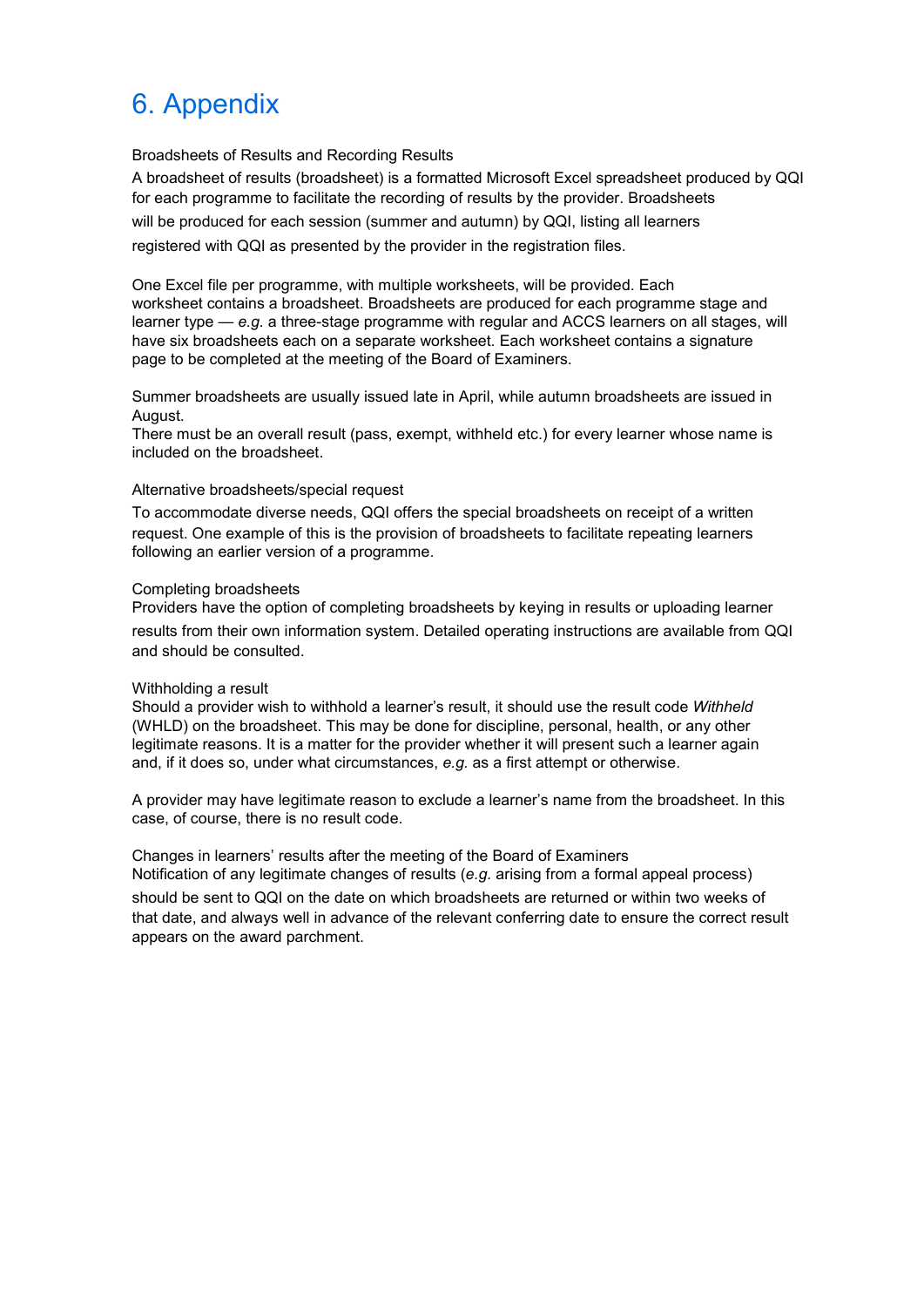| <b>Result</b><br>Code   | Result                                                                                                                                                                                                                                                                                | <b>Effect on Number</b><br>of Exam Attempts          | Recorded on<br><b>Broadsheet</b>                                                                  |
|-------------------------|---------------------------------------------------------------------------------------------------------------------------------------------------------------------------------------------------------------------------------------------------------------------------------------|------------------------------------------------------|---------------------------------------------------------------------------------------------------|
| <b>EXE</b>              | Exemption(s) Granted                                                                                                                                                                                                                                                                  | Counted as an<br>Attempt                             | Overall EXE - note<br>the number of the<br>exemptions in space<br>provided (boxes)                |
| EXE<br>module<br>repeat | EXE in module/subject result box<br>to indicate modules passed in<br>previous session                                                                                                                                                                                                 |                                                      | Applicable to the<br>overall result -<br>normally further EXE<br>or PASS or FAIL etc.             |
| Absent                  | Absent from Examination                                                                                                                                                                                                                                                               | Counted as an<br>Attempt                             | ABS                                                                                               |
| Fail                    | Fail                                                                                                                                                                                                                                                                                  | Counted as an<br>Attempt                             | Fail is only recorded<br>in the overall result<br>when a learner has<br>achieved no<br>exemptions |
| Deferral                | Deferral of Result(s)<br>A Board of Examiners may, in the<br>case of illness or bereavement,<br>recommend that a final decision<br>on a candidate's result be<br>deferred to enable the candidate<br>to complete specific outstanding<br>requirements of the course or<br>examination | Not Counted as<br>an Attempt                         | DEF in overall result                                                                             |
| Withdrew                | Withdrew from Course. The<br>provider normally has evidence<br>stipulated in its procedures that<br>the learner has withdrawn from<br>the programme                                                                                                                                   | Counted as an<br>Attempt                             | <b>WDRW</b>                                                                                       |
| Withheld                | Learner's Result(s) Withheld                                                                                                                                                                                                                                                          | Provider to<br>determine-<br>attempt or<br>otherwise | <b>WHLD</b>                                                                                       |

Table 1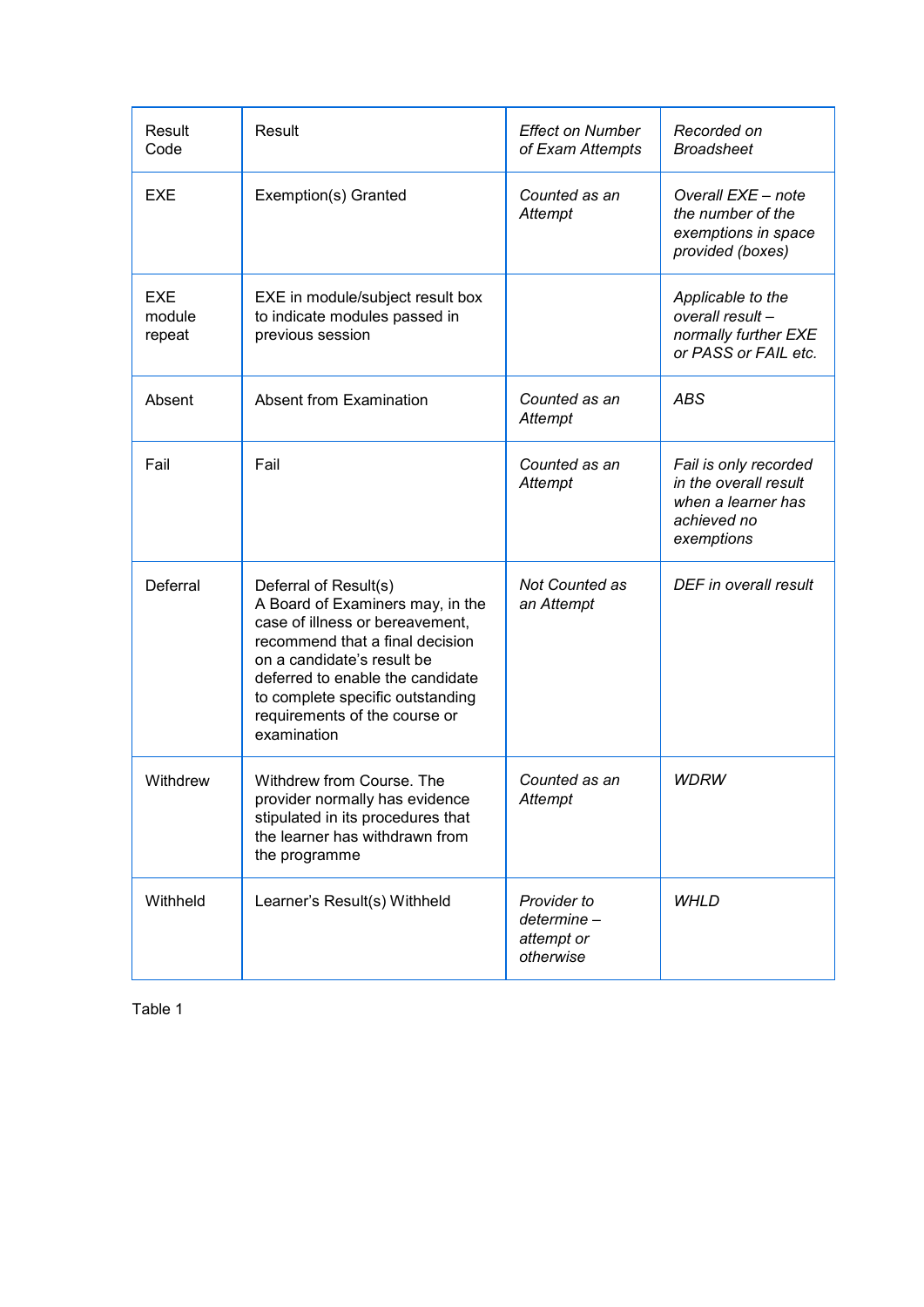# 7. Sources and Resources

Assessment & Evaluation in Higher Education, Published By: Routledge, Frequency: 6 issues per year Print ISSN: 0260-2938

Austin, A. W. et al. (1996) *Nine Principles of Good Practice for Assessing Student Learning.*<sup>50</sup> Charlotte, NC: American Association for Higher Education (AAHE). [Internet]. Available from: http://www.fctel.uncc.edu/pedagogy/assessment/9Principles.html.

Bandura, A. (1986) *Social Foundations of Thought and Action: A Social Cognitive Theory.* Englewood Cliffs, New Jersey: Prentice-Hall.

Biggs, J. B. (1989) *Approaches to the Enhancement of Tertiary Teaching.* Higher Education Research and Development, 8 (1), pp. 7-25.

Biggs, J. B. and Tang, C. (2007) *Teaching for Quality Learning at University,* 3rd ed. Buckingham, UK: Open University Press.

Bryan, C. and Clegg, K. (eds.) (2006) *Innovative Assessment in Higher Education*. Abingdon U.K. Routledge

Dochy, J.R.C., Moerkerke, G. and Martens, R. (1996) Integrating Assessment Learning and Instruction: Assessment of Domain-Specific and Domain Transcending Prior Knowledge and Progress *Studies in Educational Evaluation* 22(4) 309-338. (in Harlen W. (2008) *Student Assessment and Testing Volume 1*  Sage Library of Educational Thought and Practice London: Sage 209-238)

Gibbs, G. (2006) Why assessment is changing, in Bryan, C. and Clegg, K. (eds.) (2006) *Innovative Assessment in Higher Education*. Abingdon U.K. Routledge, 11-22.

Heywood, J. (2000) *Assessment in Higher Education: Student Learning, Programmes and Institutions.*  London: Jessica Kingsley Publishers.

Hounsell, D. (2003) 'Student Feedback, Learning and Development', in M. Slowey & D. Watson (eds.) *Higher Education and the Lifecourse*. Maidenhead: Society for Research into Higher Education and the Open University Press, pp. 67-78.

James, R. McInnis, C. and Devlin M. (2002) *Assessing Learning in Australian Universities. Ideas, strategies and resources for quality in higher education*. Centre for the Study of Higher Education and The Australian Universities Teaching Committee [Internet]. Available from: http://www.cshe.unimelb.edu.au/assessinglearning/docs/AssessingLearning.pdf [Accessed: 13th June

2008].

James, R. McInnis, C. and Devlin M. (2002) p.9 *16 Indicators of Effective Assessment in Higher Education*. In: *Assessing Learning in Australian Universities.* Australian Universities Teaching Committee. [Internet]. Available from: http://www.cshe.unimelb.edu.au/assessinglearning/docs/AssessingLearning.pdf.

Knight, P. (2002) *Being a teacher in Higher Education*. Buckingham: Society for Research into Higher Education and the Open University Press.

McGonigal, K. (2006) Getting More 'Teaching' out of 'Testing' and 'Grading'. Speaking of Teaching. 15 (2) [Internet]. Available from: http://ctl.stanford.edu/Newsletter/testing\_grading.pdf [Accessed: 26th January 2007].

Messick, S.J. (ed.) (1999) *Assessment in Higher Education – issues of access, quality, student development and public policy* Mahwah, New Jersey and London: Lawrence Erlbaum Associates, Publishers.

Nitko (1995) for example provides a framework which is aligned with the curriculum learning targets. Nitko, A.J. (1995) Curriculum-based continuous assessment: a framework for concepts procedures and policy *Assessment in Education*, 2(3), 321-337 (in Harlen W. (2008) *Student Assessment and Testing Volume 2*  Sage Library of Educational Thought and Practice London: Sage 289-306)

 $\overline{a}$ 

<sup>50</sup> Those principles address the broader US interpretation of the term 'assessment' but are still relevant here. The AAHE website no longer exists but the principles are hosted on a number of university websites.